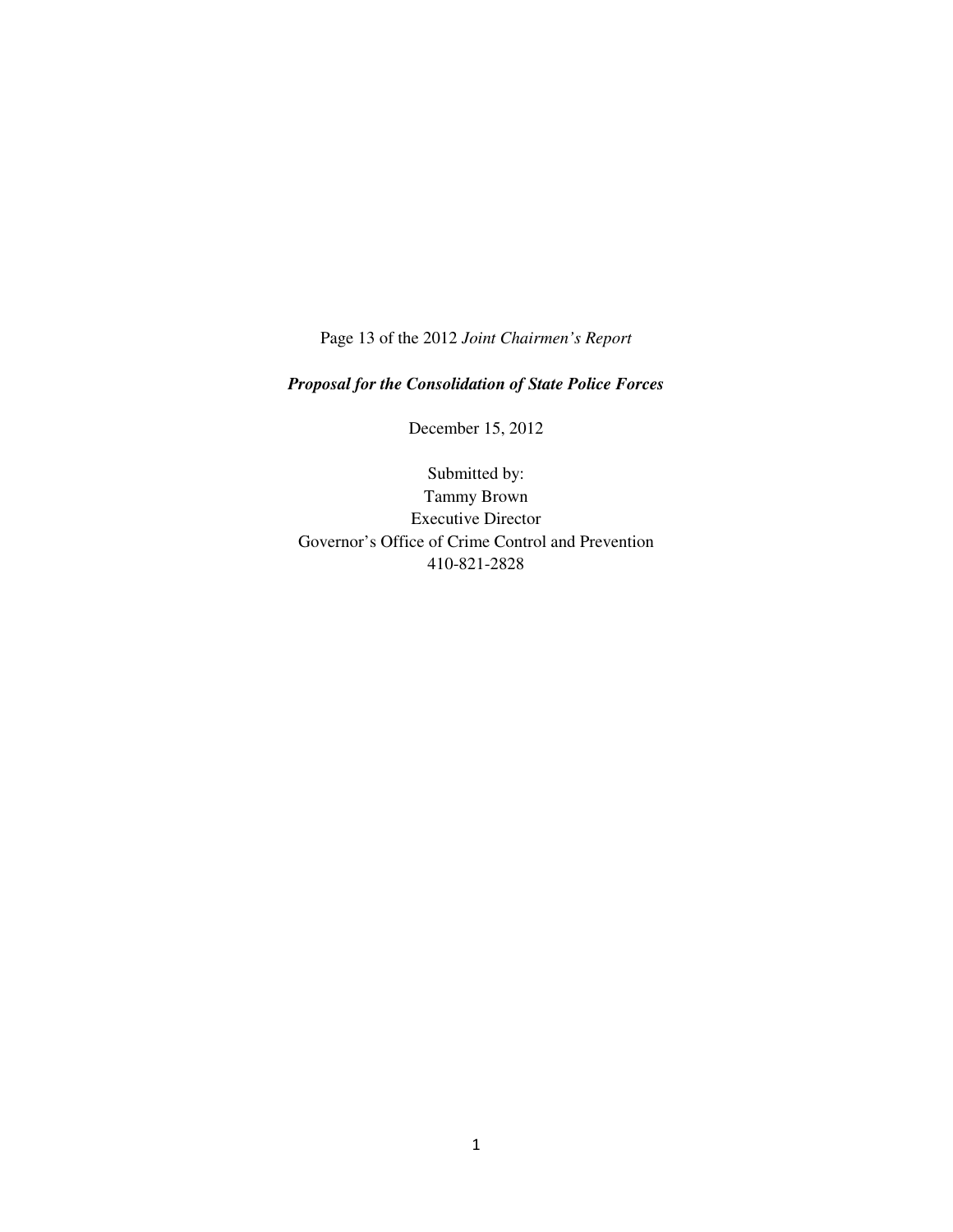#### *EXECUTIVE SUMMARY*

The 2012 Joint Chairman's Report (JCR) required the Governor's Office of Crime Control & Prevention (GOCCP), in consultation with the State Law Enforcement Coordinating Council (SLECC) and the Department of Legislative Services (DLS), to submit a report on the consolidation of various State law enforcement agencies. To carry out this assignment, extensive literature reviews were conducted, states that effected or attempted similar law enforcement agency consolidations were interviewed, agencies and stakeholders potentially affected by the report were consulted, and best practices promulgated by the International Association of Chiefs of Police (IACP) were referenced.

After gaining insight from a national perspective and soliciting input from each agency under consideration for consolidation, a comparative analysis was conducted of agency core and specialized functions as well as other operational, administrative and legal aspects relating to law enforcement agency consolidations. In conducting this comparative analysis, several factors were considered:

- $\triangleright$  Jurisdiction
- > Nature of Enforcement Duties
- $\triangleright$  Operational Efficiency
- $\triangleright$  Agency Culture
- Rank and Salary Structure
- $\triangleright$  Pension and Collective Bargaining
- $\triangleright$  Cost

Although a variety of factors were considered, the primary focus of the analysis was to identify opportunities to improve the delivery of law enforcement services to the citizens of Maryland and to help reduce crime. Cost was also a primary consideration. In fact, research conducted by the National Institute of Justice (NIJ) on law enforcement consolidations suggests that while a consolidation may result in long term efficiencies and economies of scale, costs may actually be higher in the early stages of the consolidation process.

Thorough analysis revealed that the majority of State police forces, primarily due to mission and culture, are not viable candidates for a seamless consolidation that would positively impact public safety. However, there are substantial similarities between the Maryland Transportation Authority Police (MDTAP) and the Maryland State Police (MSP) to include the nature of enforcement duties, agency culture, training and recruitment similarities, rank structure and salary levels. MDTAP has, over the years, expanded its role in Maryland law enforcement. MDTAP is no longer an agency engaged almost exclusively in traffic enforcement. It is now a highly trained, full service police agency that not only enforces traffic laws, but that also engages in a broad spectrum of police functions to include criminal investigations, narcotics and contraband interdiction, and the protection of Maryland's critical infrastructure. Simply stated, the MDTAP and MSP have the most natural fit of fundamental duties and responsibilities. The facts suggest that the consolidation of the MDTAP police under the MSP may enhance operational efficiency and improve the ability to share personnel, equipment and facilities.

Although MDTAP and MSP are the most likely candidates for consolidation, many factors point to consolidation being unfavorable for Maryland at this time. Enabling legislation would be required to accomplish a full consolidation of the two agencies and a variety of financial and practical issues relating to up-front costs and pension plan disparities may be cost-prohibitive to the State. State police forces should continue to collaborate using the State Law Enforcement Coordinating Council (SLECC) as a framework for seamless coordination and consistent information sharing.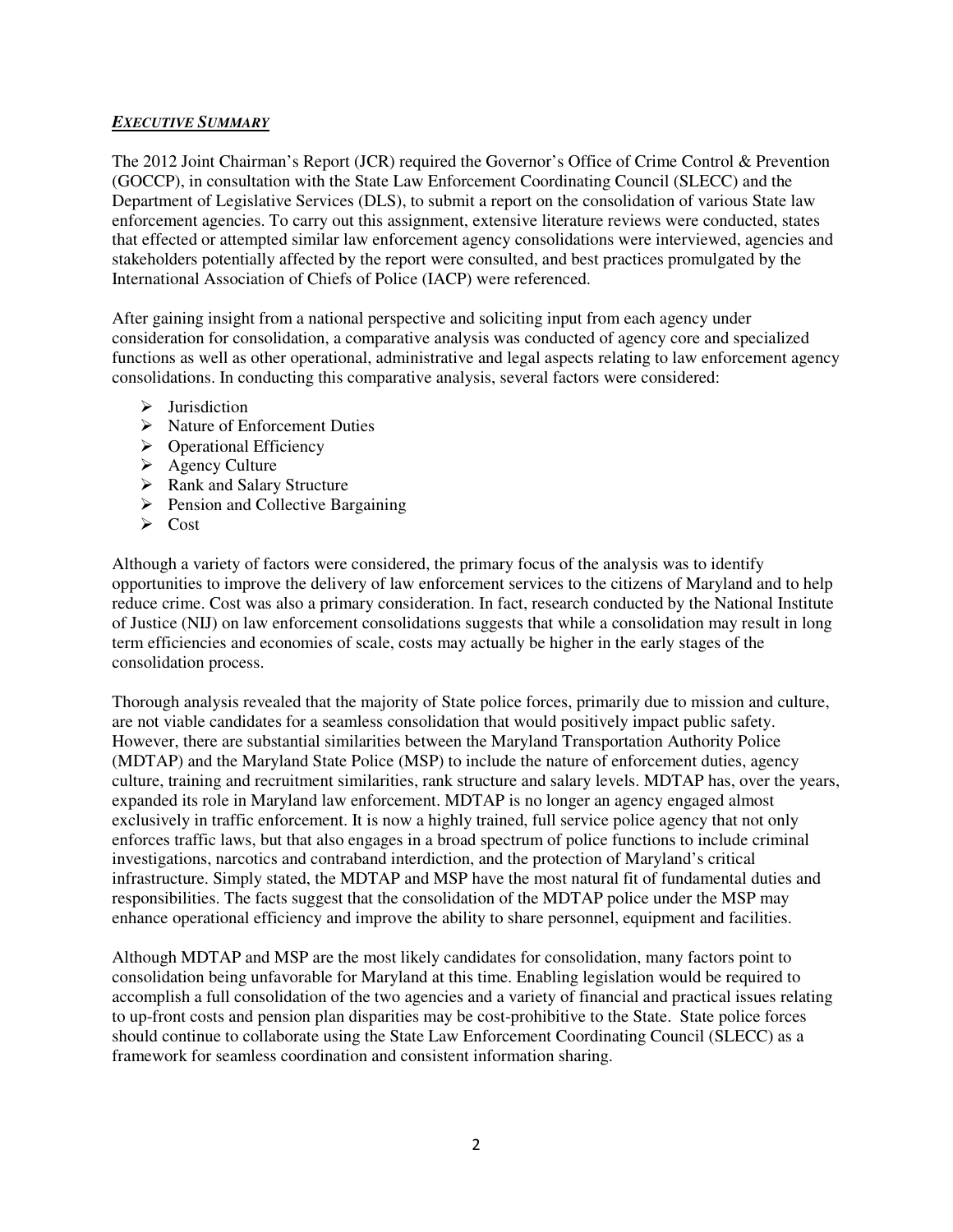GOCCP would like to thank the Chiefs and command staff personnel of the Maryland State Police, Maryland Department of Natural Resources Police, Maryland Capitol Police, Maryland Transit Administration Police, Maryland Transportation Authority Police and the University of Maryland Police for their support and cooperation through this process.

#### **I. Purpose**

The 2012 *Joint Chairman's Report* (JCR) required the Governor's Office of Crime Control and Prevention, in consultation with the State Law Enforcement Coordinating Council (SLECC) and the Department of Legislative Services (DLS), to submit a report on the consolidation of various State police forces. On page 13 of the 2012 JCR, Committee Chairs define the charge to the authors:

It is the intent of the committees that a proposal should be developed for the consolidation of various State police forces…the proposal should consider the advantages and disadvantages of various levels of police consolidation. For example, a recommendation should be made as to whether State police agencies should be fully integrated into one uniform police force or whether it is more advantageous to house all or most State police agencies under the Department of State Police, but continue to maintain their existing identities and missions. Several practical considerations should be evaluated in developing a police consolidation proposal, including (1) differences in agency culture, mission and philosophy; (2) variations in sworn officer training requirements; and (3) differences in employee benefits across police forces. Further, similar efforts in other states should be analyzed and the proposal should reflect best practices of other states.

### **II. Methodology**

To develop the numerous findings and recommendations described in this report, a three phase approach was conducted. First, literature reviews were completed to identify national, state, and local models for consolidation. Upon determining that previous consolidation efforts in Massachusetts and Florida were the most relevant to Maryland, policymakers were interviewed from those states to glean lessons learned and best practices. Previous Maryland consolidation reports were reviewed for context, background and re-usable data. Second, in order to evaluate each State police force for consolidation, verbal and written feedback was sought from Maryland's six major State police forces:

- 1. Maryland Capitol Police (DGS)
- 2. Maryland Department of Natural Resources Police (NRP)
- 3. Maryland State Police (MSP)
- 4. Maryland Transit Administration Police (MTA)
- 5. Maryland Transportation Authority Police (MDTAP)
- 6. University of Maryland Police (UMPD)

Chiefs of Police of these departments submitted written feedback based on a series of key considerations: Jurisdiction, mission, culture, operational efficiency/training, rank structure, funding, compensation & benefits, pension systems, collective bargaining, and legal issues. Written feedback was integrated as well as information from follow-up dialogue with agencies up to submission of the report. Third, an actuarial study from the Executive Director of the State Retirement Agency was requested to quantify differences in employee benefits for the final proposal.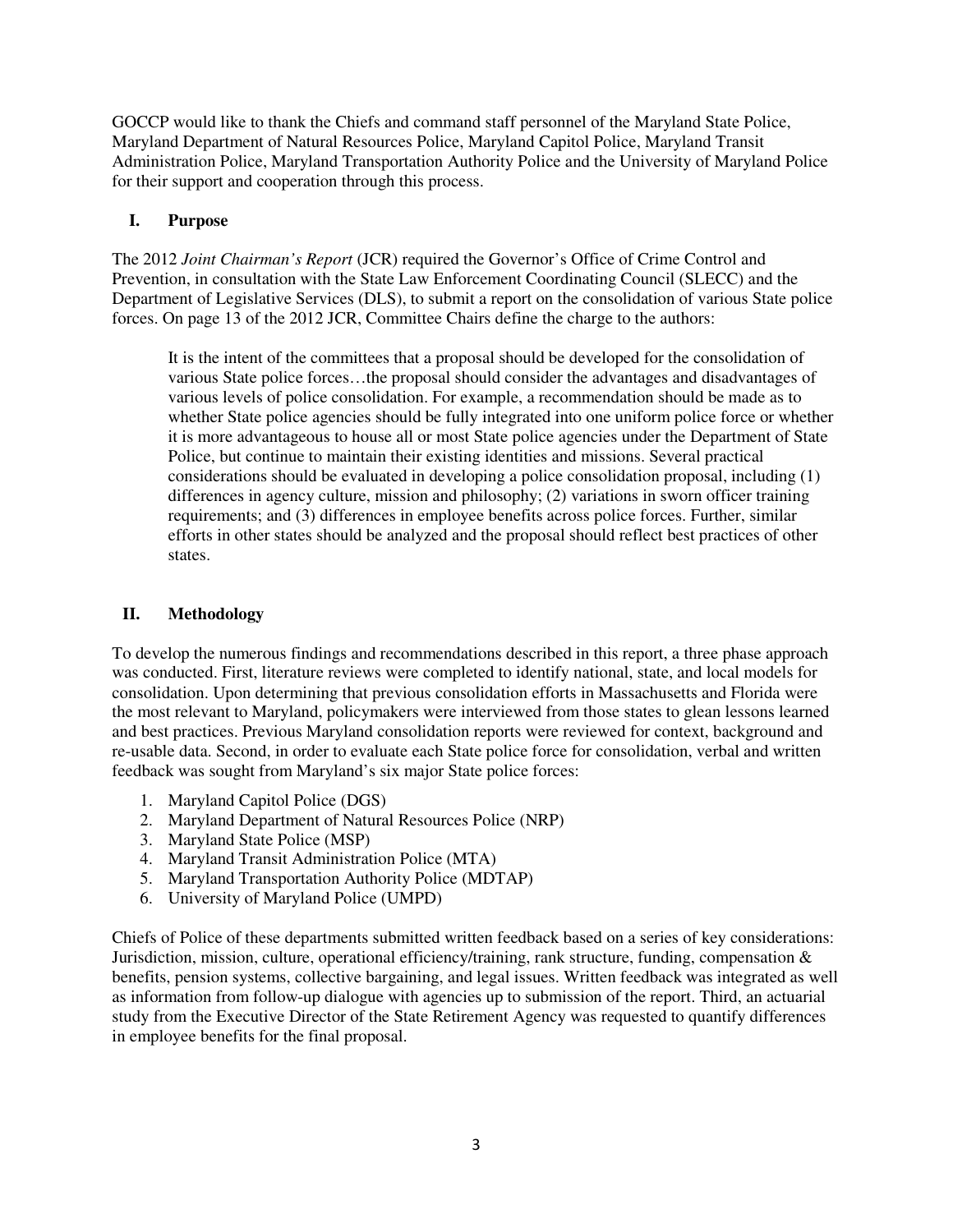#### **III. Background**

#### **A. Overview of State Police Forces in Maryland**

The major State police forces in Maryland are the Department of General Services Capitol Police (DGS), Department of Natural Resources Police (DNR), Maryland State Police (MSP), Maryland Transit Administration Police (MTA), the Maryland Transportation Authority Police (MDTAP), and the University of Maryland Police (UMPD).

| Agency       | <b>Officers</b> | <b>FY11 Total Budget</b> | <b>How Police Are Funded</b>     |
|--------------|-----------------|--------------------------|----------------------------------|
| <b>DGS</b>   | 177             | $\sim$ \$7.5 million     | <b>General Funds</b>             |
| <b>DNR</b>   | 249             | $\sim$ \$35.7 million    | <b>General Funds</b>             |
| <b>MSP</b>   | 1,570           | $\sim$ \$270 million     | <b>General Funds</b>             |
| <b>MTA</b>   | 160             | $\sim$ \$23.6 million    | <b>Transportation Trust Fund</b> |
| <b>MDTAP</b> | 516             | $\sim$ \$73.2 million    | User Fees                        |
| <b>UMPD</b>  | 100             | $\sim$ \$8.6 million     | <b>General Funds</b>             |

#### *i. Department of General Services – Capitol Police (DGS)*

According to Section 4-601 of the Maryland State Finance and Procurement Code, the Maryland Capitol Police have full police authority over the operation, maintenance, and protection of buildings and grounds that were administered by the Office of Annapolis Public Buildings and Grounds and the Office of Baltimore Public Buildings and Grounds and 1,000 feet from the boundary of those buildings and grounds; multiservice centers, and other public improvements or grounds. Section 4-605 expressly authorizes the Secretary of DGS to establish a police and security force to protect people and property on these grounds.

## *ii. Department of Natural Resources Police (DNR)*

On July 1, 1971, a legislative act of the Maryland General Assembly created the Natural Resources Police by merging the Marine Police with the Wildlife Law Enforcement Division. Under 1-201.1 of the Maryland Natural Resources Code, the Natural Resources Police Force is responsible for:

- (1) Providing maritime and rural search and rescue services;
- (2) Providing public education in hunting, boating, and water safety;
- (3) Providing primary law enforcement services for state parks, state forests, wildlife management
- areas, and public lands owned and managed by DNR; and
- (4) Serving as the lead agency for maritime homeland security on State waterways.

DNR is authorized to exercise its powers anywhere in the state and is specifically charged with "enforcing the natural resource and conservation laws of the state." (1-204 Natural Resources Code)

#### *iii. Maryland State Police (MSP)*

MSP was established as an independent entity in 1994 after separating from the Department of Public Safety and Correctional Services (DPSCS). (Chapter 165, Acts of 1994).

MSP has statewide jurisdiction, with the exception of incorporated jurisdictions, and it is responsible for enforcing state motor vehicle and criminal laws and safeguarding the lives and safety of all persons within the state. MSP protects property and assists all persons to secure the equal protection of law while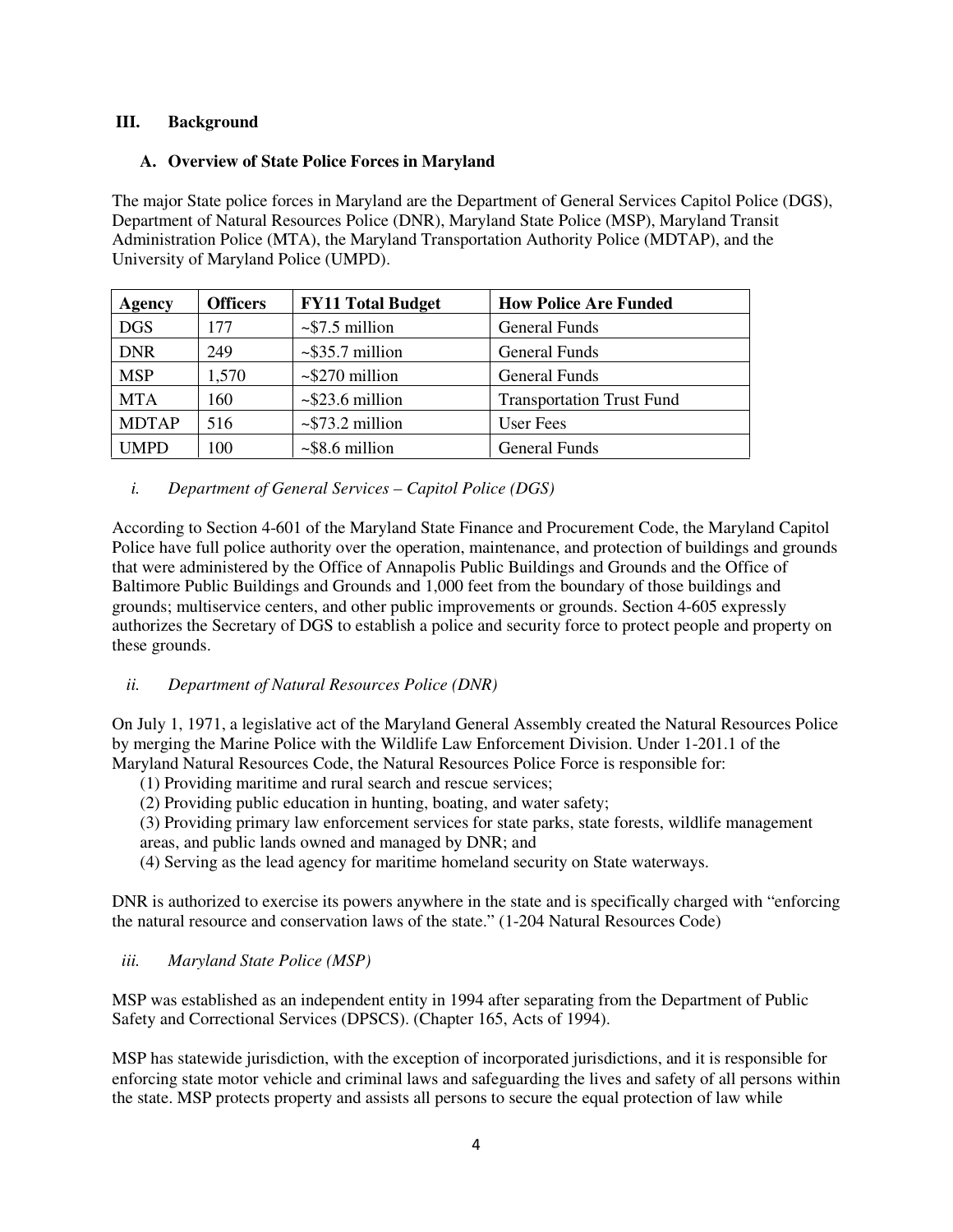preserving public peace, preventing crime, and enforcing laws and ordinances of the state and its local subdivisions. It apprehends and arrests criminals and lawbreakers, and preserves order in public places and maintains the safe orderly flow of traffic on public streets and highways and cooperates with and assists other law enforcement agencies.

### *iv. Maryland Transit Administration Police (MTA)*

Section 7-207 of the Maryland Transportation Code requires MTA to "establish and maintain a police force to provide protection for its patrons, personnel, and all railroad facilities and transit facilities owned, leased, or operated upon, by, or under the control of the Administration."

MTA Police are responsible for all police officer duties on property owned; leased; operated on, by, or under the control of by the MTA with exceptions for fresh pursuit or specific requests from other entities. MTA Police have been charged with the responsibility of enforcing "applicable laws, ordinances and regulations of the State and political subdivisions and the rules and regulations of the MTA."

## *v. Maryland Transportation Authority Police (MDTAP)*

MDTAP is established in Section 4-208 of the Maryland Transportation Code and is responsible for police officer duties on or within 500 feet of property that is owned, leased, operated by or under the control of the Maryland Transportation Authority, the Maryland Aviation Administration (MAA), and the Maryland Port Administration (MPA). The Maryland Transportation Authority Police were created as a result of legislation from 1994. (Chapter 577, Acts of 1994)

## *vi. University of Maryland Police Department (UMPD)*

The University of Maryland Police Department is one component of the University of Maryland Department of Public Safety. UMPD is established in Section 13-601 of the Maryland Education Article and is responsible for policing property owned, operated, leased by, or under the control of the University of Maryland System. UMPD officers are State certified in accordance with Article 41, Section 4-201 of the Maryland Code and have the same powers and authority as any other sworn police officer in Maryland to make arrests, investigate crimes, and carry firearms.

## **B. Existing Cross-Jurisdictional Authority of State Police Forces**

Under certain circumstances, Maryland Code authorizes State police forces to employ police powers outside of their legislated jurisdictions. The Criminal Procedure Article, Title 2 provides that enumerated police officers may make arrests, conduct investigations, and otherwise enforce the laws of the State throughout the State without limitations as to jurisdiction subject to the following limitations:

- the officer is participating in a joint investigation with officials in any other state, federal, or local law enforcement agency, at least one of which shall have local jurisdiction;
- the officer is rendering assistance to another police officer;
- the officer is acting at the request of a local officer or a State Police Officer; or
- an emergency exists and the police officer is acting in accordance with regulations adopted by the officer's employing agency.

The Criminal Procedures Article, Title 2, defines "Emergency" as a sudden or unexpected happening or an unforeseen combination of circumstances that calls for immediate action to protect the health, safety, welfare or property of a person from actual or threatened harm, or from an unlawful act. Enforcing motor vehicle law violations does not constitute an emergency. The Criminal Procedures Article, Title 2, does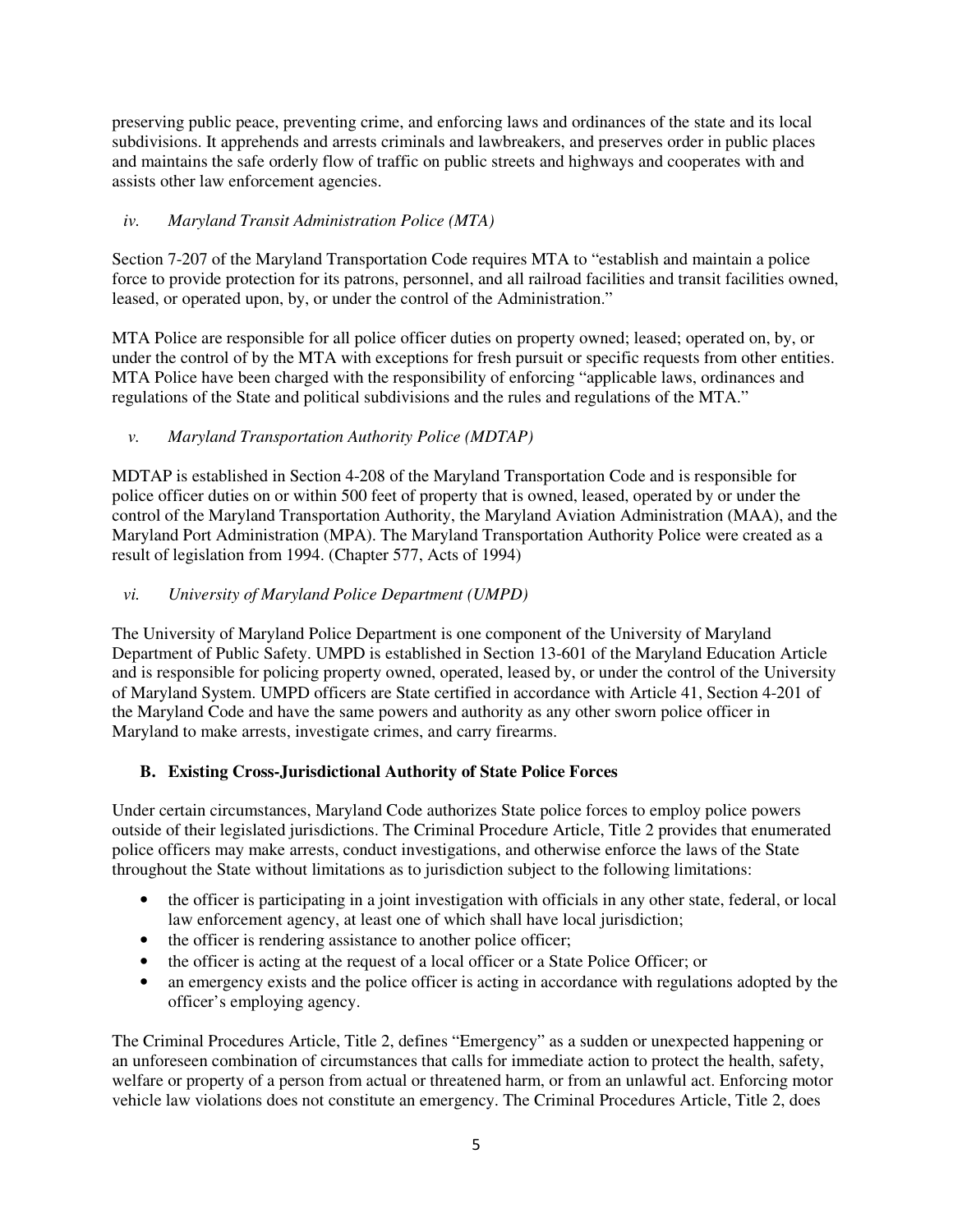not authorize police officers to enforce the Maryland Vehicle Law beyond the officer's sworn jurisdiction unless the officer is acting under a mutual aid agreement. The powers granted by this section are in addition to the powers granted by Title 5 of the Criminal Law Article and to the powers granted by fresh pursuit.

#### **i. State Law Enforcement Coordinating Council (SLECC)**

On February 29, 2012 Governor Martin O'Malley signed Executive Order 01.01.2012.03 formally establishing the State Law Enforcement Coordinating Council (SLECC). The order created the Council to coordinate the use and deployment of state law enforcement resources for specific purposes including civil disturbances, natural disasters, and large scale planned gatherings such as concerts, festivals, and specific crime initiatives. Member agencies of the Council include the Maryland State Police, Maryland Transportation Authority Police (MDTAP), Maryland Natural Resources Police (NRP), Maryland Transit Police (MTA), Maryland Capitol Police (DGS), and the University of Maryland Department of Public Safety and all police departments of the constituent institutions of the University System of Maryland.

On April 24, 2012 and April 26, 2012 the Maryland State Police Special Operations Command hosted Mobile Field Forces (MFF) training for SLECC members in preparation for the G8 Summit in Frederick County. SLECC members received the latest training on civil disturbance issues and were integrated into the Maryland State Police Mobile Field Forces maneuvers. The training allowed each agency to gain experience and develop a mutual respect before the G8 deployment.

The G8 Summit was the first large-scale multi-agency official activation of the SLECC. The G8 Summit took place May 17, 2012 through May 20, 2012. SLECC members included MDTAP, NRP, University of Maryland College Park Police, and the Capitol Police. They were activated to assist the Maryland State Police and the Frederick County Sheriff's Office with events surrounding the G8 Summit in Thurmont, Frederick County. The SLECC members assisted with roving patrols around the town of Thurmont and Camp David and were prepared for any potential civil disturbance that might take place in the town of Thurmont or Frederick City. The response was seamless and went according to plan.

SLECC members participated in three additional joint training sessions in preparation for collaborative mobilizations. Members participated in three large-scale sobriety checkpoints in Prince George's County prior to SLECC's formal establishment by Executive Order. The checkpoints involved a data driven approach to drive down impaired driving related crashes and other criminal activity in and around the areas of the checkpoints. SLECC assisted the Maryland Transit Administration (MTA) with two sweep operations in Baltimore City in late December 2011 and early February 2012. The purpose of the sweeps was to deter criminal activity at bus stops, aboard trains, and at train stations.

The State Law Enforcement Coordinating Council activated for several events in Baltimore City where substantial numbers of citizens and visitors were expected. At the request of the Baltimore Police Department, the Maryland State Police and the Natural Resources Police assisted with resources during the *Star Spangled 200 Sailabration*. Over one million visitors and 50,000 boaters were expected. The second event was the July 4th Celebration at the Inner Harbor. 700,000 people were expected to attend. The third event was a request from the MTA Police to assist with ensuring the safe passage of transit vehicles and visitors to Artscape in Baltimore City. Members of SLECC also provided assistance with the Baltimore Gran Prix over the Labor Day Weekend and continued to provide tactical support during fall weekends in areas designated by the Baltimore Police Department. Finally, member agencies of SLECC coordinated the response to Hurricane Sandy by supporting the Ocean City Police Department, Crisfield Police Department and other jurisdictions during this natural disaster.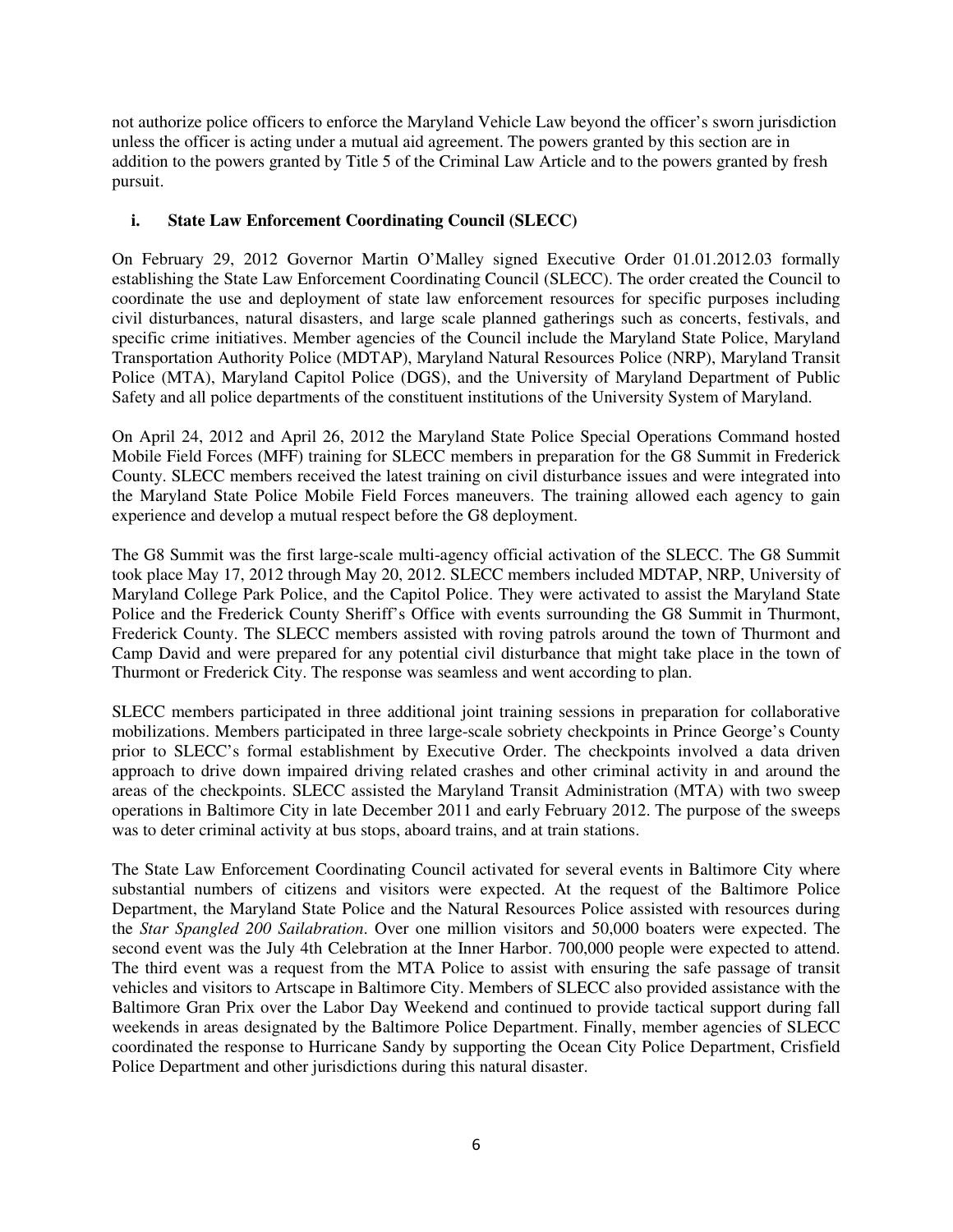In summary, SLECC has provided the framework for state law enforcement agencies to support each other and to provide assistance to local law enforcement agencies. This coordination has been achieved without formal mergers.

#### **A. Previous Maryland Consolidations and Studies**

Since the 1970s there have been a number of consolidations of State police forces in Maryland:

- Maryland Aviation Administration Police (MAAP) to MSP 1976
- MAAP to MDTAP 1994
- Office of the State Fire Marshal to MSP 1997
- Maryland Port Administration Police to MDTAP 1998
- Motor Vehicle Administration Police to MDTAP 2008

In addition to the above consolidations, there have been a number of studies requested by the General Assembly to clarify further consolidation opportunities. In 2003, the Report of the Commission on the Structure and Efficiency of State Government (Mandel Report) examined several dozen state agencies, their operations, and structure. The Commission noted the tendency of current police agencies to attempt to expand their overall role in a way that often creates duplication of services. The Commission ultimately recommended that police agencies work together to standardize equipment and make group purchases of equipment, the consolidation of state facility security and police forces into the DGS Police, a consolidation of MTA and MDTAP within MDOT, and the consolidation of all university police forces under the University System of Maryland Police.

In 2010, MDOT submitted a report regarding the possible consolidation of MDTAP, MTA, and MSP. The report noted that MDTAP staffing increased by 156 from FY02-FY12, and the total MDTAP budget increased by \$29.5 million during the same time period. The report also identified a number of issues that would have to be addressed before consolidation could take place, including pensions, funding and costsharing agreements, allocation of resources, labor relation issues, technical/legal/statutory reviews, and compensation. The report also identified a number of areas that could be pursued independent of the decision to consolidate, including: consolidation of procurement services, joint trainings, and improvements to unified command and control.

Language in the 2011 Joint Chairman's Report required the Department of Budget and Management (DBM) to consult with MTA, DGS, MDTAP and MSP and draft a report on the feasibility of consolidating Maryland's police forces. The report broke down its analysis by the following operational components: culture, training programs, personnel and benefits, jurisdiction, purchasing and communication/technology. The report concluded that the essential question is whether the benefits that would accrue from combined personnel resources and purchasing power would outstrip the cost of creating trans-agency uniformity in compensation and benefits. The report ultimately concluded that "many of the benefits sought to be realized by consolidation of the State's police forces such as jurisdictional overlap, combined purchasing, and cross-utilization of training resources are already addressed by current practices and coordination among the various agency police forces." The report looked to the creation of a unified communications and dispatch system (currently in progress), and the State Law Enforcement Coordinating Council (SLECC) as alternate mechanisms to help achieve a more efficient use of resources.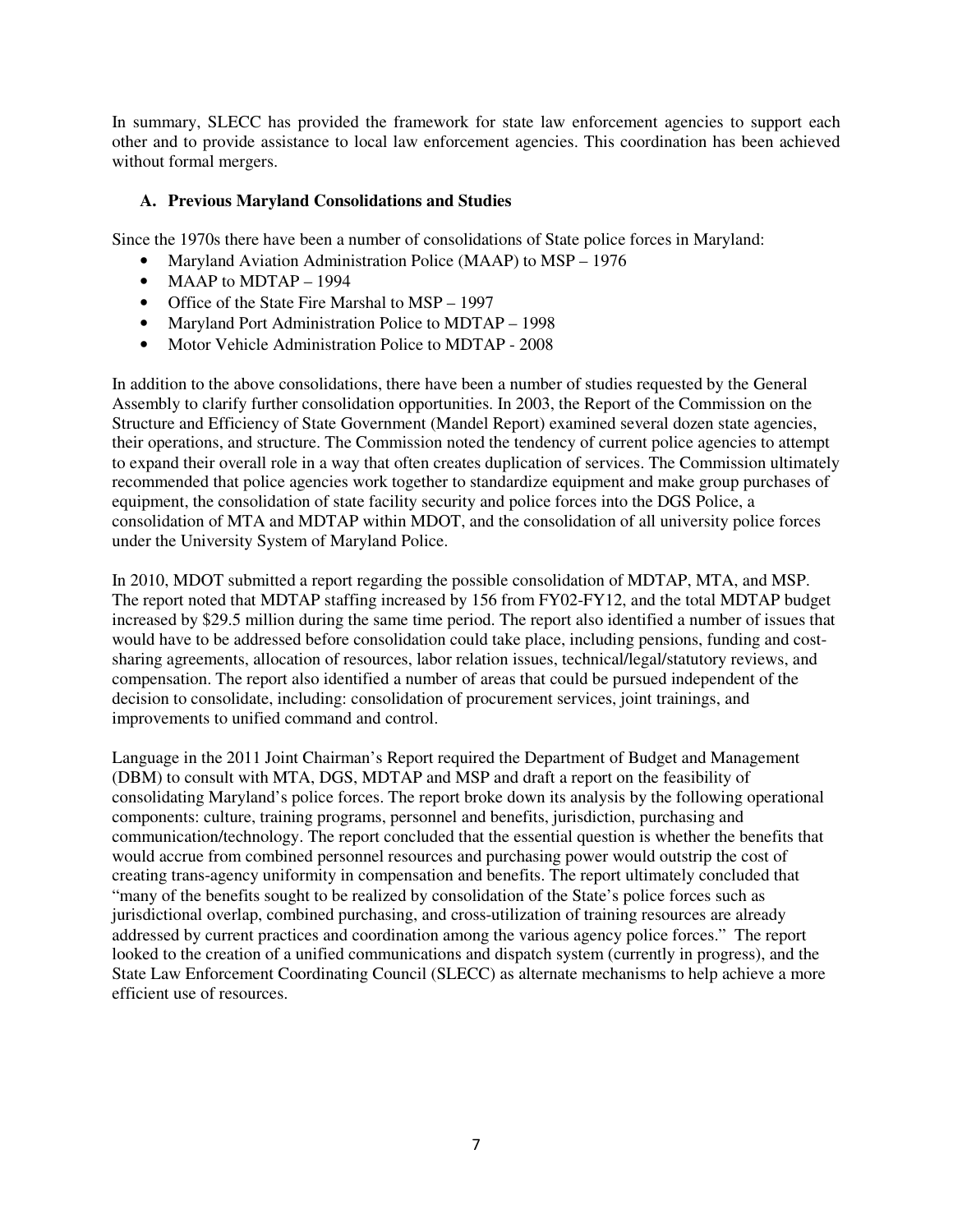#### **IV. National Model for Consolidation**

Based on the rise in efforts to consolidate police departments, the International Association of Chiefs of Police (IACP) published a guideline for law enforcement entities entitled: "Consolidating Police Services: An IACP Planning Approach." This guide outlines a model process for local entities seeking to consolidate and provides an impartial analysis of the benefits and drawbacks to consolidation.

IACP based its recommendations on cost-effectiveness and operational efficiency as the primary objective of most consolidation efforts. While the plan presents a model, IACP also recognized that consolidation is unique to each jurisdiction and careful planning is crucial to carrying out a successful merger. IACP determined that while consolidation rarely presents substantial immediate cost savings, that factor alone should not discourage inquiries and investigative efforts. When viewed in the totality of public safety and police operational benefits as well as improved capacity to combat crime, consolidation is a beneficial instrument by which law enforcement can exhibit stronger policing. Consolidation frequently allows agencies to streamline services, put more officers on the street, reduce overtime, and avoid redundancy.

Opponents to consolidation point to tension between officers and representatives from each entity as a result of shift changes, patrol area changes, adjustments to rank, cultural differences, and overall difficulty in adapting to a new configuration. Consolidation also exposes an agency to increased risk of legal liability and could result in reduced oversight.

## *IACP Planning Model*

Within its planning model, IACP emphasized that all key stakeholders must be identified and brought to the table for discussion from the initial development stage through implementation. Without the support and willingness of all entities involved, consolidation's full benefits are not always realized and any efforts to consolidate may be interrupted. To assist jurisdictions in their preliminary assessment process, IACP presented a planning model by which consolidation potential could be evaluated.

IACP recommends that the following steps be taken in evaluating the consolidation of law enforcement agencies:

- inform participants of preliminary information on consolidation;
- identify issues that need to be resolved; and
- identify necessary steps to take to successfully accomplish planning and implementation.

IACP also identified certain key issues or concerns that ought to be considered during the evaluation process:

## **i. General Concerns**

- *How would a cost-benefit analysis be carried out? How have consolidations fared in such analyses?*
- *Would the new agency move in a new direction philosophically? Should it?*
- *Would consolidation affect the rest of the criminal justice system? How?*
- *Would consolidation respond to the growth of the city, county and region?*
- *What would happen to the police department, as they knew it?*

## **ii. Political/Administrative/Operational Concerns**

• *Who would make the key decisions about the consolidation process?*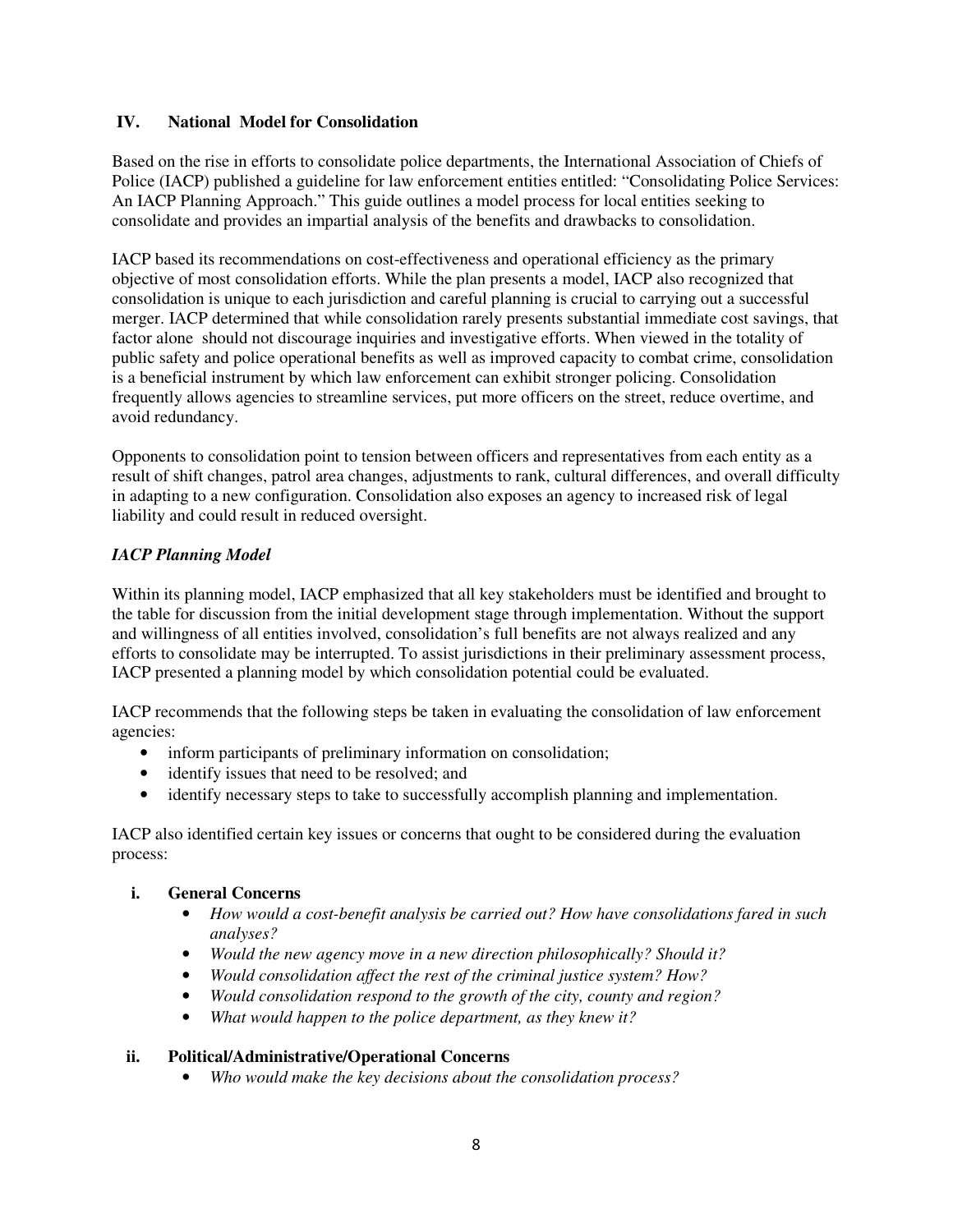- *How could the process be designed to ensure that stakeholders have a role in decisionmaking?*
- *Would the quality of service provided residents rise or fall?*
- *Would consolidation lead to duplication of services?*
- *Would the sheriff head the agency with the chief as his deputy, or vice versa?*
- *How have other consolidated agencies arrived at an equitable management plan for the new agency?*

#### **iii. Personnel Concerns**

- *Would the seniority and job assignments of officers and civilian employees be protected?*
- *Would promotional opportunities increase or decrease?*

#### **iv. Legal Concerns**

- *What contractual issues would arise when two distinct agencies combine?*
- *What other legal issues would arise?*

#### **V. State Models for Consolidation**

Many of the concerns expressed by IACP participants also proved to be important considerations for other jurisdictions that consolidated their agencies. Anecdotal and cultural challenges were the most significant problems that almost devastated initial consolidation efforts in some states.

#### **A. Massachusetts and Florida: Background**

As a result of initial opposition to a merger, the Massachusetts Department of Public Safety – Division of State Police, Registry of Motor Vehicles Division of Law Enforcement, Massachusetts Capitol Police, and the Metropolitan District Commission Police were dissolved and merged into a new unit of law enforcement known as the Massachusetts Department of State Police. Massachusetts opted to consolidate all pre-existing entities into a new agency for neutrality purposes. The change in organization created a department that consisted of approximately 1200 Division of State Police officers and 800 members of law enforcement from the other agencies. The consolidation process began on July 1, 1992 and was to be completed by July 1, 1993.

Florida does not have one central state police department. Its law enforcement efforts are conducted by various divisions within state agencies and local jurisdictions rely heavily on sheriff's offices to uphold the laws of their territories. In 2011, Florida legislators created a Law Enforcement Consolidation Task Force to evaluate the duplication of law enforcement duties throughout the state and identify areas for possible consolidation.

## **B. General Concerns**

- *How would a cost-benefit analysis be carried out? How have consolidations fared in such analyses?*
- *Would consolidation affect the rest of the criminal justice system? How?*
- *Would consolidation respond to the growth of the city, county and region?*
- *What would happen to the police department, as they knew it?*
- *What would happen to the sheriff's office, as they knew it?*

**Massachusetts**: Logistically and philosophically, because the department was newly created, they were able to implement their own regulations and a new mission. Although the statute provided for a one year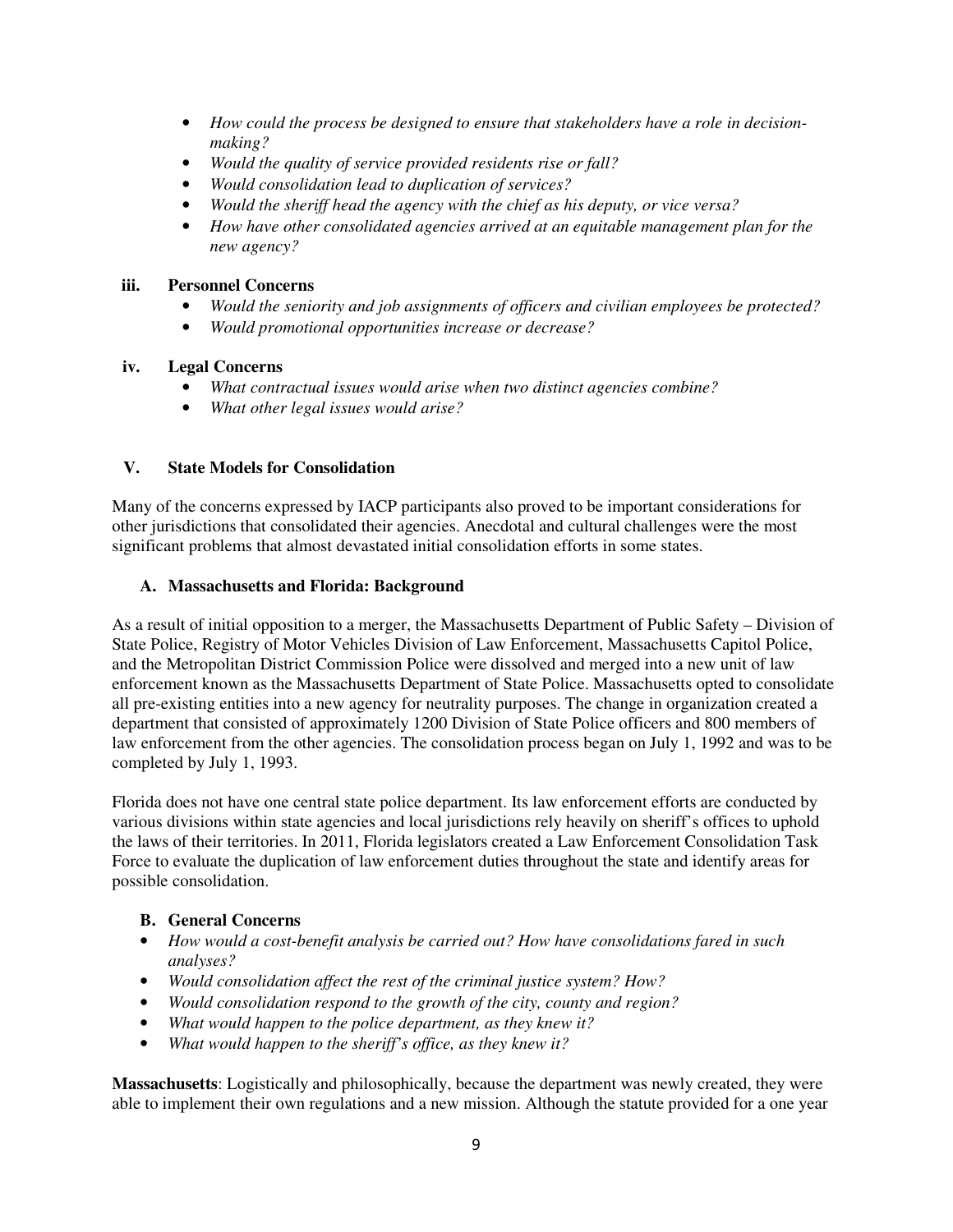transition period, the problems related to consolidation, which were largely cultural, took approximately 10-20 years to subside. In hindsight, however, Massachusetts recognized this period as difficult but necessary. They firmly believe that consolidation was the right choice for them and although they have not conducted a follow-up cost-benefit analysis, they concluded that streamlining their police services has significantly improved operational efficiency.

**Florida:** The Florida legislature passed legislation in 2012 to consolidate the state environmental law enforcement units. Senate Bill 1782 required the Department of Environmental Protection (DEP) Division of Law Enforcement to merge into the Fish and Wildlife Conservation Commission (FWCCD) Division of Law Enforcement. Florida experienced considerable success when they took a calculated approach to consolidation by merging agencies that were most similar in mission and philosophy.

Florida's challenge in consolidating other police departments was resistance from some of their law enforcement stakeholders. Similar to Massachusetts' initiative, the task force initially sought to implement a Department of Public Safety which would absorb all of the law enforcement entities. The Florida Governor's Office and FDHSMV, as chair of the task force, worked diligently to explain to stakeholders that levels of service would not be affected by a consolidation. They had to strategize to assure other agencies that the result would be a more effective and efficient law enforcement entity. Ultimately, this year, the task force was unable to consolidate all of their units as originally planned. They will continue to strategically expand their consolidation efforts in the future.

## **C. Political/Administrative/Operational Concerns**

- *Who would make the key decisions about the consolidation process?*
- *How could the process be designed to ensure that stakeholders have a role in decision-making?*
- *Would the quality of service provided residents rise or fall?*
- *Would consolidation lead to duplication of services?*
- *Would the sheriff head the agency with the chief as his deputy, or vice versa?*
- *How have other consolidated agencies arrived at an equitable management plan for the new agency?*

**Massachusetts:** Massachusetts improved overall efficiency by eliminating duplication, which was an identified problem from the start.

**Florida**: When merging the environmental law enforcement units, one of the biggest concerns was the quality of service that FWCCD law enforcement would provide to property that belonged to DEP. DEP was concerned about losing their law enforcement agencies and the level of oversight they would have in the regulation of their own facilities. As a result, the two departments executed a memorandum of understanding (MOU) that, among other things, specified the levels of service that would be necessary for DEP property and the number of staff that would be deployed to uphold such standards.

Florida also had many overlapping law enforcement functions. Consolidation eliminated certain duplicative efforts and facilities.

## **D. Financial Concerns:**

- *Would consolidation cause taxpayer costs to increase or decrease?*
- *Would hidden costs make consolidation more expensive than expected?*
- *Is consolidation generally viewed as a best use of tax dollars?*
- *How could stakeholders manage funds in a way that balances public safety and spending concerns?*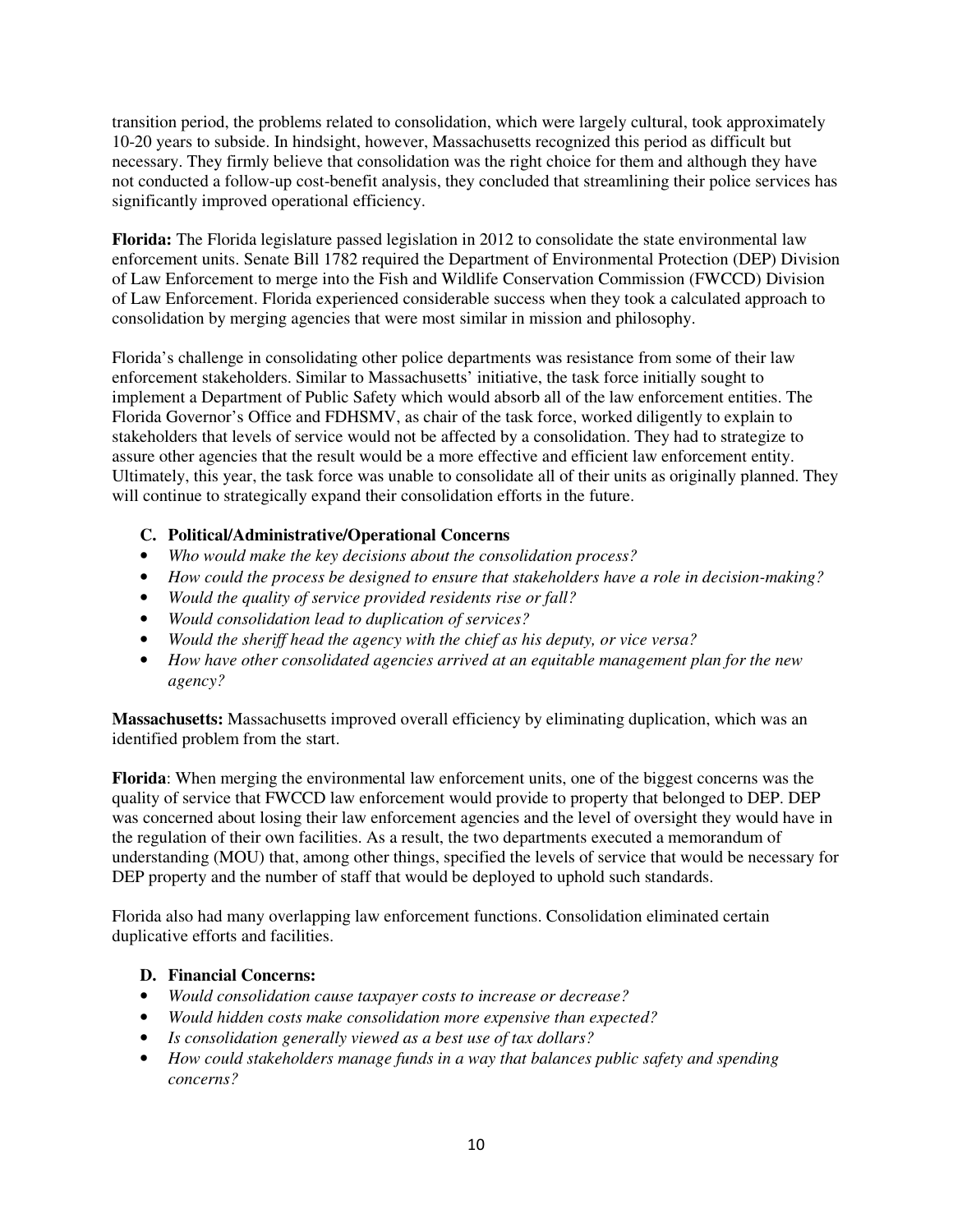**Massachusetts**: Reconciling the different retirement options for the various agencies proved to be a challenge. Because the Department of State Police was an entirely new law enforcement entity, they were able to promulgate new rules and regulations for future operations. A new pension system was established for the Department of State Police employees. Any pre-existing employees of the four law enforcement units could elect to maintain their former pension plan or roll their prior pension into the new system that was created for Department of State Police employees. Most opted to fall under the new retirement system because it was slightly more advantageous than any of the previous plans. Although Massachusetts has never conducted a cost-benefit analysis to gauge the fiscal impact of consolidation, the Massachusetts State Police realized significant programmatic benefits. The consolidation elevated short term costs, however.

**Florida**: Effective July 1, 2011, Senate Bill 2000 appropriated the move of motor carrier law enforcement from the Florida Department of Transportation (FDOT) to FDHSMV. This transfer raised serious budgetary concerns because FDOT funded their Motor Carrier Compliance Unit exclusively through federal grant funding and fine collections. FDOT was able to transfer the federal grant, with approval, to FDHSMV. FDOT also agreed to pay FDHSMV the same portion of funding that previously went to the Motor Carrier Compliance Unit. In return, FDHSMV agreed to seek out funding sources for the new unit until they could become completely self-sufficient.

## **E. Personnel Concerns**

- *Would the seniority and job assignments of officers and civilian employees be protected?*
- *Would promotional opportunities increase or decrease?*

**Massachusetts:** The Division of State Police, as a result of consolidation, lost the ranks of Corporal and Staff Sergeant. Those individuals who previously held these titles were promoted to the next rank. Staff Sergeants became Lieutenants and Corporals became Sergeants. These promotions caused discontent among many of the pre-existing senior level staff. Generally, the change in rank system created challenges with morale, insubordination issues, and disciplinary problems.

**Florida**: Because all state law enforcement entities functioned with traditional military ranks, there were no discrepancies regarding seniority from their mergers.

## **F. Legal Concerns**

- *What contractual issues would arise when two distinct agencies combine?*
- *What other legal issues would arise?*

**Massachusetts:** The Division of State Police had a mandatory retirement standard at the age of 55. After a law suit upheld a permanent injunction against the mandatory retirement standard, they proposed a medical and physical fitness retention standard, which was fully developed and came into fruition after ten years of collective bargaining.

## **VI. Goals & Key Considerations for Consolidation**

#### **A. Maryland's Goals for Consolidation**

As suggested by the IACP Model, the State of Maryland's primary objective is to improve capacity to combat crime and protect Maryland citizens by:

## **1. Improving the quality of police services**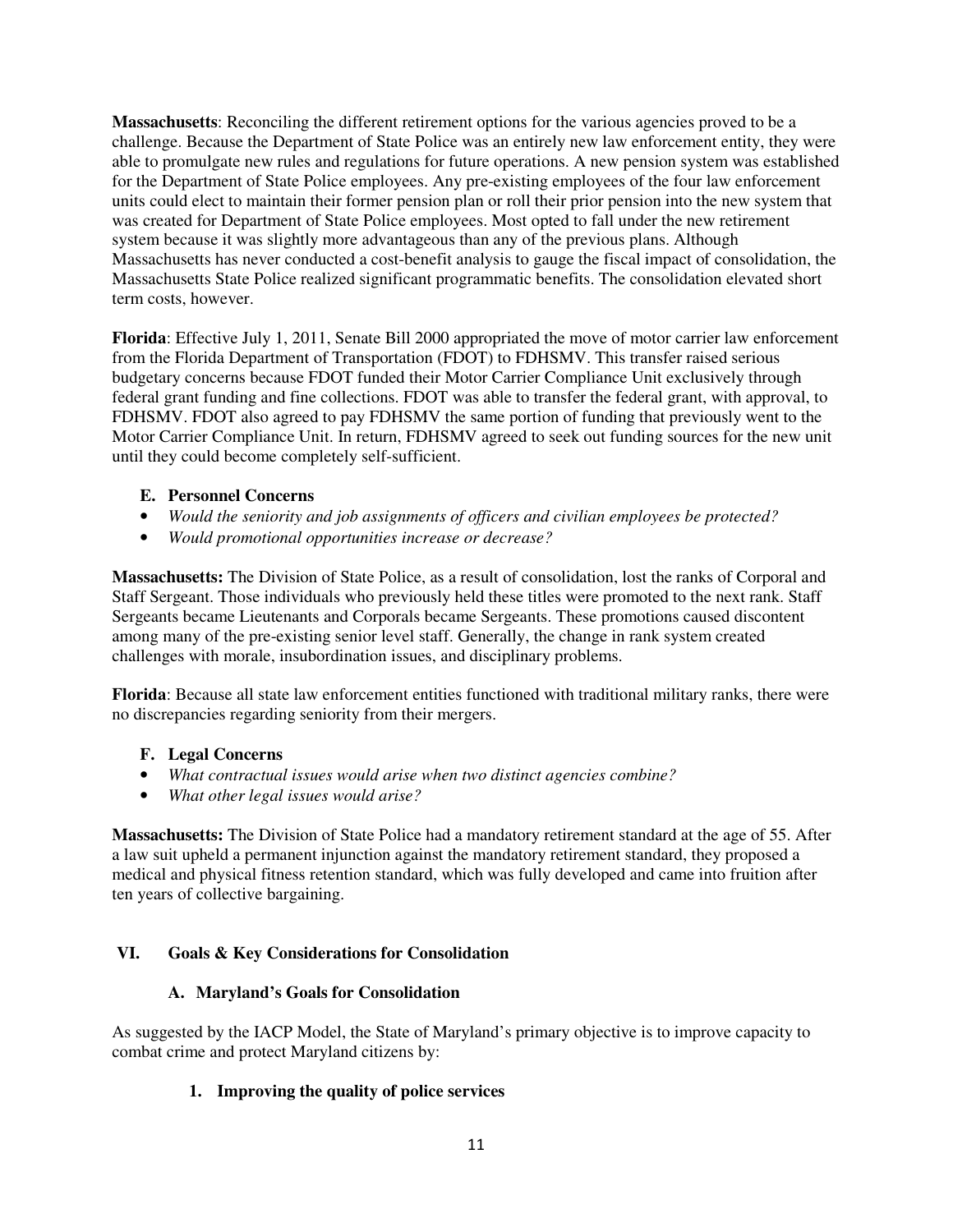- **2. Increasing operational efficiency**
- **3. Freeing up assets to support local agencies in the crime fight**
- **4. Achieving long-term cost savings**

#### **B. Types of Consolidation**

There are four major consolidation options: full consolidation, partial consolidation, administrative consolidation, and operational oversight. Full consolidation would involve the integration of sworn command. Partial consolidation would allow the consolidated agency to retain autonomy for certain command-level functions. Administrative consolidation would allow the consolidated agency to retain its existing command structure while merging administrative functions. Operational oversight would allow the Maryland State Police to participate more directly in the management of other police agencies in an advisory role, but other agencies would retain full autonomy when making budgetary decisions.

## **C. Key Criteria for Consideration**

#### **i. Mission, Philosophy & Culture**

Although police forces nationwide share the goal of serving and protecting the public, department missions differ greatly in enforcement functions and jurisdiction. The nature of an agency's mission substantially influences the development of agency philosophy and culture. Culture is evident in the attitudes of its employees, the service it delivers and the image it conveys. Culture reflects the entire experience that citizens, government officials and allied agencies have with that department. As demonstrated in Florida, law enforcement agency consolidation has a greater likelihood of success if the agencies are similar in mission and philosophy.

#### **ii. Operations**

 Operational considerations such as management, rank structure, training, and deployment develop in tandem with an agency's mission, philosophy, and culture. For example, agencies focusing on traffic safety and motor vehicle law enforcement across broad geographic territory will manage and equip patrol officers differently than urban police forces or agencies with jurisdiction over building security or natural resources conservation. Agencies that exhibit operational similarities with the Maryland State Police will have less difficulty merging as officers would require minimal training to integrate into the existing system.

#### **iii. Personnel**

Personnel considerations and associated costs surface as the most controversial issues during preliminary discussions. More specifically, the standardization of employee benefits, to include pension plans, pose the greatest challenge. There are also significant collective bargaining issues that must be addressed as part of any merger or consolidation.

#### **VII. Analysis of State Police Forces**

A. The Department of General Services (DGS) Maryland Capitol Police (MCP)

The DGS Maryland Capitol Police is a police department that provides law enforcement and security services for over 40 State buildings, 10 parking garages, and 16 surface parking lots used by State employees and visited by over one million people per year. Its officers, primarily retired from other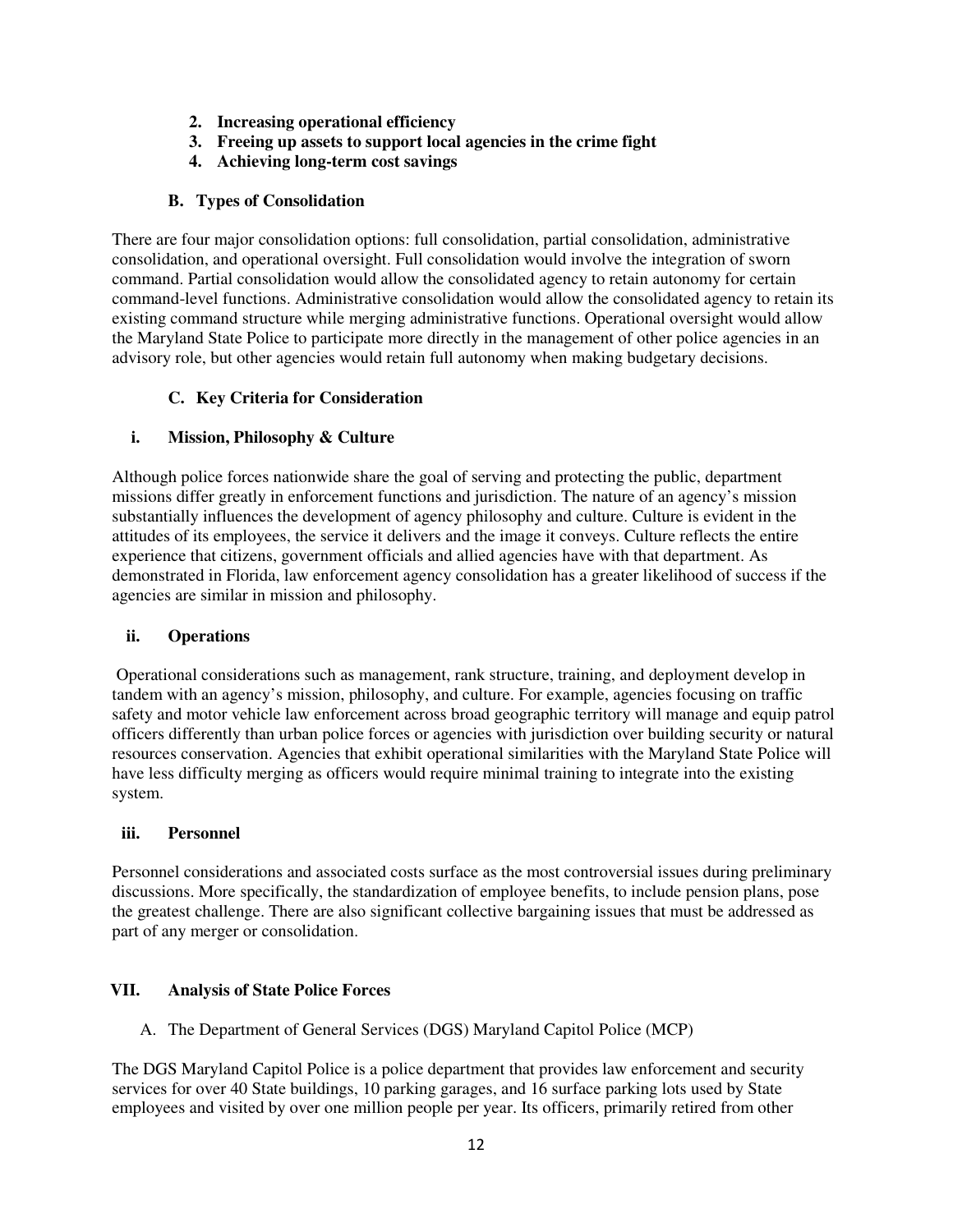Maryland police forces, are responsible for protecting members of the Maryland General Assembly, providing security to the oldest state house in America and providing customer service to visitors and tourists including escorts and vehicle lockouts and jumpstarts services.

The Maryland Capitol Police began as the Department of General Services Police. Formerly within Facilities Operations and Maintenance, the Department of General Services Police became an independent unit in April 2003 and adopted their present name in July 2008. Through its Annapolis Detachment and Baltimore Detachment, the Police provide security for the Annapolis and Baltimore State Office Centers. In 2008, the Maryland Capitol Police were authorized to make arrests and enforce laws anywhere within 1,000 feet of State buildings and grounds in Annapolis and Baltimore (Chapter 549, Acts of 2008).

The Headquarters division of the MCP oversees all operational aspects of the department. The Support Services Unit, Criminal Investigations division, Security Card processing center and both Patrol Detachments report to Headquarters.

The Annapolis Patrol Detachment provides security to nineteen buildings, including the State House, the Revenue Administration and the Goldstein Treasury Buildings, as well as the Lowe House Office Building, the James Senate Office Building, and the Miller Senate Office Building. In addition, the Detachment oversees five parking garages and eleven surface parking lots. The Annapolis Detachment is responsible for public demonstrations held on State property and coordinates traffic enforcement and other security matters with the Department of State Police and the Annapolis Police Department.

The Baltimore Patrol Detachment provides law enforcement and security for eleven buildings, six State parking lots, and four parking garages in Baltimore City. It also has concurrent jurisdiction for traffic enforcement. The buildings include 201, 300, and 301 West Preston Street, the Fifth Regiment Armory, the William Donald Schaefer Tower, the Public Defender Building, Saratoga State Center, 200 West Baltimore Street (Nancy S. Grasmick State Education Building), 2100 Guilford Avenue, 500 North Calvert Street, and 201 St. Paul Street.

A review of the MCP calls for service and incident reports shows that the vast majority of MCP responses involve theft, disorderly conduct, damaged property, and malicious destruction of property. These crimes are typically of a building and parking lot security culture. MCP officers are also called upon by other agencies to assist in traffic control, traffic violations, and aggravated assaults in historic downtown Annapolis; however, they are not the primary law enforcement responders in municipal violent and property crime incidents. The culture and operational structure of the department ultimately rests upon its mission to protect State buildings and grounds and the employees and visitors who use them.

DGS is not a suitable candidate for consolidation with MSP because the agency missions are vastly different. DGS's primary role is to provide security in and around state buildings and facilities. While DGS officers possess full police powers, they do not provide traditional 911 and enforcement duties on public streets and roadways. Moreover, DGS does not engage in traffic enforcement, complex criminal investigations and other functions traditionally associated with a full service police agency.

#### **B. Department of Natural Resources Police (NRP)**

The enforcement duties for the NRP are unique among state law enforcement agencies. No other agency in the state enforces conservation, boating, or public land laws and regulations. The nature of the mission of NRP officers, and often the locations they are called to enforce, require specialized equipment, training and supplies. In general, NRP officers have chosen to work at NRP because of the Department's mission and responsibilities associated with natural resources protection. This deep rooted commitment to the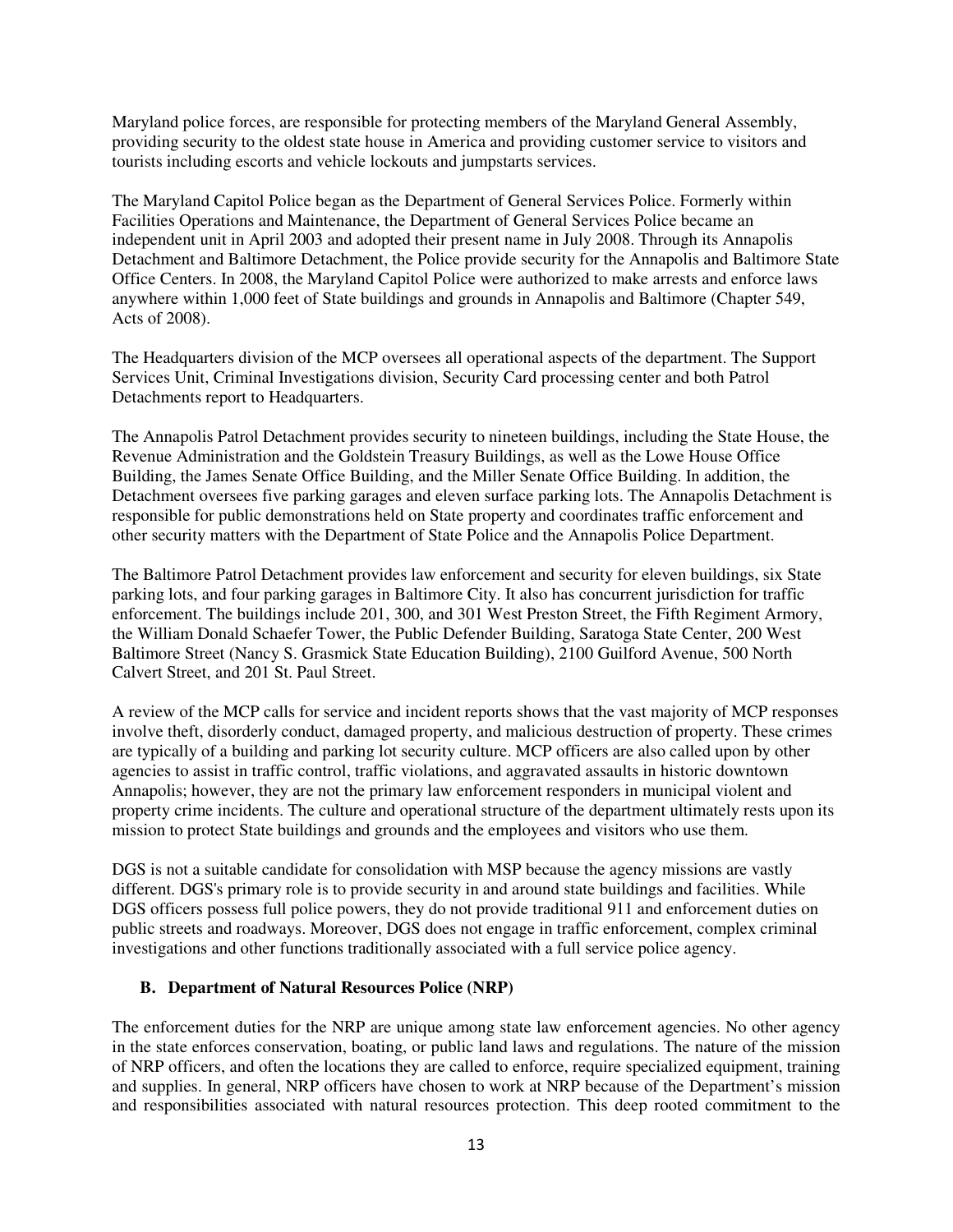protection of the State's natural resources would make it challenging to consolidate with agencies that police along roadways and in urban areas.

A consolidation of enforcement within the Department of Natural Resources took place in 2004-2005 as a result of recommendations of the 2003 Mandel Commission under former Governor Ehrlich. The consolidation of the NRP with the Maryland Park Service Rangers appeared to be straightforward with very little effect on the Department or the citizens. However, while Rangers had some duties and responsibilities similar to the NRP, they also participated in park operations and management - a very different mission. Combining the Rangers and NRP has had long-lasting effects and it is unclear as to whether the State has improved services since that consolidation.

Sworn NRP officers are members of the Law Enforcement Pension system (LEOPS). Retirement under this system is based upon reaching age 50 or having 25 years of eligible service. As of July 1, 2012, members contribute 7% of their salary to LEOPS. Additionally, there is a deferred retirement option program (DROP) available to members of LEOPS. DROP allows an officer with 25 years of creditable service to lock in their retirement and continue to work. The Maryland State Police (MSP) has its own pension system with different rules and benefits.

The NRP shares the same pay scale with the MSP, but NRP officers pay into Social Security while MSP troopers do not. The pay scales for Sergeants and below in both departments are identical. NRP Lieutenants and above are one pay grade below that of MSP counterparts. For example, an MSP Major is equal in pay to an NRP Lt. Col., an NRP Major is equal in pay to an MSP Captain, an MSP Lt. has their own scale; and an NRP Lt. has their own scale. NRP does not have a first Sergeant rank as MSP does. These differences would have to be resolved as part of a NRP/MSP consolidation.

While consolidation of basic law enforcement training resources, information technology and purchasing activity may have a potential cost savings for the State, the mission and responsibilities of the NRP are so unique that a consolidation of the NRP with MSP would not yield any substantial operational improvements. In fact, the consolidation of NRP and MSP would probably weaken the ability to deliver key services to Maryland's citizens. Many officers with NRP were drawn to that agency because of the agency's primary mission – the enforcement of conservation laws and regulations – and their personal affinity for the environment. Consequently, NRP officers may not be suitable for, or experienced, in traditional law enforcement. This may hamper one of the primary goals of any consolidation – the flexibility to cross-deploy officers as needed.

#### **C. The Department of State Police (MSP)**

The Department of State Police enforces State motor vehicle and criminal laws and safeguards the lives and safety of all persons within the State. The Department also preserves the public peace; detects and prevents crime; and enforces the laws and ordinances of the State and its local subdivisions. It apprehends and arrests criminals, and preserves order in public places. In addition, the Department maintains the safe, orderly flow of traffic on public streets and highways and cooperates with and assists other law enforcement agencies. Except in incorporated municipalities, the Department of State Police has statewide jurisdiction. Within municipalities the Department may exercise jurisdiction under certain conditions, as regulated by statute (Code Public Safety Article, secs. 2-301, 2-302, 2-412). The Department also enforces the laws relating to controlled dangerous substances (narcotics) throughout the State with no jurisdictional limitations (Code 1957, Art. 27, sec. 298(g)). The Maryland State Police (MSP) is organized into three bureaus: Criminal Investigations, Field Operations and Support Services. The Department additionally is responsible for operations of the State Fire Marshal.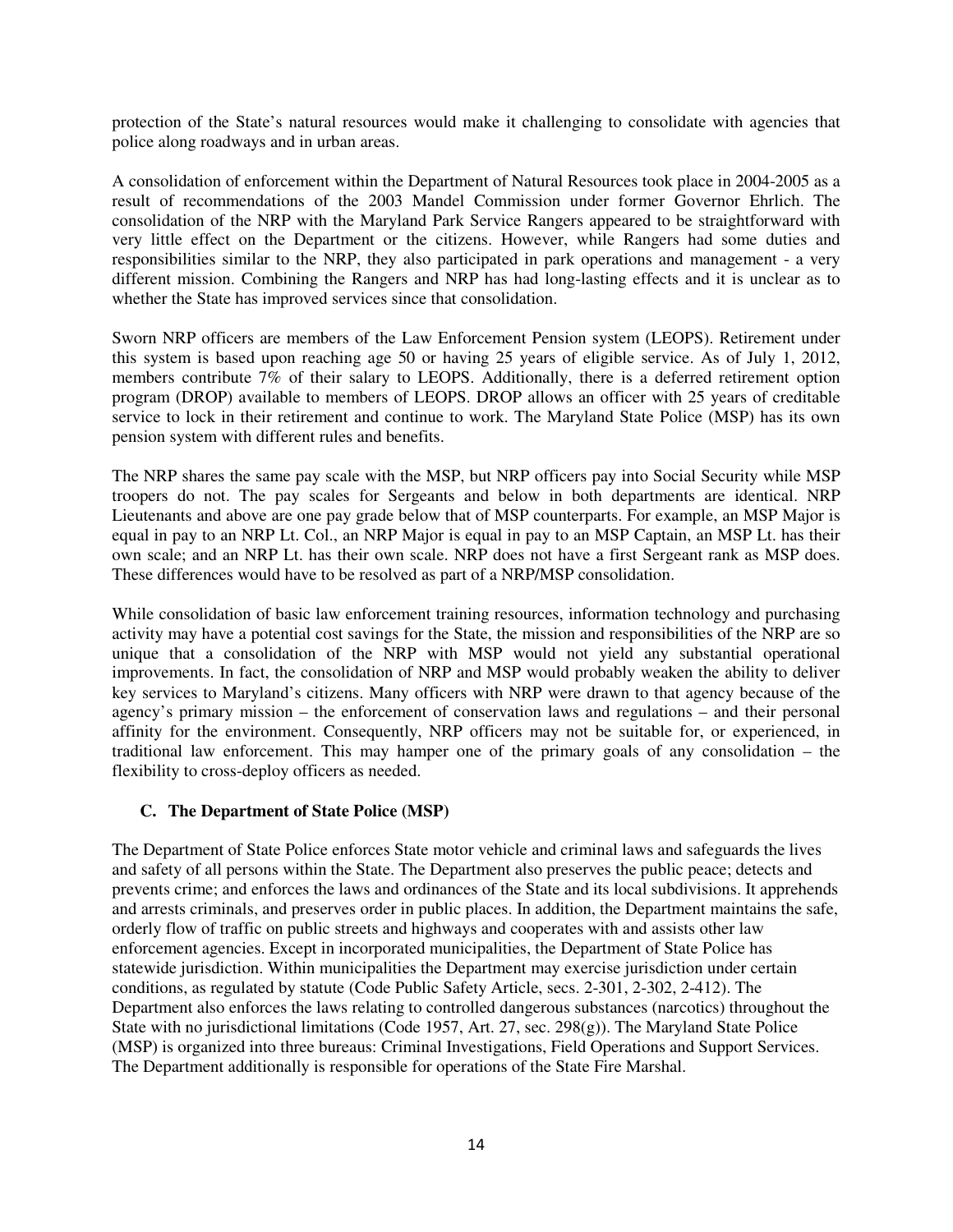MSP's mission and scope is evolving. Now, more than under any previous administration, MSP is offering substantial support to local law enforcement agencies to augment their efforts to reduce crime, especially violent crime. MSP helps support local law enforcement efforts through:

- a. Organizing and supporting two firearms task forces:
	- (1) Gun Tracing Task Force (GTTF) in Baltimore City
	- (2) Firearms Interdiction Task Force (FITF) in the National Capital region.
- b. Warrant Apprehension Task Forces The MSP organized and is a key partner in two multiagency / multi-jurisdictional warrant task forces operating in the Washington and Baltimore metropolitan areas.
- c. Auto Theft Task Forces Through its participation in the operation of two multi-agency / multi-jurisdictional auto theft task forces the MSP contributes to reducing auto thefts.
	- (1) Washington Area Vehicle Enforcement (WAVE)
	- (2) Baltimore Regional Auto Theft Task Force (RATT)
- d. The Maryland Coordination and Analysis Center (MCAC), sometimes referred to as a Fusion Center, is heavily involved in matters involving Homeland Security. Recently, MCAC's role has expanded. It now provides substantial intelligence and analytical support to law enforcement agencies throughout Maryland. The MCAC staff consists of over 80 personnel from 29 different state, local, and federal agencies. The MSP has 28 troopers assigned to MCAC covering the 24/7 operation, 11 civilian positions and 10 contractual positions.

| танност от мют вноги ана сглими астам ваадства рит розглоня.<br>Years | <b>FY02</b> | <b>FY03</b> | <b>FY04</b> | <b>FY05</b> | <b>FY06</b> | <b>FY07</b>                           | <b>FY08</b> | <b>FY09</b> | <b>FY10</b> | <b>FY11</b> | <b>FY12</b> |
|-----------------------------------------------------------------------|-------------|-------------|-------------|-------------|-------------|---------------------------------------|-------------|-------------|-------------|-------------|-------------|
|                                                                       |             |             |             |             |             |                                       |             |             |             |             |             |
| # Sworn                                                               | 1.630       | 1,623       | 1,624       | 1,593       |             | 1,591   1,591   1,590   1,590   1,567 |             |             |             | 1.570       | 1.563       |
| # Civilian                                                            | 874         | 862         | 850         | 798         | 806         | 808                                   | 808         | 776         | 778         | 757         | 759         |

#### **Number of MSP sworn and civilian actual budgeted pin positions:**

Trooper candidate entry-level training meets or exceeds all training mandates and objectives set forth by the MSP and Maryland Police and Correctional Training Commissions over a 26 week training cycle in a residential academy. This training includes classroom lecture, interactive and practical learning techniques through scenario based training. Upon graduation the trooper candidates perform road patrol duties within the Field Operations Bureau. In-service and specialized training is provided to all sworn at the ranks of sergeant and below.

Troopers may remain assigned to barracks performing road patrol related functions or may be transferred or promoted to a position performing unique duties and responsibilities. Examples of such positions are: criminal investigator which includes homicide, drugs, gambling, environmental, embezzlement, gang, child pornography, vehicle theft, etc. all which require training unique to the type of crime investigated; canine handler, polygraph examiner, automotive safety inspection, commercial vehicle enforcement, executive protection, special weapons and tactics (SWAT), firearms licensing and handgun permit investigations, training instructor, internal affairs, aviation medic, vehicle crash reconstruction, underwater recovery, etc. Officers selected for these positions are trained to meet the competency requirements of job related tasks.

The MSP sworn personnel are members of the State Police Retirement System (SPRS). The benefit and/or contributions as a percent of salary are shown in the following table: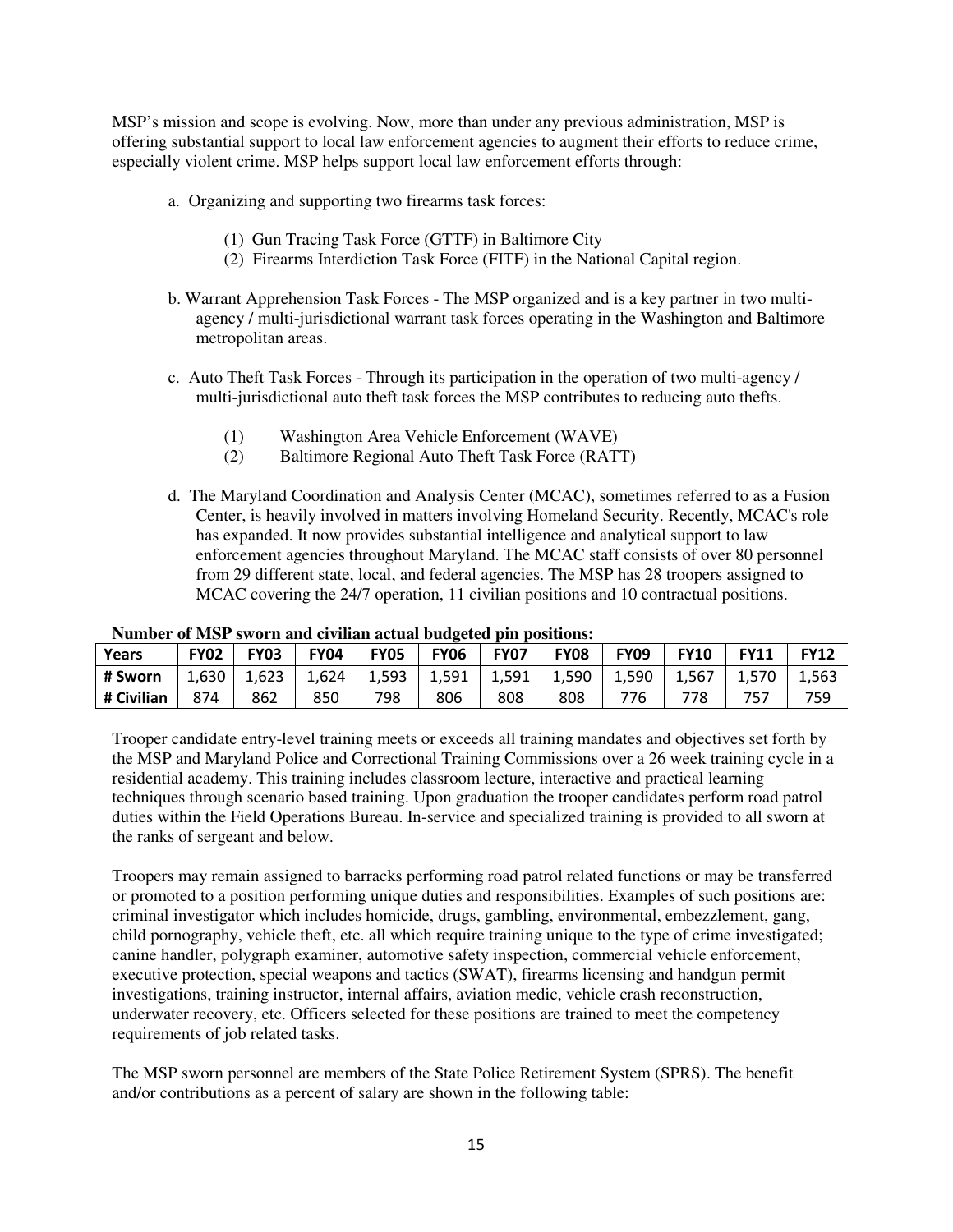| <b>MSP Sworn Retirement Factors</b>                | <b>Sworn Retirement System</b> |
|----------------------------------------------------|--------------------------------|
| Retirement Eligibility (Hired before July 1, 2011) | 22 years @ 56.1%               |
| Retirement Eligibility (Hired after July 1, 2011)  | 25 years @ 63.75%              |
| <b>Maximum Eligibility</b>                         | 28 years @ 71.4%               |
| <b>Employee Contribution Rate</b>                  | 8%                             |
| <b>DROP Program</b>                                | Yes                            |

MSP sworn personnel do not participate in the Social Security program, therefore sworn MSP employment will not create eligibility for Social Security retirement benefits. However, MSP sworn personnel hired after April 1, 1986, do contribute 1.45 percent of their salary to the Medicare program.

| <b>Contribution Types</b>       | <b>MSP Sworn</b> |
|---------------------------------|------------------|
| <b>Retirement Contributions</b> | 8.00%            |
| FICA (Medicare only)            | 1.45%            |
| <b>TOTAL</b>                    | 9.45%            |

Because of the broad spectrum of police services offered by MSP, and because of its statewide jurisdiction, MSP would be the most logical agency to merge with, and fully absorb, other state agencies. Moreover, under Colonel Marcus Brown, MSP has the leadership skills and comprehensive law enforcement knowledge and expertise to successfully manage and execute the consolidation process.

#### **D. Maryland Transit Administration**

The consolidation of the Maryland Transit Administration (MTA) Police Force with other state-level law enforcement agencies has been the subject of four prior studies. The studies include those aforementioned as well as the 2009 Booz Allen Hamilton and The Police Executive Research Forum reports. Through these previous studies, significant differences between the MTA Police Force and the other State police forces have been identified that would make a consolidation challenging. These include:

- Union and collective bargaining issues
- Pension system disparities
- Differences in core mission
- Cultural differences

MTA Police Force personnel of the ranks of officer, corporal, fare inspectors, security guards, police communications operators, police monitoring facility technicians, and cadets belong to the American Federation of State, County, and Municipal Employees (AFSCME) Local 1859, Council 67. Through this union representation, the enumerated employees have entered into a collective bargaining agreement with the MTA which also affords them binding arbitration. MTA's binding arbitration rights are unique among Maryland State law enforcement agencies. The right to binding arbitration, including union representation, is the primary challenge/obstacle to consolidating the MTA Police with any other state law enforcement agency. Counsel to the MDTA believes that MTA's binding arbitration rights are an irreconcilable barrier to consolidation with any other state law enforcement agency because of the MTA Trust Agreement and the rights of bondholders. Sworn members of the MTA Police Force also belong to the Law Enforcement Officers' Pension System (LEOPS), in which their rate of contribution is 6% and they also contribute to the Social Security system. The terms of their retirement and the rates of contribution are different than those afforded to sworn personnel of the Maryland State Police.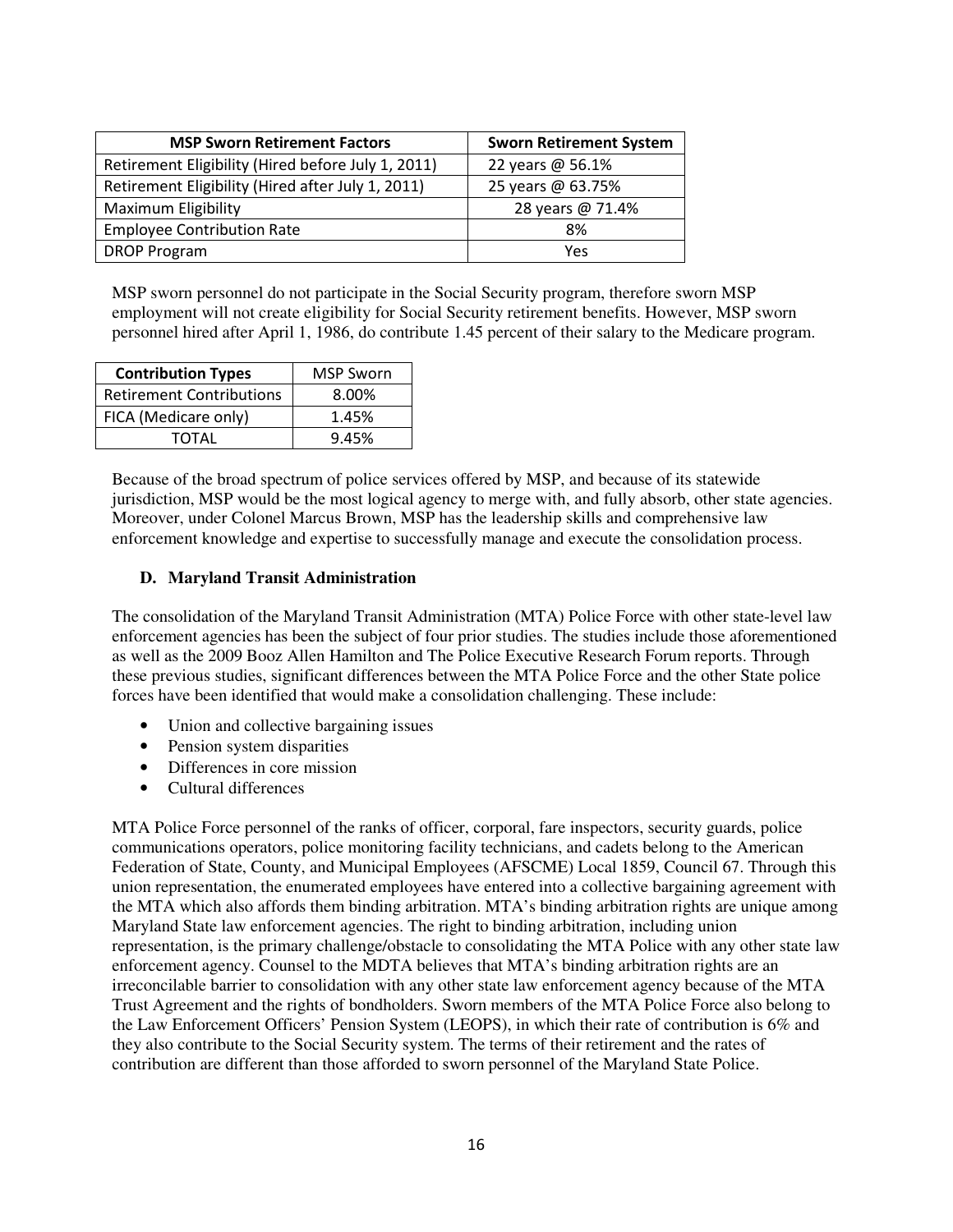Most notable, however, is the difference in the culture and mission of the MTA police force from that of other State law enforcement agencies. The MTA Police are tasked with providing community-oriented transit policing in a predominantly urban environment. Moreover, MTA Police officers must continually balance customer service skills and enforcement activities in a congested and populated environment to ensure the safety of the transit community. The ability to provide a secure environment, in which people can enjoy the comfort of a high degree of security without sensing an oppressive law enforcement presence, is an extremely difficult balance to maintain and is unique to transit policing. The MTA Police has had a 10% reduction in crime (Jan-Aug 2012 v. Jan-Aug 2011) and a 44% reduction in crime over five years (2007- 2012). The MTA Police Force is responsible for providing efficient and effective law enforcement service for all customers, employees, transit vehicles and facilities throughout Maryland. The force is comprised of 259 employees with 159 sworn officers. Sworn officers must provide continuous proactive patrol coverage and incident response to the MTA's five modes of public transportation: bus (4 divisions), Light Rail (33 stations) Metro (14 stations), Para-Transit, and MARC Commuter Rail (42 stations).

Coordinated special event operations with members of the State Law Enforcement Coordinating Council have highlighted the differences between patrol duties. Members of the other participant agencies have assisted in providing crowd control and answering calls for service during high-volume events. For the most part, officers from other agencies lack experience policing crowds on the scale routinely encountered by the MTA Police at special events. Differences in basic patrol configuration is evident when considering that the majority of MTA Police officers are assigned foot patrol at Metro stations or train riding assignments aboard Metro and Light Rail trains. The officers enforce fare payment laws in addition to all observed or reported crimes occurring within transportation systems. Working knowledge of the systems is essential as MTA officers are routinely called upon by customers and tourists seeking information. These patrol responsibilities differ significantly from the mobile patrol-based mission of Maryland State Police troopers.

As previously described, the MTA police have a specialized, niche role unique in Maryland law enforcement, but there is another critical difference between MTA and other agencies. MTA officers must be keenly aware of safety issues relating to transit operations and must also possess knowledge of various mechanical functions. Transit police officers must remain certified in track access training for both the Metro and Light Rail systems. MTA police have reporting responsibilities to the State's Rail Safety Oversight Agency (RSOA) within the Maryland Department of Transportation (MDOT), the Federal Transit Administration (FTA) and the Transportation Security Administration (TS). Both the FTA and TSA require annual reports and conduct security audits of the MTA. The 2012 TSA Baseline Assessment and Security Enhancement (BASE) Review resulted in the MTA receiving high marks in all categories with several best practices noted. These were in large part due to the MTA having an in-house police force that provides MDOT and the MTA the greatest degree of control over the law enforcement services provided to the agency in direct support to the managerial goals and overall mission of the MTA.

Another unique aspect of the culture is that the transit systems operate throughout the state and consequently MTA Police officers have fostered close working relationships with local agencies. These relationships are formalized in 36 memorandums of understanding. Additionally, federally funded transit projects such as the Red Line and Purple Line require formal security certification that is conducted by members of the MTA Police Force, another example of a unique function executed by transit police and no other agencies.

The MTA Police Force currently utilizes the Maryland Police and Correctional Training Commissions (MPCTC) or the Maryland Transportation Authority (MDTA) police academies for entry-level recruit training, which reduces costs and supports standardization. Only annual in-service training is conduced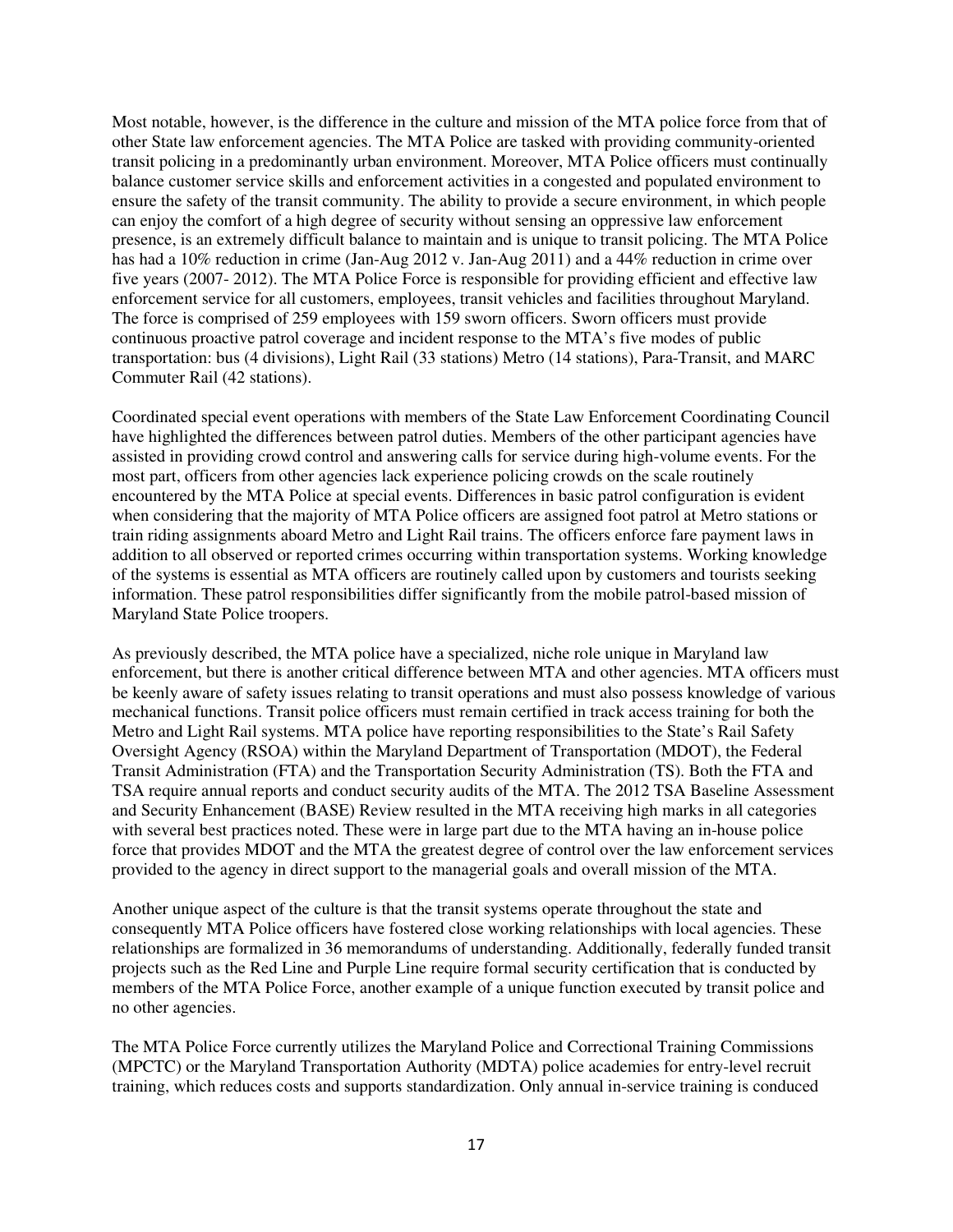exclusively by the MTA Police Training Unit as it presents the opportunity to provide training on transitspecific operational and safety issues in addition to MPCTC mandated courses.

In summary, the MTA police have a very specialized and unique role to play in Maryland law enforcement. MTA has forged close working relationships with local agencies and has been very successful in reducing crime in its areas of responsibility. Further, the binding arbitration afforded to MTA is unique among agencies in Maryland. For these reasons, the consolidation of MTA with MSP would be counterproductive and very difficult to achieve in a seamless fashion.

## **E. Maryland Transportation Authority Police (MDTAP)**

## **i. History**

The Maryland Transportation Authority Police traces its origins to 1971 when the Maryland Toll Facilities Police was created and charged with the responsibility of providing law enforcement services at the Bay Bridge, Thomas J. Hatem Bridge, Harbor Tunnel, and Harry W. Nice Bridge. In 1977, the force was given law enforcement responsibility for the Francis Scott Key Bridge followed in 1985 with the Ft. McHenry Tunnel. In 1988, the Commercial Vehicle Safety Unit was established. The Maryland Transportation Authority Police was created in 1994, the same year it assumed law enforcement responsibility for the Baltimore Washington International Airport. In 1998, the Maryland Port Administration Police were merged into the Maryland Transportation Authority Police. In 2001, the force attained national accreditation through the Commission on Accreditation for Law Enforcement Agencies (CALEA). This is same year the Maryland Transportation Authority Police became responsible for K-9 coverage at the Baltimore Washington International Airport. The force has continued its extraordinary growth as a professional law enforcement agency and has deployed additional law enforcement support units.

In the last decade numerous policy decisions have advanced MDTAP as major police agency. MDTAP's mission has been revised and updated to address increased terrorist threats and great strides have been made to professionalize the police force from both an operational and administrative perspective. The level of military courtesy and appearance of sworn personnel has risen as well as the overall fitness level of officers. Selection and training requirements for entry-level and incumbent law enforcement personnel have increased dramatically.

The Maryland Transportation Authority Police is a nationally accredited law enforcement agency through the Commission on Accreditation for Law Enforcement Agencies (CALEA). This is a very prestigious designation for a law enforcement agency and is a key indicator of the MDTAP police force's level of competence and professionalism. Nationally, only about 7% of the law enforcement agencies are CALEA accredited. Re-accreditation is performed on a three-year cycle. The MDTAP was awarded reaccreditation status in 2004, 2007 and in 2010. Additionally, in March 2012 the MDTAP Training and Communications Unit's were individually accredited by CALEA, thereby earning the Department the Tri-Arc Award. The Tri-Arc Award is given to agencies that have concurrent CALEA accreditation for their law enforcement, public safety communications and public safety training agencies. This makes the MDTAP the first and only agency in Maryland, and the seventh nationwide to receive the Tri-Arc Award.

## **ii. Mission, Philosophy & Culture**

MDTAP plays a vital role in the defense of Maryland's homeland security and protection of critical transportation infrastructure by providing law enforcement services to the State's high-level terror targets such as major bridges and tunnels; the Port of Baltimore; Baltimore-Washington International Thurgood Marshall Airport; and the World Trade Center. MDTAP actively patrols interstate highways and other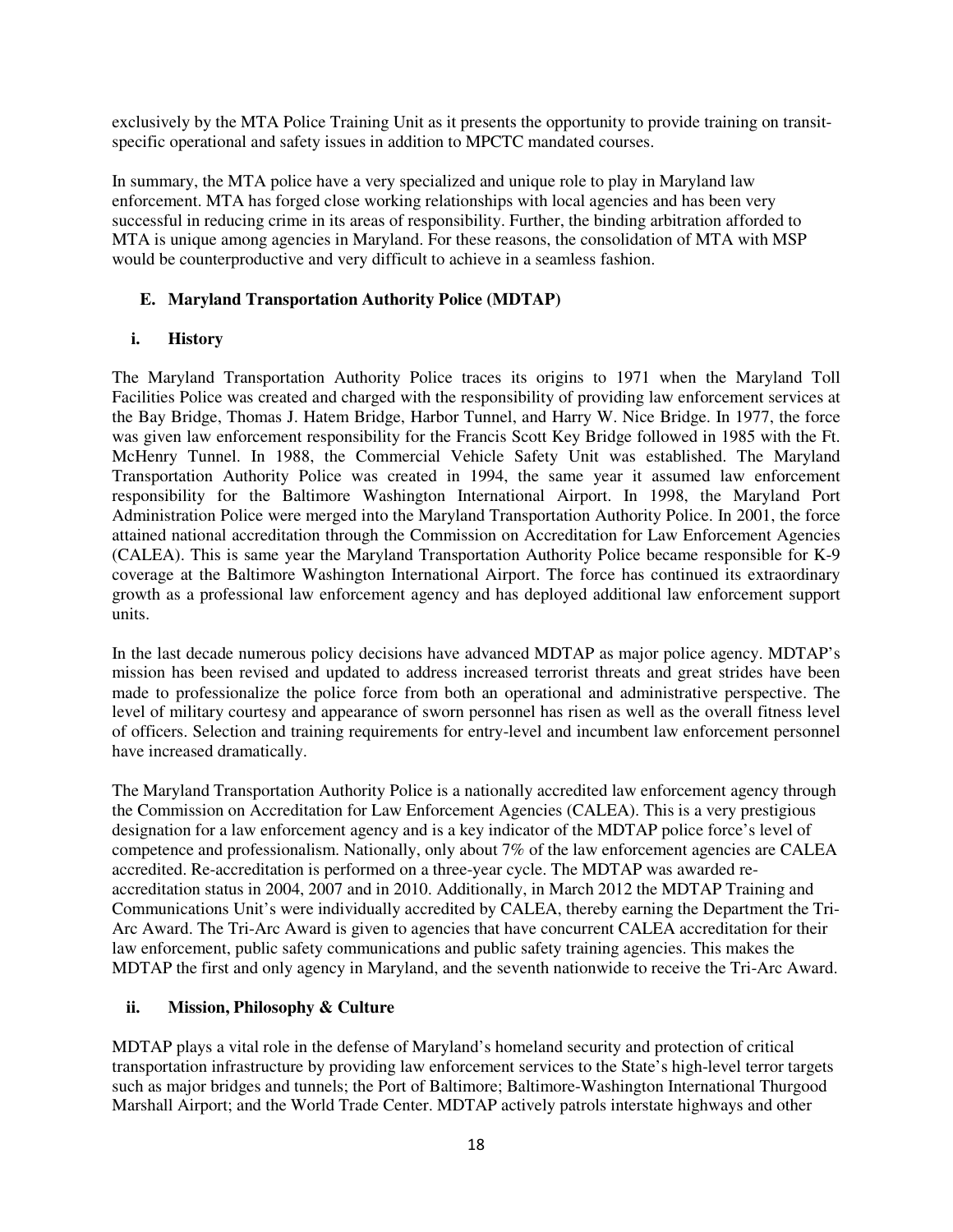major roadways adjacent to toll facilities to apprehend aggressive drivers and drivers under the influence in an effort to reduce motor vehicle crashes and associated deaths and injuries. Patrol officers supported by the HEAT (Homeland Enforcement and Traffic) Team conduct complete traffic stops in the ongoing effort to identify and apprehend terrorists and reduce criminal activity such as the smuggling of illegal drugs and other contraband. This effort is also supported by the force's K-9 unit, which includes dogs trained to detect illegal drugs and explosives. The Maryland Transportation Authority Police also actively participate in numerous task forces comprised of law enforcement personnel from federal, state and local agencies.

**Figure 1** below compares the similar mission, goals and values of the Maryland State Police (MSP) and the Maryland Transportation Authority Police (MDTAP). MDTAP's mission centers on traffic and other enforcement functions on interstate highways and providing homeland security to a significant portion of Maryland's critical transportation infrastructures. Although MSP's mission is more complex and diverse, two of its major functions - homeland security and patrol of the state's highways – coincide with those of MSP. Although MSP and MDTAP focus on traffic enforcement as a core function, research clearly shows that aggressive traffic enforcement has ancillary benefits for law enforcement and the deterrence of crime. Troopers and officers are trained to detect behaviors and identify evidence that may ultimately lead to the apprehension of criminals or terrorists occupying the stopped vehicles. The traditional mindset of "traffic enforcement" has evolved into a more comprehensive and well-rounded approach in all police officers in an effort to identify criminal law violators, detect and remove impaired drivers from roadways, and identify and seize illegal contraband and drug proceeds.

| <b>Figure 1</b> | <b>Maryland State Police</b>                                                                                                                                                                                                                                                                                                                                                                                                                                                                                                                 | <b>Maryland Transportation Authority</b><br><b>Police</b>                                                                                                                                                                                                                        |
|-----------------|----------------------------------------------------------------------------------------------------------------------------------------------------------------------------------------------------------------------------------------------------------------------------------------------------------------------------------------------------------------------------------------------------------------------------------------------------------------------------------------------------------------------------------------------|----------------------------------------------------------------------------------------------------------------------------------------------------------------------------------------------------------------------------------------------------------------------------------|
| <b>Mission</b>  | The mission of the Maryland State Police is<br>to serve the people of Maryland and those<br>who visit our State through "purposed<br>policing" that protects our citizens,<br>prevents criminal acts and traffic crashes,<br>and provides the highest quality of law<br>enforcement services available anywhere.                                                                                                                                                                                                                             | The mission of the Maryland Transportation<br>Authority Police is to provide Safety,<br>Security, and Service to the people who use<br>Maryland's vital transportation assets                                                                                                    |
| Goals           | • Prevent and reduce violent crime in<br>Maryland;<br>• Protect Maryland from foreign and<br>domestic terrorist threats and secure its<br>critical infrastructure;<br>• Prevent and reduce fatalities and injuries<br>caused by motor vehicle crashes;<br>. Work in partnership with and provide<br>support to allied public safety agencies;<br>and,<br>• Provide for a "world-class" workforce<br>equipped with the tools, technology,<br>training, supervision and leadership to<br>perform their jobs with efficiency and<br>excellence. | • To secure and protect transportation<br>assets<br>• To promote highway safety and the<br>efficient flow of traffic<br>• To apprehend criminals and terrorists<br>• To assist travelers, customers, and co-<br>workers<br>• To employ, train, and equip a superior<br>workforce |
| <b>Values</b>   | . Integrity: uphold the public trust by being<br>honest and maintaining the highest<br>standards of ethical and moral character.                                                                                                                                                                                                                                                                                                                                                                                                             | • Honesty<br>• Integrity<br>• Dedication                                                                                                                                                                                                                                         |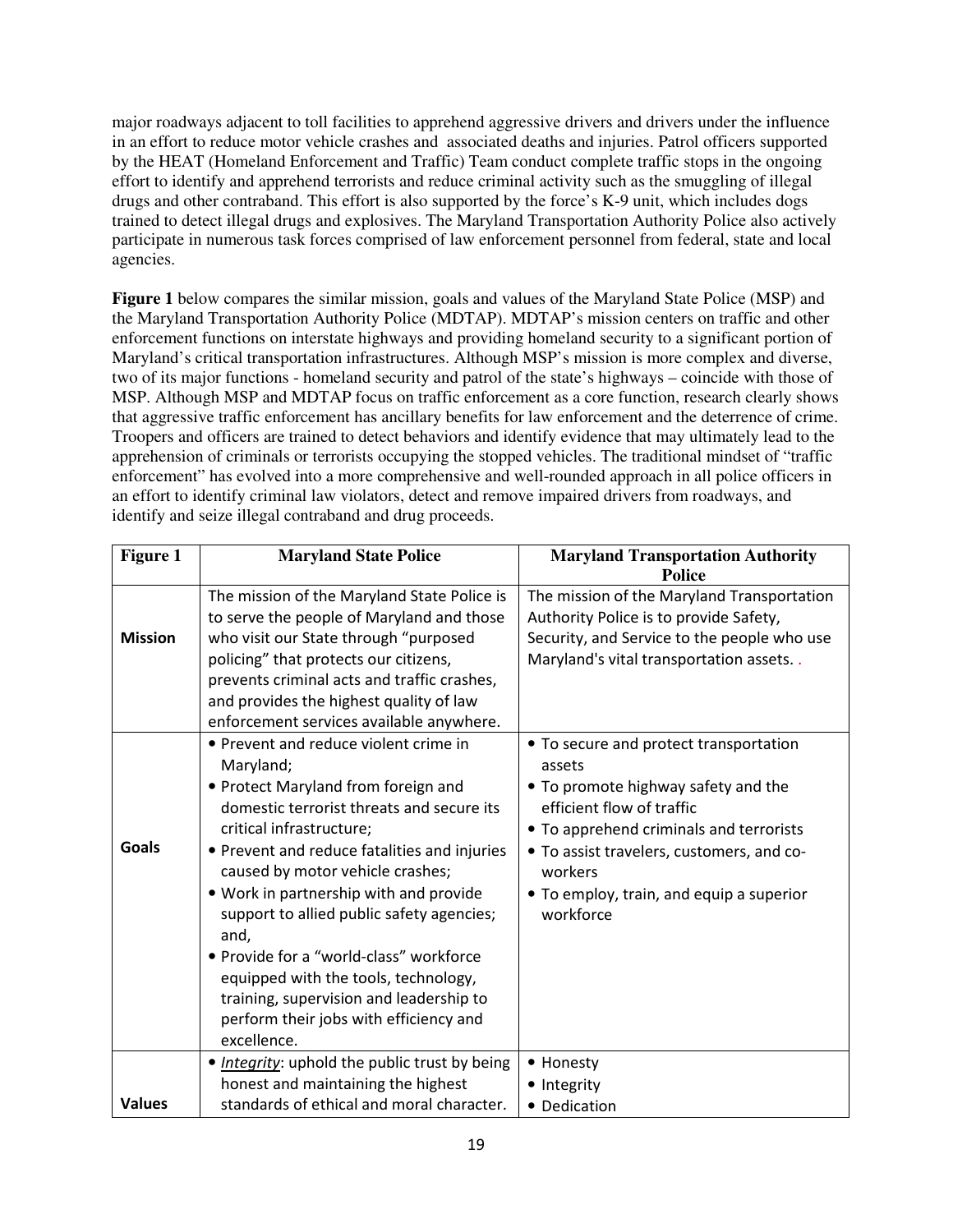| • Fairness: treat all people with respect<br>and preserve every person's dignity in an<br>unbiased manner. | • Dignity |
|------------------------------------------------------------------------------------------------------------|-----------|
| • Service: provide dedicated and                                                                           |           |
| compassionate assistance to all citizens                                                                   |           |

**Figure 2** lists many of the elements that comprise a department's culture and comments on the similarities between MSP and MDTAP.

| Figure 2               | Maryland State Police & Maryland Transportation Authority Police                       |
|------------------------|----------------------------------------------------------------------------------------|
| <b>Selection &amp;</b> | The selection and recruiting process for the departments are similar. In fact, the     |
| <b>Recruiting</b>      | departments utilize the same entry level written exam. Both departments utilize a      |
|                        | fitness assessment program. The MDTAP utilizes the same MSP Medical Standards of       |
|                        | fitness for entry level as well as for incumbent officers.                             |
| <b>Military</b>        | Both departments strongly emphasize military courtesy to include the saluting of       |
| Courtesy               | supervisors and command personnel. Members of both departments pride                   |
|                        | themselves in presenting and maintaining a sharp military bearing to include the       |
|                        | wearing of their distinctive hats.                                                     |
| <b>Fitness</b>         | Both departments strongly encourage personnel to be physically fit. Entry-level        |
|                        | personnel, as well as incumbent officers are encouraged to participate in fitness      |
|                        | testing to ensure that they are able to perform essential job related functions.       |
|                        | Through negotiations with MSP's labor organization (SLEOLA), both Departments are      |
|                        | now matched in offering fitness incentive pay for incumbent officers to maintain a     |
|                        | high degree of physical fitness, that will also benefit themselves personally and for  |
|                        | officer safety in performing their required duties.                                    |
| Rank                   | The rank structure of the MDTAP was revised in 2008 to mirror that of the MSP with     |
| <b>Structure</b>       | the adoption of the First Sergeant rank. As such, pay scales are nearly identical.     |
| <b>Diversity</b>       | Both departments require all employees to make a personal and professional             |
|                        | commitment to advancing diversity and equality within the organization. For the MSP    |
|                        | to realize its full potential and maintain its status as a premiere law enforcement    |
|                        | agency, all employees must: assume responsibility to monitor the agency's efforts to   |
|                        | achieve diversity and inclusion; play an active role in recruiting, teaching and       |
|                        | mentoring new personnel; support colleagues in pursuing their career goals; and        |
|                        | identify and communicate information, without hesitation, about potential problems,    |
|                        | biases, barriers and unfair treatment                                                  |
| <b>Accountability</b>  | Both departments utilize problem oriented policing strategies with a strong            |
|                        | accountability function managed through a data-driven ComStat process.                 |
| <b>Discipline</b>      | The MDTAP & MSP utilize similar penalty assessment matrices as well as committees      |
|                        | comprised of senior leaders to review disciplinary action for uniformity and fairness. |
|                        | Both departments utilize a similar probation process for sworn personnel at the end    |
|                        | of their probationary period.                                                          |
| <b>Equipment</b>       | Much of the personal equipment used by the MSP and the MDTAP is similar if not         |
|                        | identical. This includes side arms (Glock Model 22); protective vests; personal        |
|                        | protective equipment (PPE); batons; OC spray, and mobile data computers.               |
| <b>Training</b>        | The Training Academies of the two departments are similar in curriculum and culture    |
| Academy                | requiring candidates to perform academically, physically through a "stress" military   |
|                        | based environment. The MSP Academy is a residential academy while the MDTAP            |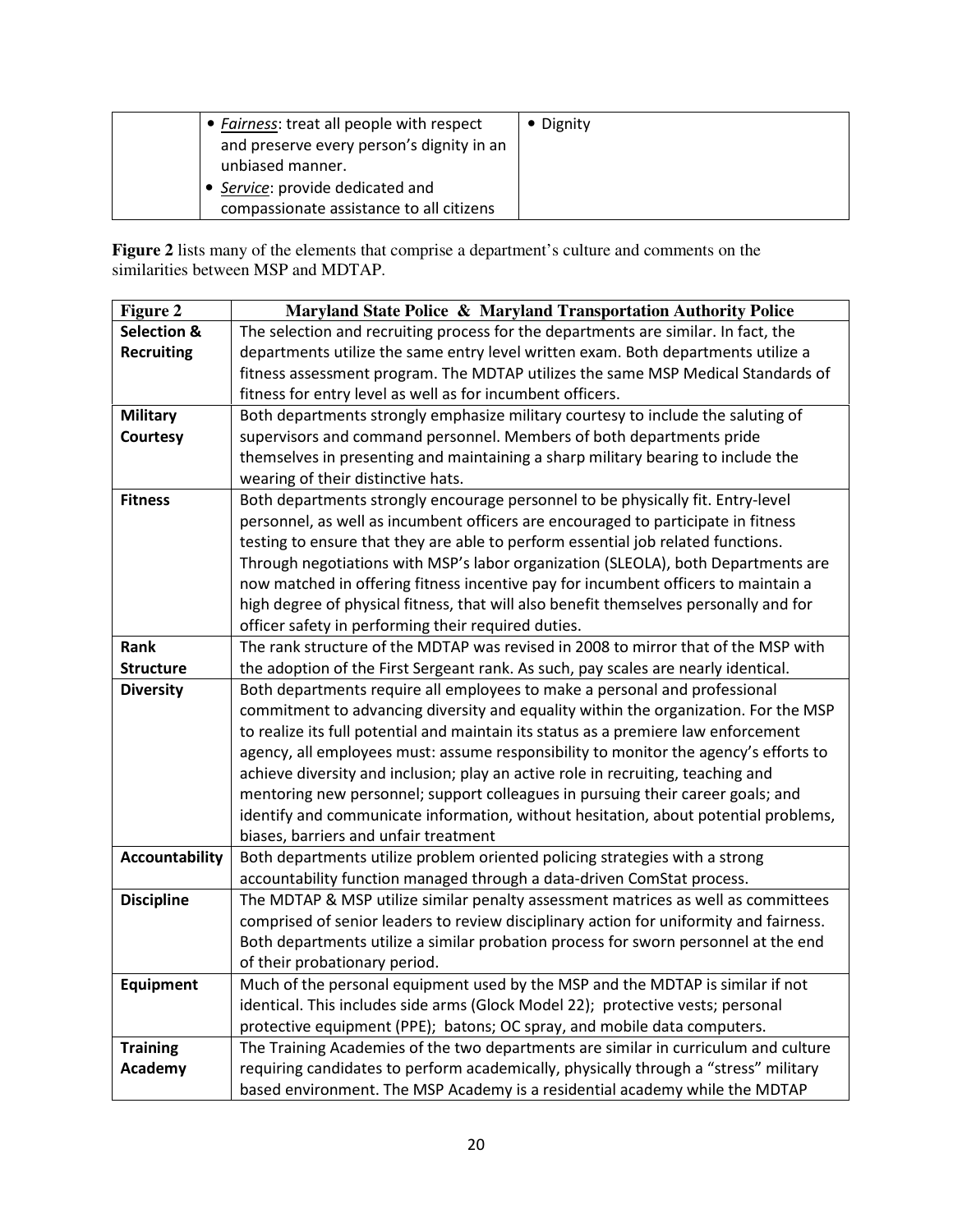|                       | Academy is non-residential. The MDTAP Academy is accredited through the                 |  |  |  |  |  |  |
|-----------------------|-----------------------------------------------------------------------------------------|--|--|--|--|--|--|
|                       | Commission on Accreditation for Law Enforcement Agencies (CALEA) while the MSP is       |  |  |  |  |  |  |
|                       | in the process of being accredited. Both academies are certified through the Maryland   |  |  |  |  |  |  |
|                       | Police & Correctional Training Commissions and require the completion of Associate      |  |  |  |  |  |  |
|                       | of Arts Degree course work during the Academy.                                          |  |  |  |  |  |  |
| <b>Policies &amp;</b> | The MSP has a long history of strong policies and administrative procedures. The        |  |  |  |  |  |  |
| <b>Procedures</b>     | MDTAP has made great strides to reach the level of the MSP in this regard. Policies     |  |  |  |  |  |  |
|                       | and procedures are now similar in most cases. This is primarily due to the use of "best |  |  |  |  |  |  |
|                       | practices" derived by both departments from the International Association of Chiefs     |  |  |  |  |  |  |
|                       | of Police (IACP) Model Polices and the requirements imposed by CALEA Accreditation.     |  |  |  |  |  |  |

#### **iii. Operations**

MDTAP has existing memorandums of agreement with chiefs of police and chief executives of political subdivisions across Maryland to provide non-emergency police services. Absent an emergency situation, a MDTAP Officer may exercise law enforcement jurisdiction in the political subdivisions listed below within the boundaries and scope of each individual agreement, and in accordance with §4-208 of the Transportation Article.

- Anne Arundel County
- City of Baltimore
- Baltimore County
- Cecil County
- Charles County
- Harford County
- City of Havre de Grace
- Howard County
- Montgomery County
- Perryville
- Prince Georges County
- Oueen Anne's County
- U.S. Coast Guard

The MDTAP Academy located at its Headquarters at the Francis Scott Key Bridge is fully accredited by the Maryland Police and Correctional Training Commissions (MPCTC) and CALEA. The Academy trains not only its own personnel, but also provides training to other allied law enforcement agencies throughout Maryland. Training is provided for incumbent officers through the force's comprehensive annual in-service training program. The force's Cox Creek Training Annex provides an additional "real life" training site for officers to be placed in tactical situations utilizing realistic training devices. Entrylevel training is provided by a dedicated staff of MDTAP officers assigned to the Police Academy and is supported by professors and staff of the Community College of Baltimore County. Entry-level training covers a 28-week period, one of the longest recruit training programs in Maryland. It should also be noted that while the MDTAP academy is not a residential program as is the case with MSP, the training curriculum used by MDTAP is virtually identical to that of MSP's academy. In fact, a former MSP commander actually supervised training for MDTAP.

#### **iv. Personnel**

The MDTAP have similar benefits as the MSP benefits with two major exceptions: "take home vehicles" and retirement benefits. The sworn personnel of the MDTAP are members of the Law Enforcement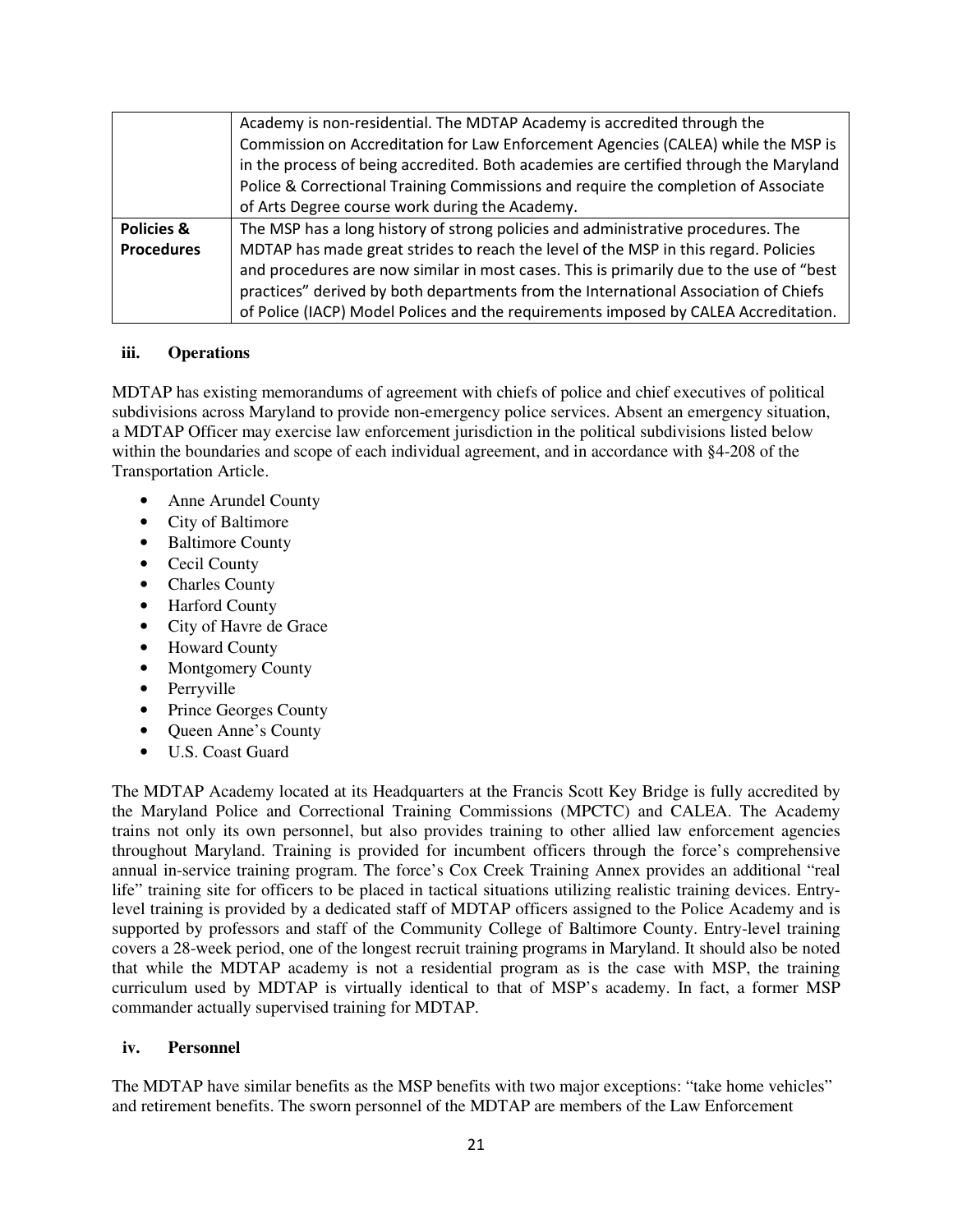Officers Pension System (LEOPS) of the State Retirement and Pension System of Maryland while the sworn personnel of the MSP are members of the State Police Retirement System (SPRS). The benefits afforded to the MSP are greater than those afforded to the sworn personnel of the MDTAP. In comparing these retirement benefits, several differences should be noted. The MDTAP participate in, and contribute to, the social security program making them eligible for both a law enforcement pension and social security benefits upon retirement. The MSP does not participate in the social security program. MDTAP and MSP sworn personnel each contribute 1.45 percent to the Medicare program.

### **v. Funding**

As an independent agency, the Maryland Transportation Authority (MDTA) functions under its own budget. As such, the General Assembly has limited oversight over MDTA, but their existence and operations have been legislatively expanded in the past. MDTAP were legislatively enacted in 1994 by merging the Maryland Aviation Administration Police (MAA) with the Maryland Port Authority Special Police (MPA). Previous expansions included the State Roads Commission Bridge Guards and the Harbor Tunnel Special Police. The 1994 consolidation also expanded the authority of MDTA to include property and structures owned by MAA and the legislation specified that MAA and Port Authority Police should adopt the MDTAP salary while retaining their prior retirement system, which required MDTA to reimburse the previous agency for the employer's cost of pension coverage. (Chapter 577, Acts of 1994)

#### **vi. Facilities**

MDTA facilities are critical security-sensitive components of the State's transportation network and vital generators of revenue for the MDTA. Any impediment to the flow of traffic on these critical roadways could impact both inter- and intra-state commerce. The MDTAP is directly charged with securing and protecting MDTA's assets to ensure its revenue stream is not interrupted. Damage to the infrastructure could affect the ability of the MDTA to collect tolls and permit the free flow of traffic. Significant impacts on revenue would adversely affect the MDTA's ability to service its debt and negatively impact its credit rating, thereby limiting future bond issues and a diminished ability to maintain or construct critical transportation infrastructure for the State.

As described above, the MDTAP and MSP are the two State law enforcement agencies most closely aligned in terms of mission, duties, responsibilities, training and recruitment. There is also significant overlap in geographical areas of operation. Further, MDTAP's historical role as an agency that engaged almost exclusively in traffic enforcement has evolved substantially. MDTAP is now a highly trained, full service police agency that not only enforces traffic laws, but that also engages in a broad spectrum of police functions to include criminal investigations, narcotics and contraband interdiction and the protection of Maryland's critical infrastructure. MDTAP is the agency whose mission, culture and identity is most closely aligned with MSP. The consolidation of MDTAP and MSP may have synergistic effects that would create a "force multiplier" in the fight against crime in Maryland. Nevertheless, the equalization and consolidation of pension plans is a substantial barrier to consolidation at this time.

## **F. University of Maryland Police Department (UMPD)**

The University of Maryland Police Force (UMPD) is the primary agency responsible for policing property owned, operated, leased by, or under the control of the University of Maryland System. To provide effective services for that System as a whole, UMPD has entered into a "Concurrent Jurisdiction Agreement" with Prince George's County Police Department (PGPD) that, in addition to its statutory jurisdiction and authority, distributes enforcement authority to University Police Officers in certain areas of Prince George's County. UMPD and PGPD have a mutual and positive working relationship and share assistance and expertise as needed.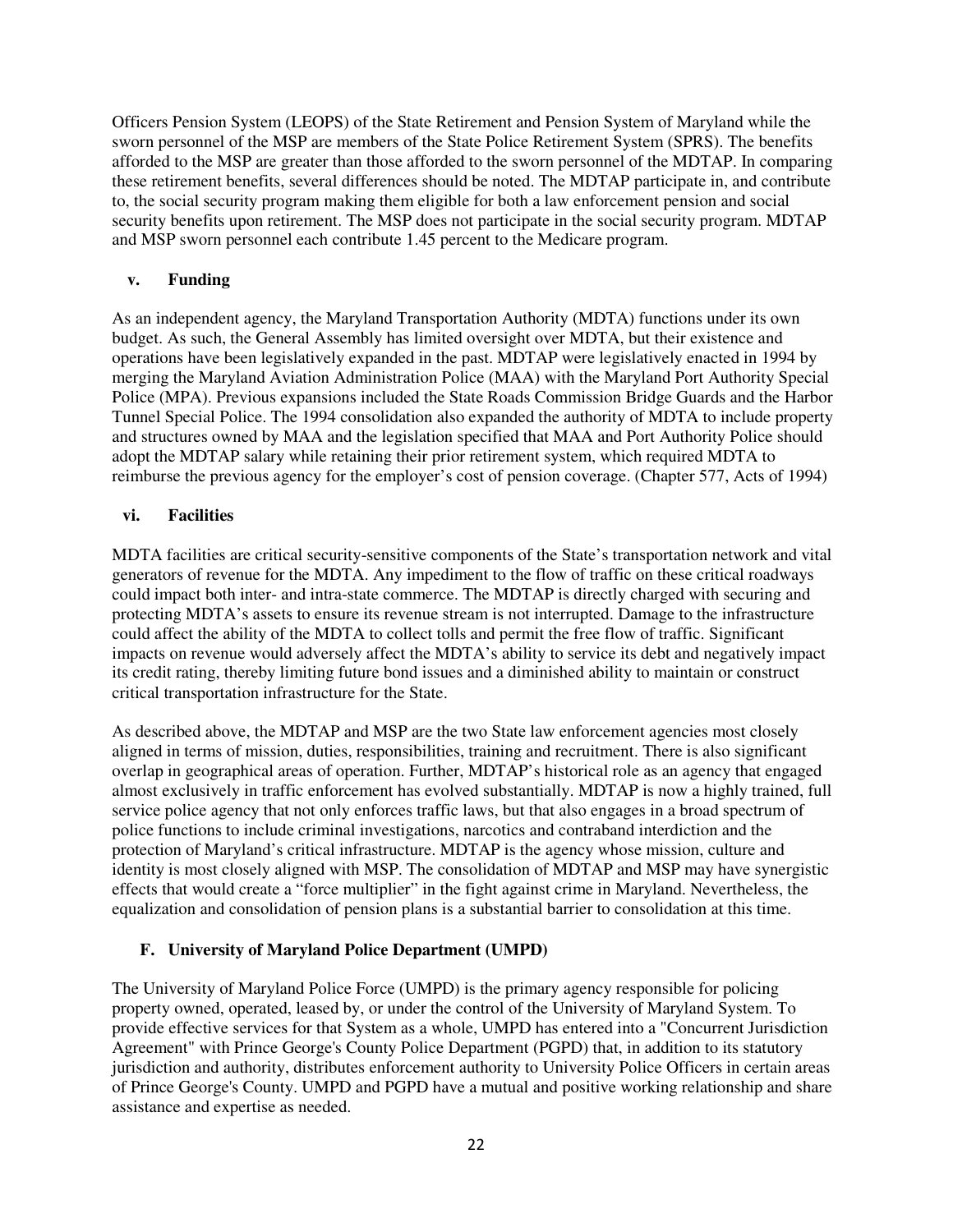UMPD officers are State certified in accordance with Article 41, Section 4-201 of the Annotated Code of Maryland and have all the powers and authority as any other sworn police officer in Maryland to make arrests, investigate crimes, and carry firearms. The mission of the University of Maryland Police at College Park is "To serve the university community, protect life and property, and to enforce the law." Officers serve and protect a diverse student enrollment, staff, and faculty of approximately 60,000 people. In this effort, officers work with the community in a cooperative community policing effort to prevent crime from occurring and to respond and provide assistance to victims once crime has occurred to provide the most effective service and protection as possible. Based on the needs of college communities, the UMPD is structured specifically to handle special events, crime prevention, building security, investigations, K9 explosives detection, and communications.

UMDPS is the only university police department in the State and one of a relatively few police departments statewide to offer a fully certified Entry Level Police Training Academy. Instructors from UMPD who teach in the Academy not only train individuals who will work as officers at UMPD, but also officers from law enforcement jurisdictions from across the state. UMPD officers also serve as instructors and lecturers in courses at UMCP and other institutions of higher education across the region.

All full-time employees are offered benefits through the State of Maryland as well as tuition remission at any campus in the University of Maryland System (if hired before 1991) or at the University of Maryland, College Park (if hired after 1991). Sworn officers are members of the Law Enforcement Officers Pension System (LEOPS). Civilian Employees are members of the State of Maryland Retirement System.

Although the UMDPS is a highly professional organization with sworn officers who are conferred the same enforcement powers as other law enforcement officers in Maryland, the agency provides a very specialized type of service to a limited segment of the population, the academic community. This niche role makes the UMDPS less suitable for consolidation with MSP.

## **VIII. CONCLUSION**

A careful evaluation of the information made available for review indicates that the Maryland Capitol Police (DGS), the Maryland Department of Natural Resources Police (DNR), the Maryland Transit Administration Police (MTA), and the University of Maryland Police (UMPD) are not suitable for consolidation with each other or for consolidation under the Maryland State Police at this time. A variety of barriers would make a consolidation(s) challenging including:

- Jurisdictional issues
- Specialized enforcement duties
- Collective bargaining issues
- Cultural differences

The primary focus of the evaluation process was to determine if any consolidation(s) would lead to a more seamless and coordinated delivery of police services to Maryland's citizens, reduce overall crime and save lives. Any consolidation(s) of the DGS, MTA, UMPD or DNR police agencies with each other or with the MSP may actually impede Maryland's ability to improve public safety and protect the constituencies served by these State police forces.

Careful consideration and evaluation indicate that MDTAP would be the best candidate for consolidation with the MSP. Full consolidation would require that all personnel, sworn and civilian, as well as equipment and other assets, be transferred to, and integrated with, MSP. The law enforcement duties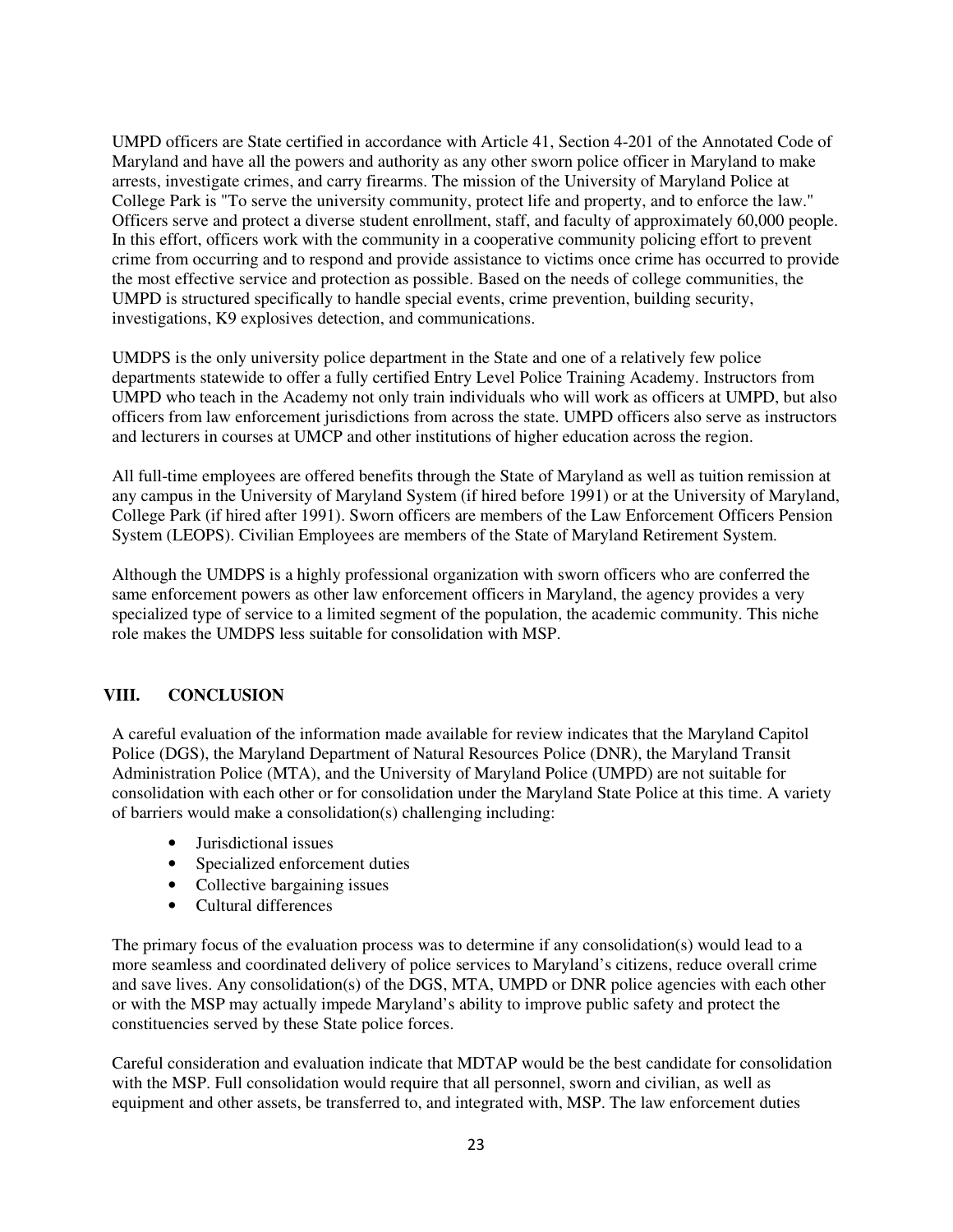carried out by MDTAP and MSP are more closely aligned than those of any other State law enforcement agencies. Moreover, MDTAP and MSP have substantial similarities in mission, culture and operations to include: geographical areas of responsibility, recruitment, training, rank structure, and compensation. The combined agency operating under the leadership of the Superintendent of the Maryland State Police may be more efficient through the coordinated use and allocation of personnel and other assets and the elimination of overlap and duplication. The result could be a more flexible agency that would be better equipped to protect the citizens of Maryland.

However, consolidation would pose the following challenges to the State of Maryland:

- One-time Transition Costs
- Legal Issues
- Pension Plans & Benefits

 The consolidation of MDTAP with MSP will result in certain one-time transition costs. For example, approximately 500 MDTAP officers will need uniforms, badges and insignia that meet MSP standards. Existing MDTAP vehicles would be re-branded consistent with MSP. Further, additional patrol vehicles would be necessary to provide MDTAP officers with take-home vehicles. Finally, various administrative tasks would accompany the consolidation of MDTAP with MSP. These tasks include transition training and orientation for MDTAP officers, the transfer of personnel records and human resources materials, the issuance of General Order manuals, and the transfer of other records and equipment.

The Maryland General Assembly would have to pass legislation to effect the consolidation of MDTAP with MSP. Changes would have to be made to relevant sections of the State Personnel and Pensions Article, the Public Safety Article, the Transportation Article and the Criminal Procedures Article.

The most challenging and costly aspect of consolidating MDTAP with MSP would be equalizing pension plans and benefits. The State Personnel and Pensions Article, Section 24-202 requires all sworn members of MSP to be members of the State Police Retirement System as a condition of employment; however, MDTAP officers are part of LEOPS. Because of disparities in contribution rates and payouts at retirement between MDTAP and MSP, transferring the approximately 500 MDTAP officers into the MSP retirement system would be costly. In order to better understand the costs associated with equalizing benefits after a consolidation, an actuarial analysis of pension options was conducted by the firm of Gabriel Roeder Smith & Company (GRS). The results of that analysis (Appendix A) are more fully discussed below, but the costs could be substantial.

#### **A. Transition Costs**

The consolidation of the MDTAP into the MSP would result in significant one-time transition costs. These costs include uniforms, insignia, other equipment and minor changes to vehicles such as the substitution of door insignia and decals. The estimated cost of transitioning MDTA vehicles to MSP vehicles is estimated at \$12,690. The transition costs for uniforms, badges and other personal equipment for approximately 500 MDTAP officers is estimated at \$ 1,096,515. Various administrative related tasks must be accomplished during the transition by personnel who would spend time performing them in addition to their regular work functions. Other costs include but are not limited to: transition training for personnel from both the MDTAP and the MSP; Human Resources records transfer, training records transfer, policy revisions as required, and Internal Affairs records transfer.

Additional patrol vehicles needed as a result of the consolidation is estimated at 120 cars. Purchase of these vehicles could be phased in over a three year period to purchase, maintain and operate approximately 40 additional MSP semi-marked or unmarked patrol cars for a total of \$3,569,904. Total one-time transition costs to the State would be approximately \$4.68 Million.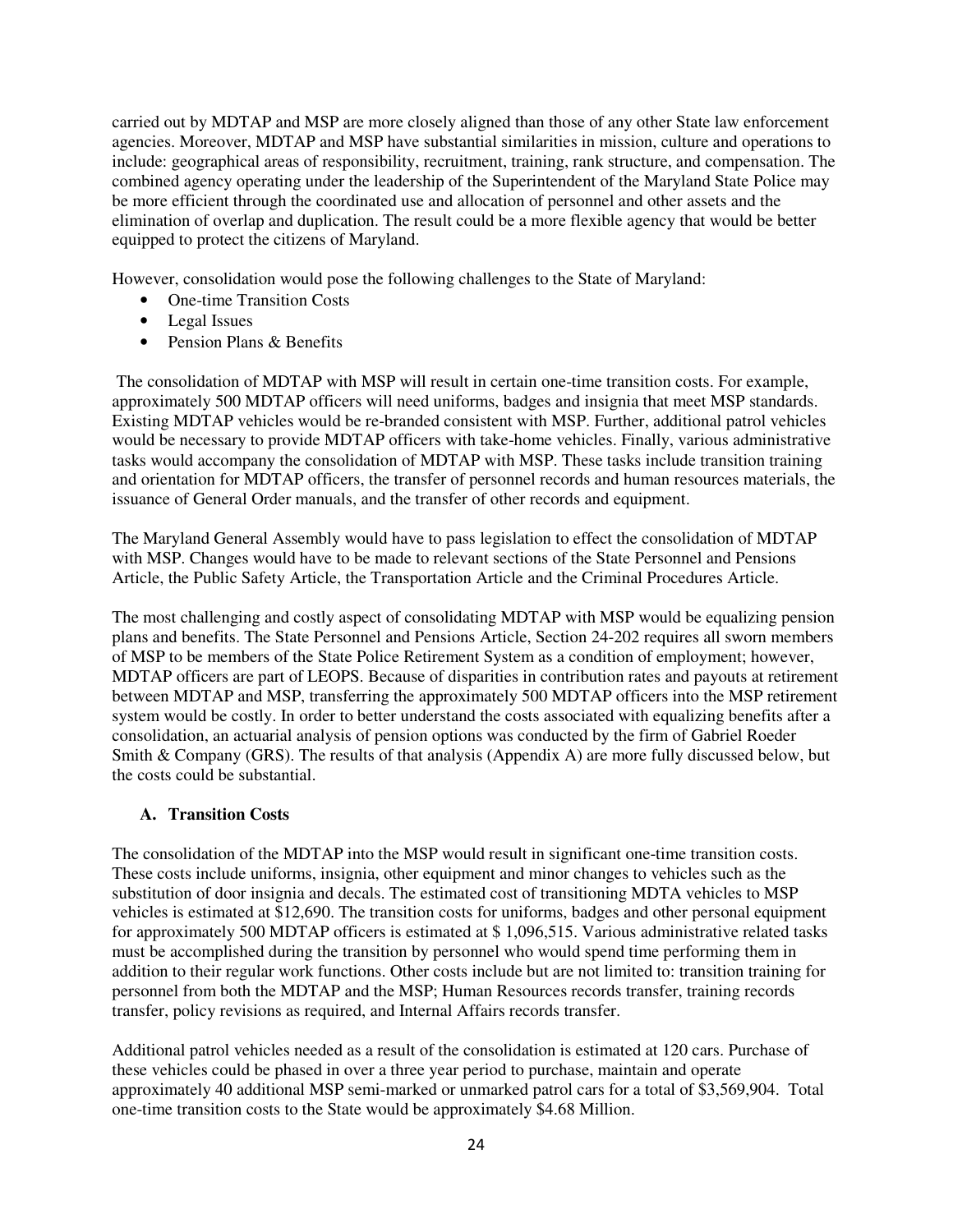## **B. Legal Issues**

At the request of MSP, the Attorney General's Office issued an Advice of Counsel regarding the possible consolidation of MDTAP and MSP (copy attached). The Advice of Counsel stated that at this stage, in advance of seeing actual legislation, the Attorney General is not aware of anything that would specifically preclude a consolidation of the two agencies. Absent constitutional challenges, the legislature is authorized to implement most types of necessary legislation. Within the intricacies, however, certain challenges may arise that would require additional scrutiny.

Navigating the disparate pension systems of the two agencies would require amendments to the State Personnel & Pensions Article – Title 24 (State Police Retirement System). Scenario #3 would require adjustments to Title 24 & Title 26 to allow former MDTAP sworn personnel to transfer into the State Police Retirement System to include provisions for payments from individuals and state. Each agency is legislatively tasked with police powers for specific jurisdictions throughout the state. Similar to Massachusetts' approach, MSP would need to legislatively expand its mission to encompass the purposes and goals of MDTAP. MDTAP enabling legislation would be removed from the Transportation Article. Various changes to Maryland Code would be necessary to remove MDTAP agency and chief of police references including Criminal Procedure Article – Title 2 (Arrest Powers), Transportation Article – Title 26 (Arrest Powers) and Public Safety Article – Title 3 (LEOBR & Training Commission).

|                    | <b>Maryland Code</b>       | <b>Issue</b>                                                  | <b>Description of Change</b>           |
|--------------------|----------------------------|---------------------------------------------------------------|----------------------------------------|
|                    | State Personnel &          | Service retirement: requires 25 years of                      | Specify eligibility service to include |
|                    | Pensions § 24-401.         | eligibility service                                           | <b>MDTAP</b> members                   |
|                    | State Personnel &          | Membership in LEOPS                                           | Eliminate MDTAP                        |
|                    | Pensions § 26-201; 26-     |                                                               |                                        |
|                    | 202                        |                                                               |                                        |
| Changes            | Public Safety §2-301       | Mission/Duties of MSP does not include                        | New duties/mission to include MDTAP    |
|                    |                            | <b>MDTAP</b>                                                  | (Include jurisdiction on all MDOT      |
|                    |                            |                                                               | property or consider MOU)              |
| Primary            | Transportation             | Chief Police Officer authority                                | Eliminate or merge authority with MSP  |
|                    | $§4 - 208.1$               |                                                               |                                        |
|                    |                            |                                                               |                                        |
|                    |                            |                                                               |                                        |
|                    | <b>Maryland Code</b>       | <b>Issue</b>                                                  | <b>Description of Change</b>           |
|                    | <b>Business Regulation</b> | Police officer includes MSP and MDTAP                         | Eliminate MDTAP                        |
|                    | $$10-412$                  | Civilian Officers                                             |                                        |
|                    |                            |                                                               | Eliminate MDTAP                        |
|                    | Criminal Law §8-301        | Identity fraud: provides MDTAP with                           |                                        |
|                    |                            | same authority as MSP to investigate<br><b>Identity Fraud</b> |                                        |
| Housekeeping/Other | <b>Criminal Procedures</b> | Includes MDTAP and MDTAP Chief of                             | Eliminate MDTAP and MDTAP Chief        |
|                    | $\S$ §2-101; 2-103;        | Police                                                        | or replace with MSP Superintendent     |
|                    | $2-104; 5-802$             |                                                               |                                        |
|                    | Health §§18-213;           | Law Enforcement Officer includes                              | Eliminate MDTAP                        |
|                    | 18-213.2                   | <b>MDTAP</b>                                                  |                                        |
|                    |                            |                                                               |                                        |
|                    | <b>PS</b>                  | <b>Includes MDTAP</b>                                         | Eliminate MDTAP                        |
|                    | §§3-101; 3-201             |                                                               |                                        |
|                    |                            |                                                               |                                        |

## **Figure 3: Table of Legislative Changes**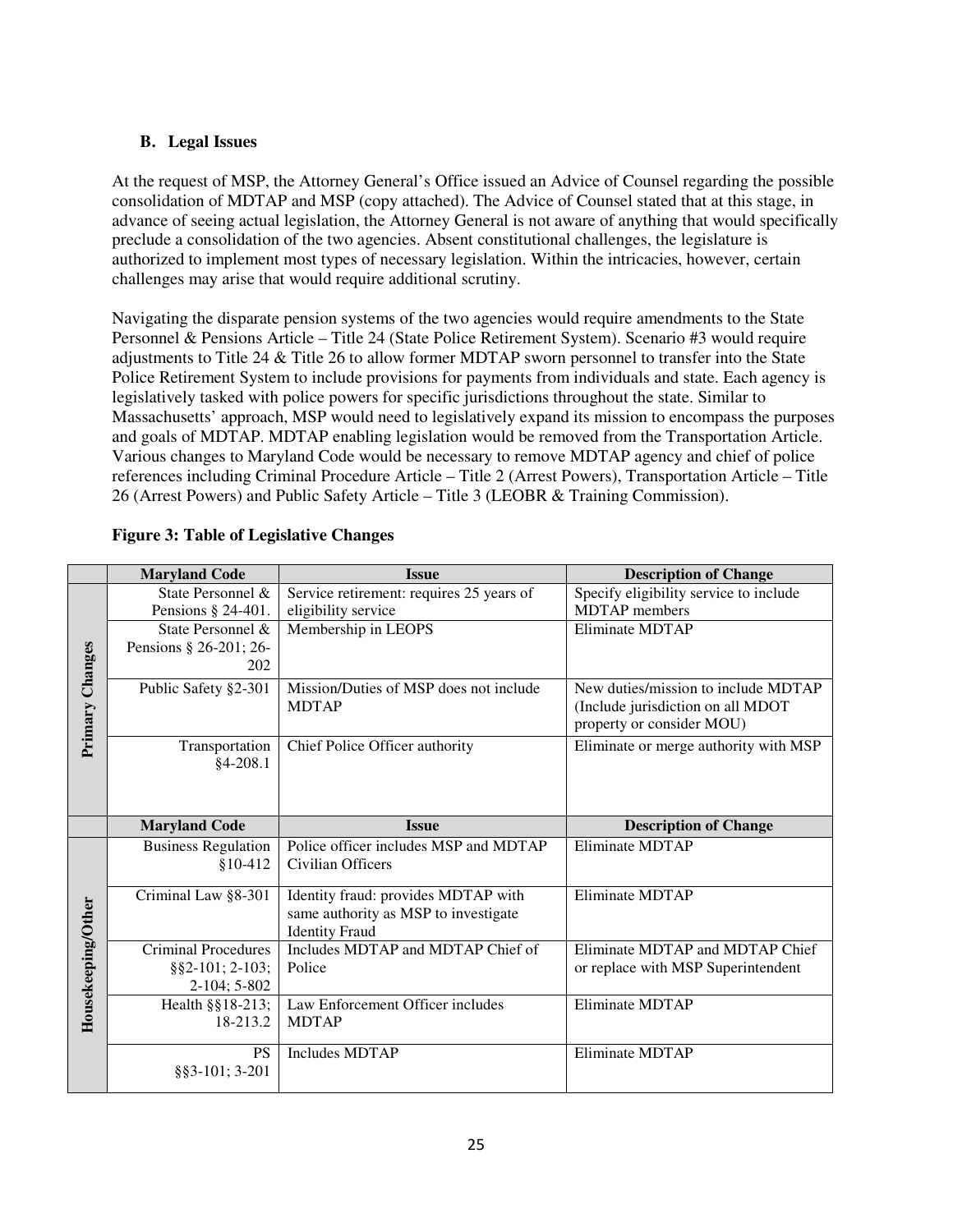|                       | SPP §§3-102; 3-403        | Law includes MDTAP officers at the rank | Eliminate MDTAP                  |
|-----------------------|---------------------------|-----------------------------------------|----------------------------------|
|                       |                           | of first sergeant and below             |                                  |
|                       |                           |                                         |                                  |
|                       | Tax §9-222                | Civilian employees of MDTAP powers      | Eliminate MDTAP                  |
|                       |                           |                                         |                                  |
|                       |                           |                                         |                                  |
|                       |                           |                                         |                                  |
|                       |                           |                                         |                                  |
|                       | Transportation            | Authorizes MDTAP officers/civilian      | Replace MDTAP with MSP or        |
|                       | $§$ §6-211; 16-205.1; 21- | officers to take certain actions        | Eliminate MDTAP                  |
|                       | $810; 22-106;$            |                                         |                                  |
| $23-101$ ; $24-111$ ; |                           |                                         |                                  |
|                       | 24-113.2; 25-111          |                                         |                                  |
|                       | Transportation            | Requires MDTAP Chief to create          | Eliminate MDTAP Chief or replace |
|                       | $§5-212.1$                | regulations with MAA and MPCTC          | with MSP Superintendent          |
|                       |                           |                                         |                                  |
|                       |                           |                                         |                                  |
|                       |                           |                                         |                                  |
|                       |                           |                                         |                                  |

#### **C. Pension Plans & Benefits**

The sworn personnel of MDTAP are members of the Law Enforcement Officers Pension System (LEOPS) of the State Retirement and Pension System of Maryland while the sworn personnel of the MSP are members of the State Police Retirement System. Section 24-202 of the Maryland State Personnel and Pensions Code requires Maryland State Police employees to be a member of the State Police Retirement System as a condition of employment. The law only allows an exception in 24-203 for the Secretary of State Police. In order to waive membership in the State Police Retirement System for MSP personnel, legislative change would be necessary. The benefits afforded to MSP sworn personnel are significantly higher than those afforded to the sworn personnel of MDTAP, as outlined in the following table:

| <b>Figure 4</b>                   | <b>State Police Retirement</b><br>System (MSP) | <b>LEOPS (MDTAP)</b> |
|-----------------------------------|------------------------------------------------|----------------------|
| <b>Retirement Eligibility</b>     | 22 years @ 56.1%                               | 25 years @ 50%       |
| Maximum Eligibility               | 28 years @ 71.4 %                              | 30 years @ 60 %      |
| <b>Employee Contribution Rate</b> | 8%                                             | 7%                   |
| Drop Program                      | Yes                                            | Yes                  |

#### **Actuarial Analysis**

State Personnel & Pensions Article, § 24-202 requires sworn employees of the Maryland Department of State Police to be members of the State Police Retirement System as a condition of employment. As such, an addition of 500 former sworn members of the MDTAP into the State Police Retirement System would result in an active membership of just under 1,800 individuals. The benefits afforded to MSP sworn personnel are higher than those afforded to the sworn personnel of MDTAP, as outlined above in Figure 4.

To identify options for reconciling the disparate retirement systems, an actuarial report was requested from the Maryland State Retirement and Pension System (MSRPS). MSRPS utilizes Gabriel Roeder Smith & Company (GRS) for actuarial services. GRS conducted an actuarial analysis to determine the impact of transferring members of MDTAP from the Law Enforcement Officers' Pension System (LEOPS) to the State Police Retirement System (SPRS). The analysis presents four scenarios which increase assets in the SPRS from sources other than LEOPS' assets. Narrative in italics is taken directly from the GRS Report (Appendix A).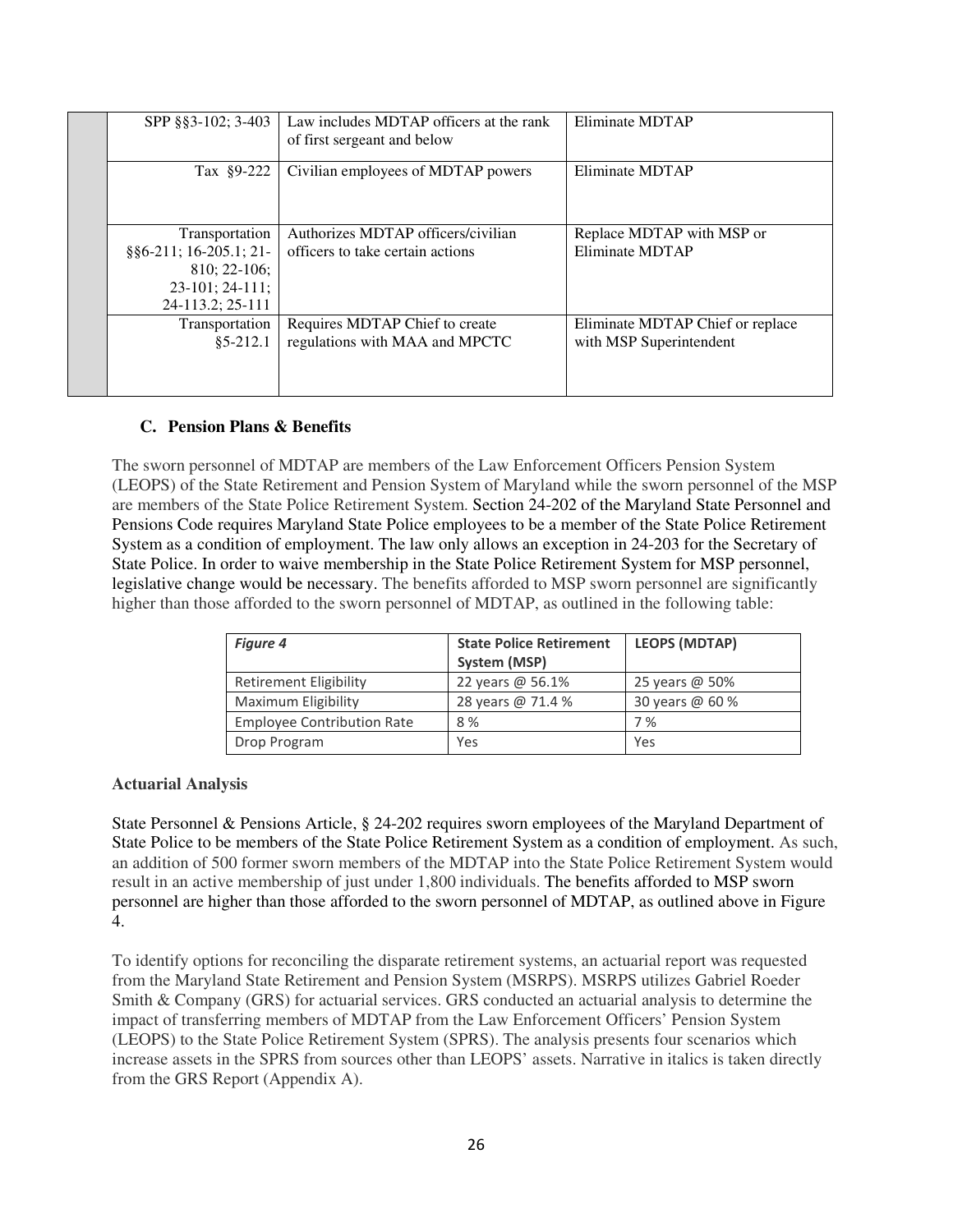**Exhibit I (Appendix A).** *Place contribution deficiencies on all transferring members as calculated between what they did contribute under LEOPS and what they would have contributed under SPRS. Deficiencies would actuarially reduce retirement benefits if left unpaid (reduce liability) or increase money brought into the SPRS (increase assets) if paid.* 

*Under Scenario 1, all transferring members would either 1) make an additional contribution equal to the difference between what they did contribute under LEOPS and what they would have contributed under SPRS or 2) have their retirement benefit actuarially reduced if the contribution deficiency was left unpaid. Exhibit I illustrates the impact of members making the additional contribution. The member contributions with interest that the transferring members would have contributed under SPRS, is two times the LEOPS accumulated contributions through June 30, 2011, and 1.333 times accumulated contributions from FY 2012 (because the member contribution rate under SPRS is 8% of pay compared to the rate of 4% prior to July 1, 2011 and 6% in FY 2012 under LEOPS).*

All active transferring officers that were members of Law Enforcement Officers Pension System (LEOPS) prior to the date of the consolidation of MDTAP and MSP would be considered members of the State Police Retirement System as authorized by legislation. Retired sworn members of the MDTA Police would remain in the Law Enforcement Officers Pension System (LEOPS).

**Exhibit II (Appendix A).** *Require the State to contribute for some portion of the missed employer contributions (SPRS employer rate vs. LEOPS employer rate) to increase the assets in the SPRS. The contribution was applied in a manner to preserve the funded ratios of SPRS and LEOPS.* 

*Under Scenario 2, the State would contribute some portion of the missed employer contributions (SPRS employer rate vs. LEOPS employer rate) to increase the assets in the SPRS. Exhibit II illustrates the impact of the State making additional contributions. The missed contributions are estimated based on the difference between the employer normal cost for SPRS and LEOPS calculated in the actuarial valuation as of June 30, 2010, which determined the fiscal year 2012 contributions (before the reduction of \$120 million), times current payroll times service for transferring members.* 

**Exhibit III (Appendix A).** *(Combination of Scenarios 1 and 2) In this scenario, the asset transfer is designed to be sufficient to exactly payoff the newly created liabilities.* 

*Scenario 3 is a combination of Scenario 1 and Scenario 2. However, the sum of the members' additional contributions and the State's additional contributions were capped at the amount of additional unfunded actuarial accrued liability (UAAL) caused by the transfer. In other words, the goal under this scenario was a net change in UAAL of zero.* 

Scenario 3 would provide transferring members (MDTAP officers) with the option to join the State Police Retirement Systems (SPRS) and therefore make up additional contributions estimated at approximately \$8.7 million into the SPRS. The State would make additional contributions estimated at approximately \$16.8 million. Of the total contribution of \$16.8 million made by the State, \$5.1 million would be contributed to LEOPS and \$11.7 million would be contributed to SPRS such that the impact on the funded ratio of each system would be the same as a result of the transfer when compared to the actuarial valuation as of June 30, 2012. The amount of \$ 16.8 million would be amortized over 25 years for an annual cost of approximately \$ 1.1 million to the State. The estimated resulting impact of the transfer and the additional contributions would be no change in the unfunded liability, an increase in the System funded ratios of SPRS and LEOPS of 0.2%, and a net increase in the estimated State contribution for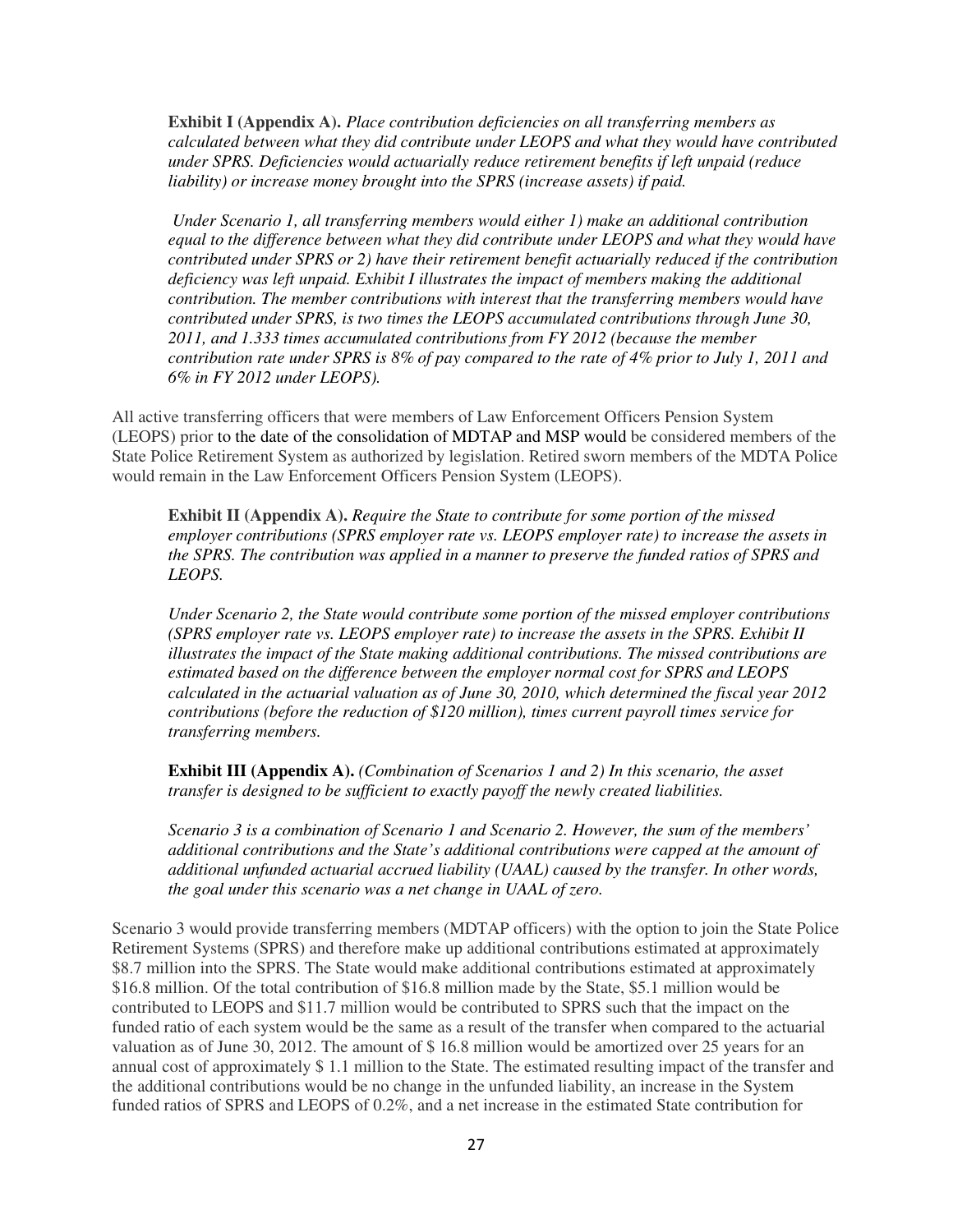fiscal year 2014 of approximately \$3.4 million. As such, the annual costs to the state of transferring MDTAP officers to the SPRS would be \$ 4.5 million.

**Exhibit IV (Appendix A).** *Newly hired MDTAP officers are covered under the SPRS benefit provisions and current MDTAP members are covered by LEOPS benefit provisions.*

*Scenario 4 would result in an elimination of the increase in unfunded actuarial accrued liability (UAAL) without the need for any additional contributions from members or the State. This does NOT eliminate the emergence of a higher cost of providing pension coverage to future hires of the MDTAP. The cost would begin to emerge as soon as there are new MDTAP hires and increase to approximately \$3.4 M annual cost (in 2014 dollars) over 25 years, when the current*  workforce would have essentially been replaced. Consideration would need to be given to the *amortization method under this scenario because payroll would be expected to increase by less than the assumed rate of 3.5% under LEOPS and more than 3.5% under SPRS as MTAPF members retired or terminated from LEOPS and new members entered SPRS.*

Scenario 4 would require a legislative proposal would request a modification to the statute to allow a onetime exemption pertaining to the consolidation of MDTAP and MSP. Under the revised statute, the transferring MDTA Police Officers would remain members of the Law Enforcement Officers Pension System (LEOPS) throughout their careers and into retirement. Following the consolidation, as a condition of employment, all newly hired sworn members of MSP would be required to join the State Police Retirement System. Scenario 4 would be the least costly option for the State, however, it would require legislation to exempt MDTAP officers from required membership in the State Police Retirement System.

#### **IX. Conclusion**

Full consolidation of the MDTAP with the MSP would be cost-prohibitive to Maryland at this time. State police forces will continue to cooperate and share resources through the State Law Enforcement Coordinating Council (SLECC), whose core mission is to eliminate redundancies among agencies in order to achieve greater efficiencies.

Chiefs of the major State police forces agree that SLECC is a successful venture that should continue. Maryland citizens and visitors have been positively impacted by the collective efforts of member agencies that have successfully collaborated, planned, trained, and responded to civil disturbance, natural disaster, and organized events where large crowds would be subject to terrorist attack. Maximizing intelligence sharing and training resources across State police forces is fully underway. The new statewide 700 MHz communications system is currently in the first phase of implementation. This system is creating daily interoperability among first responders and would aid significantly in the efficient and effective management of incidents. State police forces and the Maryland Department of Information Technology are implementing a statewide Computer Aided Dispatch (CAD) and Records Management System (RMS). As a result of SLECC, MTA Police officers along with various other agencies attend the MDTAP entry level training academy each year, which aids in creating uniformity and establishing closer working relationships among the departments. Recently, the MDTA funded the construction of the new rifle range at the Maryland Police and Corrections Training Commission (MPCTC) facility. MDTAP as well as other law enforcement agencies utilize this facility at the MPCTC. These are only a few examples of the outcomes of collaboration among forces.

Numerous opportunities exist to pursue virtual consolidation for those State police forces with mission, philosophy, and culture so disparate from the MSP that physical consolidation would not positively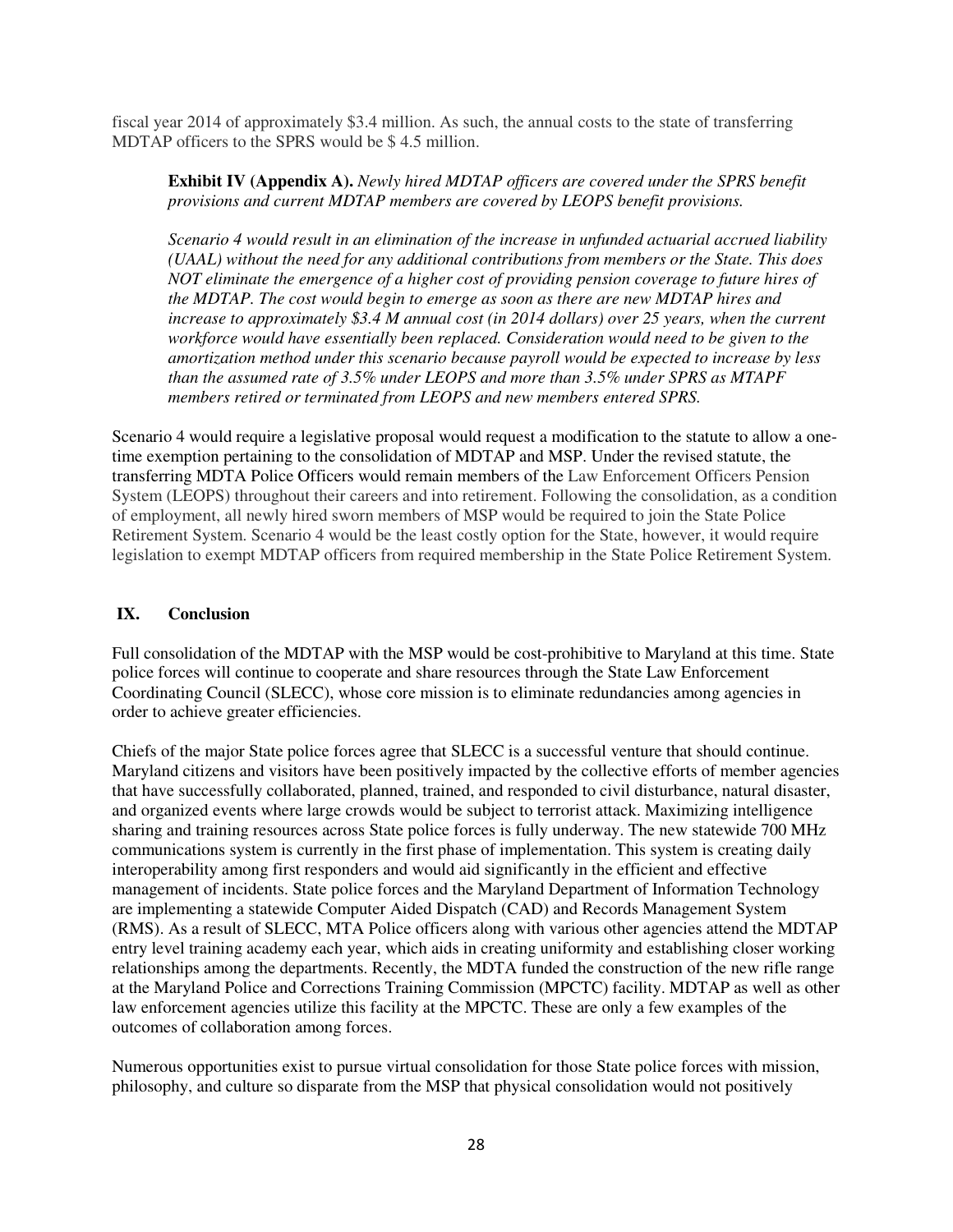impact public safety. SLECC should pursue additional efficiencies of administration and operations among these agencies such as:

- Consolidation of procurement services, especially of weapons and other equipment
- Improved unified command and control
- Enhanced accountability
- Improved intelligence sharing
- Coordinated investigations
- Coordinated training
- Improved coordination on security threats
- Standardized reports and other universal documentation

As SLECC moves into its second formalized year, members will continue to investigate these efficiencies and report out annually to the Governor on findings, implementation, and performance.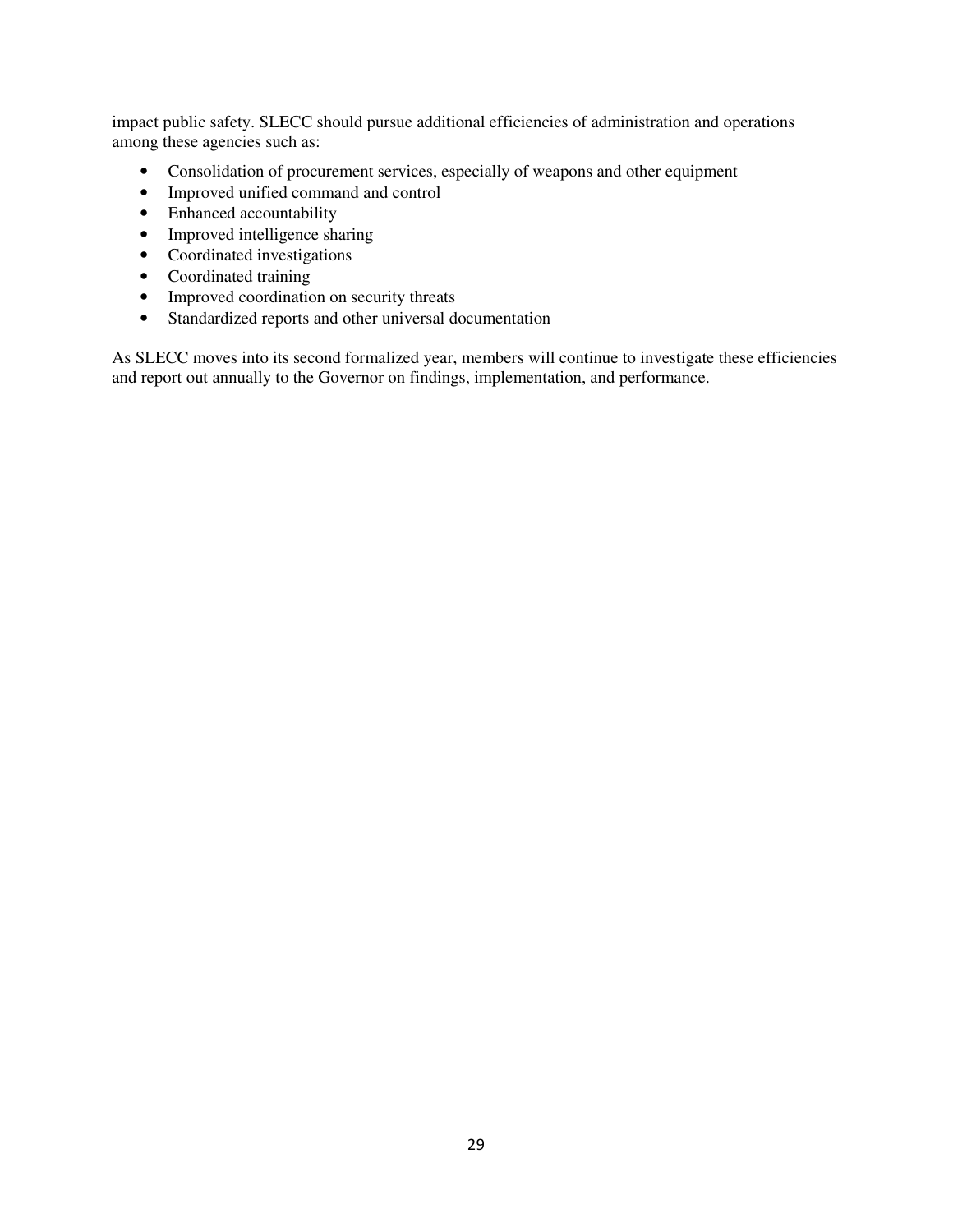#### **References**

State of Maryland. Maryland Department of Budget and Management. *Report on the Feasibility of Consolidating Maryland's Police Forces*. 2011.

--. Maryland Department of Transportation. Maryland Transportation Authority Police. *A Report to the Maryland General Assembly regarding Maryland Transportation Authority Police*. 2010.

--. Commission on the Structure and Efficiency of State Government. *Report of the Commission on the Structure and Efficiency of State Government*. 2003. Pages 37 – 49.

International Association of Chiefs of Police. *Consolidating Police Services: An IACP Planning Approach*. 2003.

#### **Appendix A**

Armstrong, Brad, Murphy, Brian B., Williams, Amy. *Maryland Transportation Authority Police Force (MTAPF) Transfer/Consolidation from LEOPS to State Police*. Gabriel Roeder Smith & Company. 2012.

*Appendix A begins on the next page*.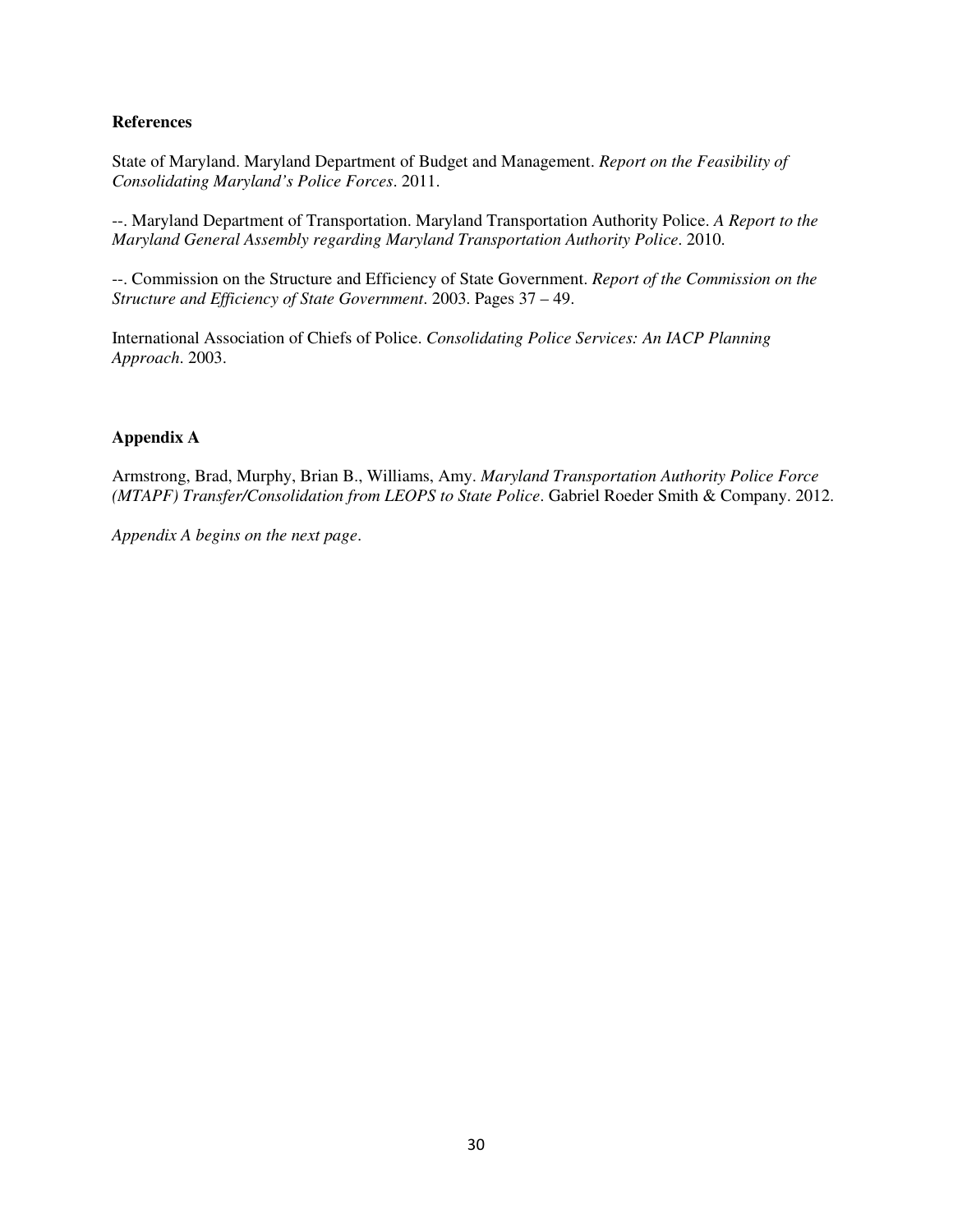

One Towne Square Suite 800 Southfield, MI 48076-3723

November 21, 2012

Mr. Dean Kenderdine Executive Director State Retirement Agency 120 East Baltimore Street, Suite 1630 Baltimore, Maryland 21202-1600

## **Re: Maryland Transportation Authority Police Force (MTAPF) Transfer/Consolidation from LEOPS to State Police**

Dear Dean:

As requested, we have expanded our estimated impact of transferring active members of the Maryland Transportation Authority Police Force (MTAPF) from the State Law Enforcement Officers' Pension System (LEOPS) to the State Police Retirement System (SPRS) to include four scenarios which increase assets in the SPRS from sources other than LEOPS' assets.

The effective date of the proposed transfer would be July 1, 2012. We have used a measurement date of June 30, 2012.

Exhibits I, II, and III contain the impact on key valuation results of the proposed transfer relating to Scenarios 1, 2, and 3 submitted to GRS. Exhibit IV is a brief commentary on Scenario 4 from the same submission. Exhibit V summarizes the results of Scenarios 1-3 and compares them to the 2012 actuarial valuation. Exhibit VI contains details on the method used to calculate the asset transfer amount out of LEOPS. Exhibit VII contains a summary of the data used in this analysis. Exhibit VIII contains a summary of the key benefit provisions of the SPRS and LEOPS.

Under Scenario 1, all transferring members would either 1) make an additional contribution equal to the difference between what they did contribute under LEOPS and what they would have contributed under SPRS or 2) have their retirement benefit actuarially reduced if the contribution deficiency was left unpaid. Exhibit I illustrates the impact of members making the additional contribution. The member contributions with interest that the transferring members would have contributed under SPRS, is two times the LEOPS accumulated contributions through June 30, 2011, and 1.333 times accumulated contributions from FY 2012 (because the member contribution rate under SPRS is 8% of pay compared to the rate of 4% prior to July 1, 2011 and 6% in FY 2012 under LEOPS).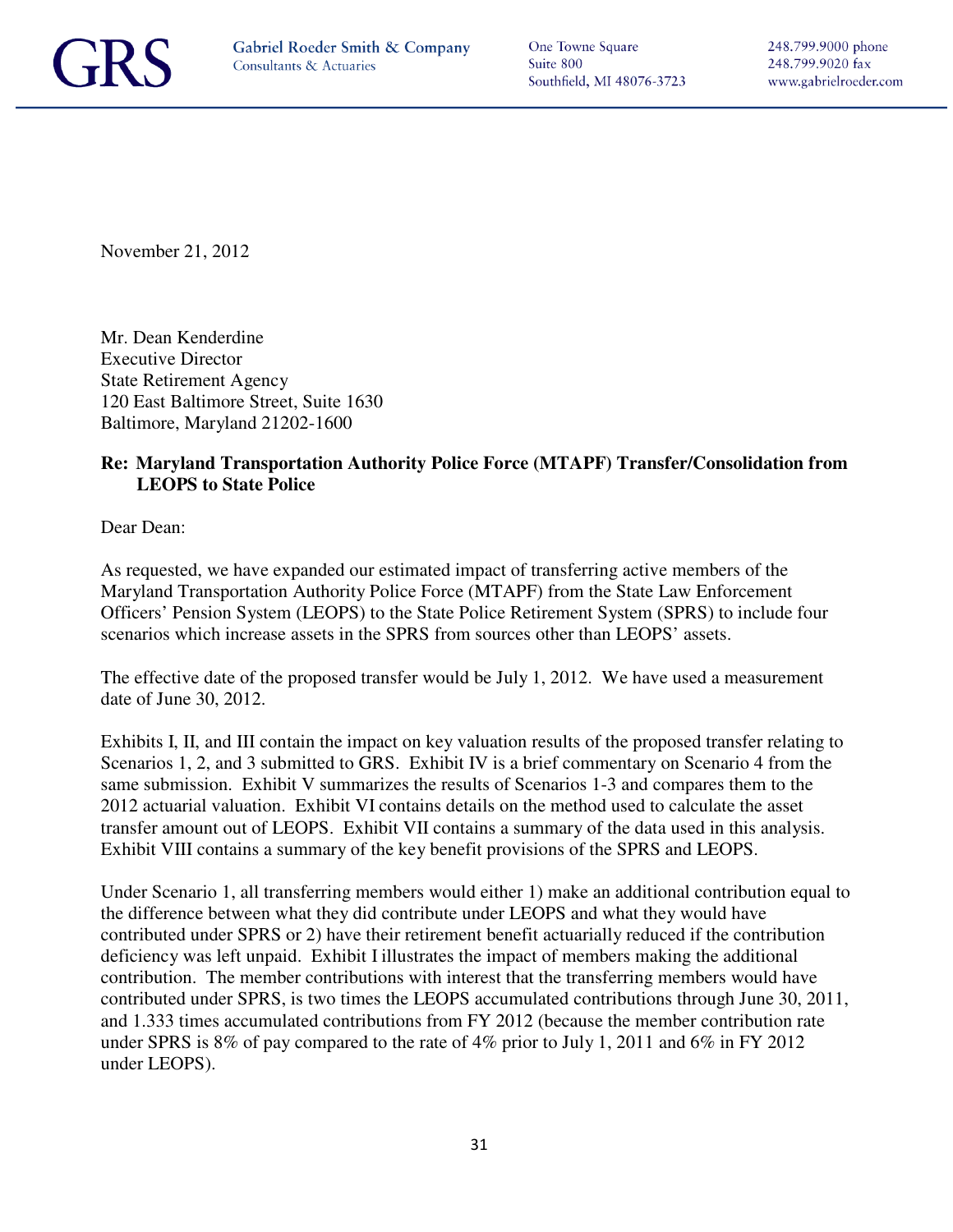Mr. Dean Kenderdine November 21, 2012 Page 2

Under Scenario 2, the State would contribute some portion of the missed employer contributions (SPRS employer rate vs. LEOPS employer rate) to increase the assets in the SPRS. Exhibit II illustrates the impact of the State making additional contributions. The missed contributions are estimated based on the difference between the employer normal cost for SPRS and LEOPS calculated in the actuarial valuation as of June 30, 2010, which determined the fiscal year 2012 contributions (before the reduction of \$120 million), times current payroll times service for transferring members.

Scenario 3 is a combination of Scenario 1 and Scenario 2. However, the sum of the members' additional contributions and the State's additional contributions were capped at the amount of additional unfunded actuarial accrued liability (UAAL) caused by the transfer. In other words, the goal under this scenario was a net change in UAAL of zero.

## *Financial Implications of Transfer*

Under Scenario 1, members would make additional contributions estimated at approximately \$8.7 million into SPRS upon transferring. The estimated resulting impact of the transfer and the additional contributions would be an increase in the unfunded liability of approximately \$16.8 million, a decrease in the funded ratio of both SPRS and LEOPS of 0.4% and 0.5%, respectively, and a net increase in the estimated State contribution for fiscal year 2014 of approximately \$4.5 million.

Under Scenario 2, the State would make additional contributions estimated at approximately \$21.1 million when the transfer occurred, a portion of which would be into SPRS and a portion into LEOPS such that the funded ratio of each system would be preserved at the level from the actuarial valuation as of June 30, 2012. The estimated resulting impact of the transfer and the additional contributions would be an increase in the unfunded liability of approximately \$4.5 million, no change in the System funded ratios of SPRS and LEOPS, and a net increase in the estimated State contribution for fiscal year 2014 of approximately \$3.7 million.

Under Scenario 3, members would make additional contributions estimated at approximately \$8.7 million into SPRS and the State would make additional contributions estimated at approximately \$16.8 million. Of the total contribution of \$16.8 million made by the State, \$5.1 million would be contributed to LEOPS and \$11.7 million would be contributed to SPRS such that the impact on the funded ratio of each system would be the same as a result of the transfer when compared to the actuarial valuation as of June 30, 2012. The estimated resulting impact of the transfer and the additional contributions would be no change in the unfunded liability, an increase in the System funded ratios of SPRS and LEOPS of 0.2%, and a net increase in the estimated State contribution for fiscal year 2014 of approximately \$3.4 million.

Under all Scenarios, the portion of the increase in the contribution due to the normal cost would be an ongoing additional cost as a result of the increase in benefits provided under SPRS compared to the benefits provided under LEOPS. A comparison of the main differences in provisions can be found in Exhibit VIII. This additional contribution is estimated at \$3.4 million for the fiscal year 2014 contribution and is expected to increase by 3.5% annually.

#### **Gabriel Roeder Smith & Company**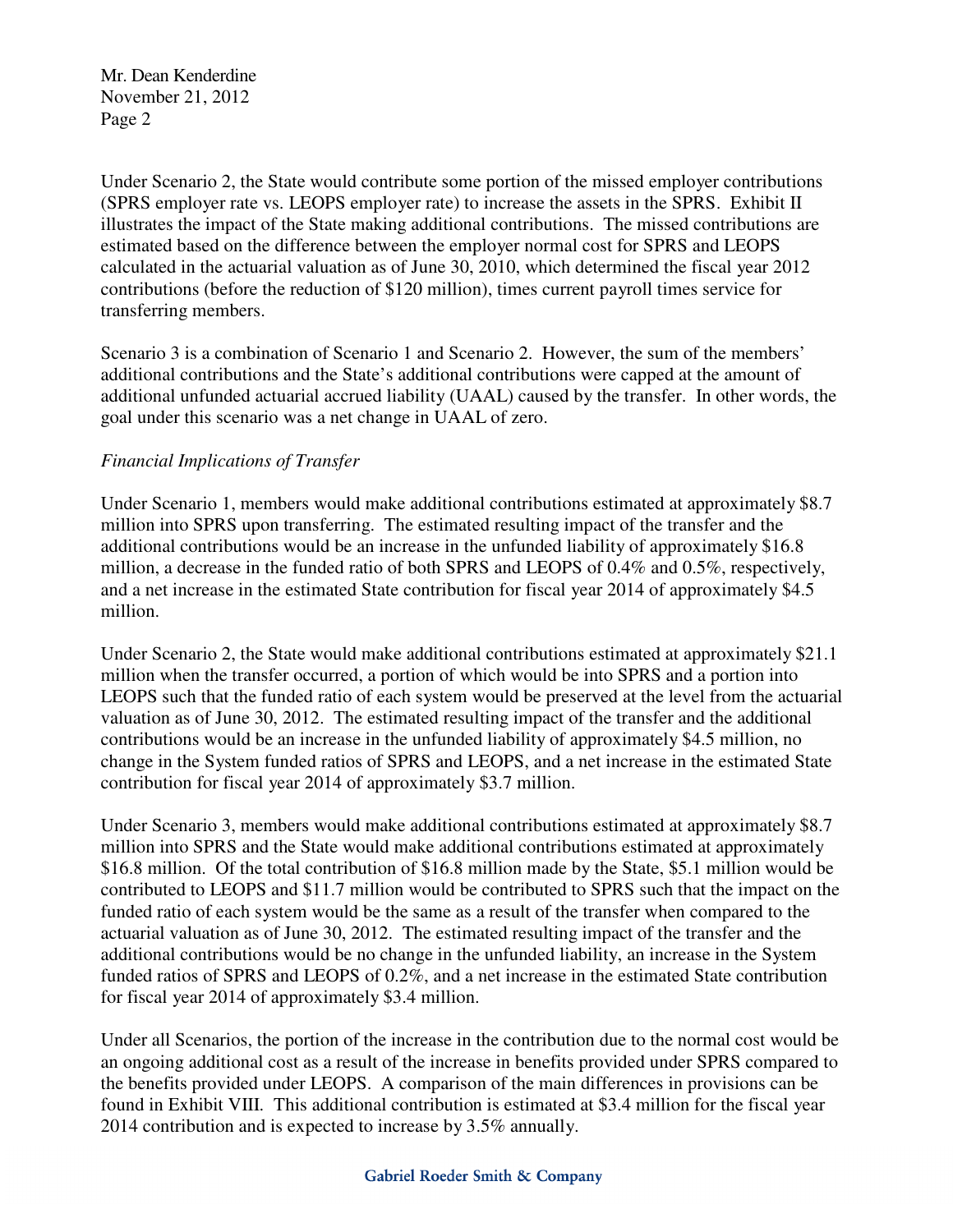Mr. Dean Kenderdine November 21, 2012 Page 3

#### *Data*

Exhibit VI contains a summary of the data as of June 30, 2012 that is used in this calculation. The data identifying the members eligible to transfer was provided on a file sent in October of 2012. We have assumed that eligible active members that would transfer from LEOPS to State Police will immediately be covered by the benefit provisions of the State Police Retirement System retroactive for all prior service. No retired members, DROP members, beneficiaries, vested terminated or inactive members will transfer.

#### *Assumptions and Methods*

The actuarial assumptions, as applicable, are the same as those used for the June 30, 2012 actuarial valuation of the SPRS. In particular, the assumed rate of investment return was 7.75% and the assumed rate of active member payroll growth was 3.5%.

We have assumed that MTAPF transferees will behave in a manner consistent with the SPRS assumptions. In particular, the transferring members will retire consistent with the retirement assumptions used for current SPRS members.

The benefit provisions applicable to members entering the Systems before July 1, 2011, are summarized in the actuarial valuation of the Maryland State Retirement and Pension System as of June 30, 2012. We have assumed that eligible active MTAPF members that would transfer from LEOPS to State Police will immediately be covered by the benefit provisions of the State Police Retirement System retroactive for all prior service.

We have illustrated methods for both members and the State to make additional contributions to SPRS if the MTAPF members transferred from LEOPS to SPRS. We have estimated amounts when calculating contribution deficiencies using reasonable methods. Other reasonable methods could be used that could result in significantly different contribution amounts.

The calculations in this letter are based on the actuarial valuation as of June 30, 2012, and are based on all of the same assumptions and methods as described in the full valuation report, except as noted in this letter. All disclosures in the actuarial valuation report apply to the calculations in this letter.

The undersigned are members of the American Academy of Actuaries (MAAA) and meet the Qualification Standards of the American Academy of Actuaries to render the actuarial opinion herein.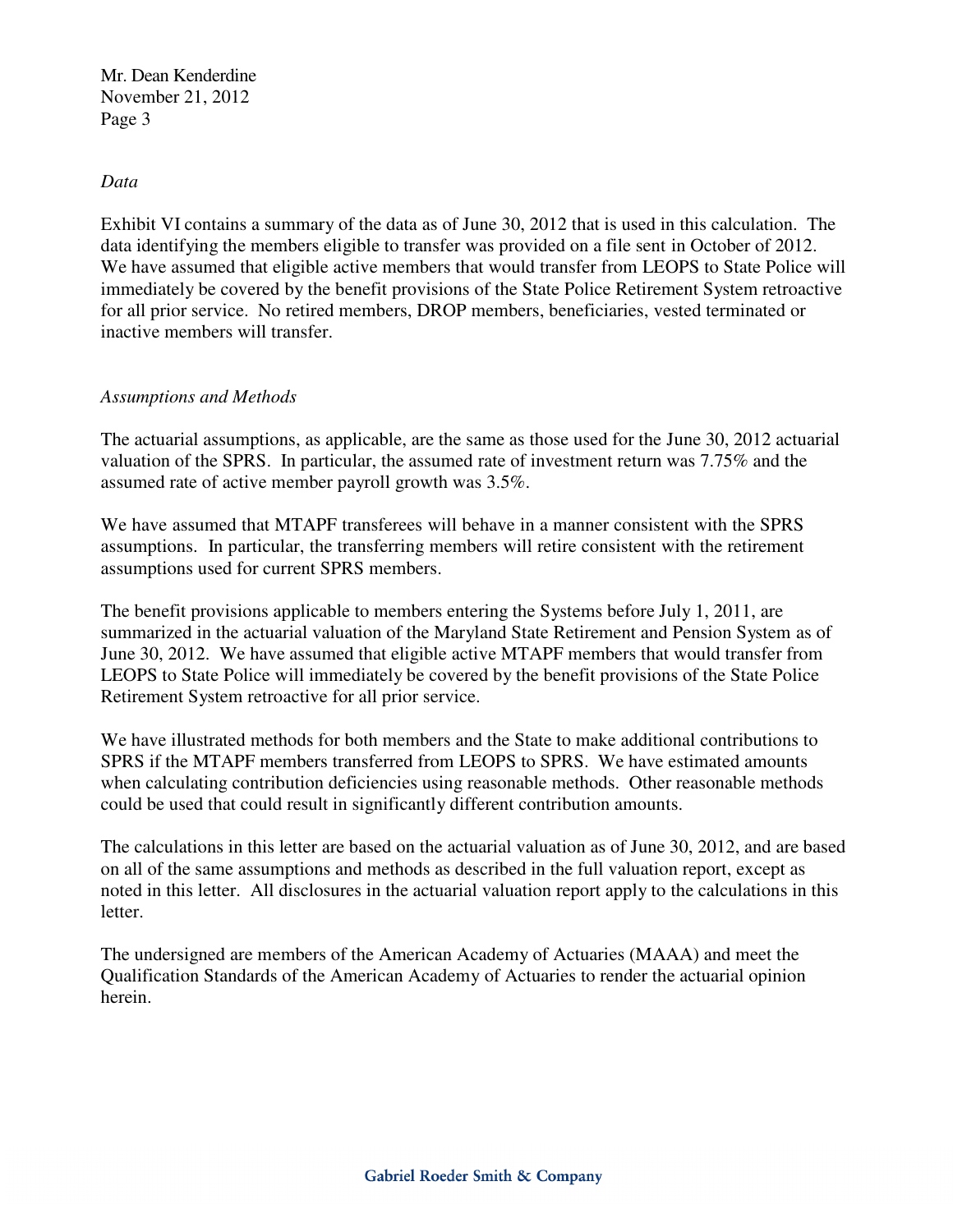Mr. Dean Kenderdine November 21, 2012 Page 4

Please contact us if you have any questions or comments.

Sincerely,

Blad Cee a 75

Blad Le Q 5 Brie B Mung University Consulting Actuary Brad L. Armstrong, ASA, MAAA Brian B. Murphy, FSA, EA, MAAA Amy Williams, ASA, MAAA Consulting Actuary

amy Williams

Consulting Actuary

BLA/BBM/AW:ah Enclosures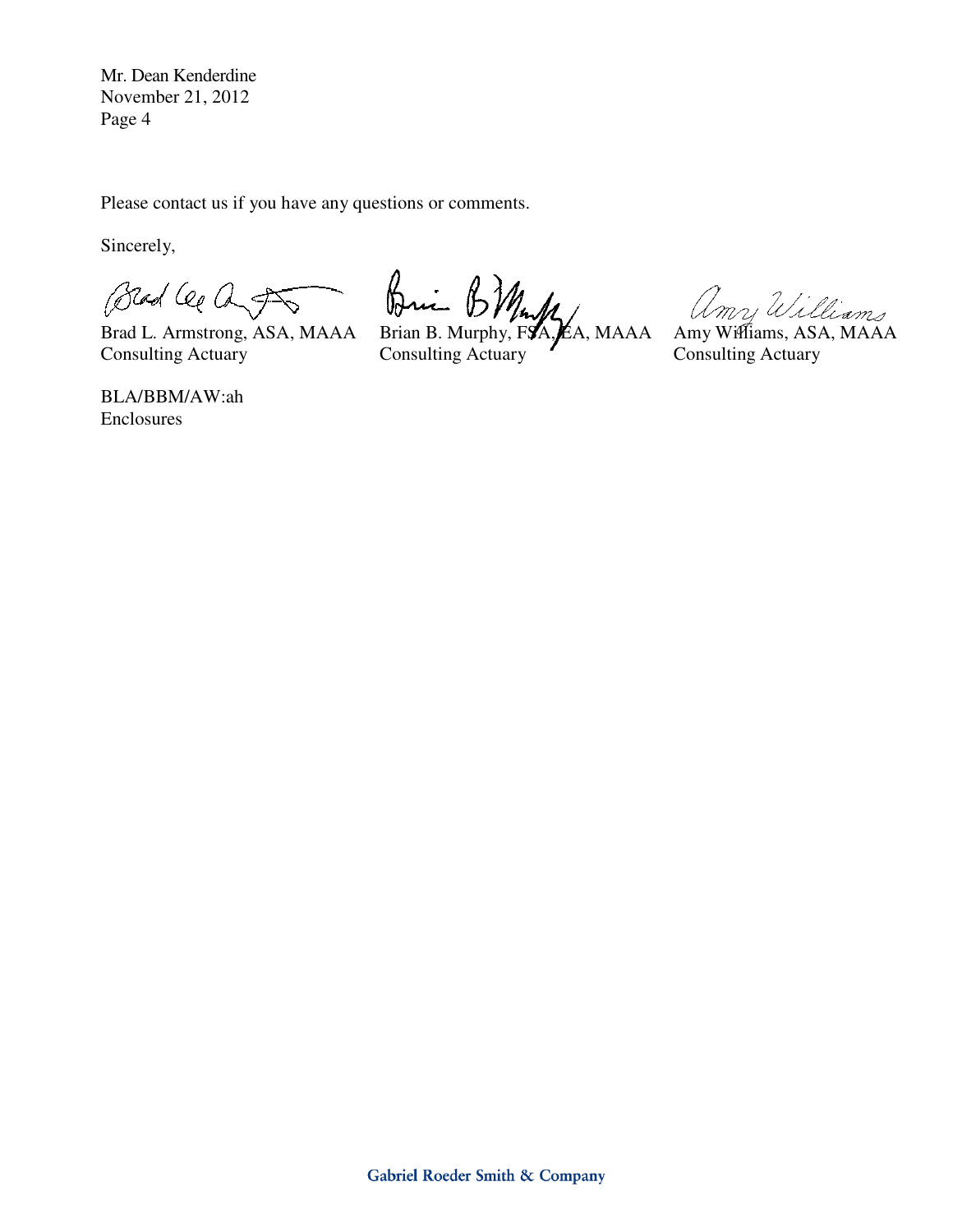**1. Place contribution deficiencies on all transferring members as calculated between what they did contribute under LEOPS** and what they would have contributed under SPRS. Deficiencies would actuarially reduce retirement benefits if left **unpaid (reduce liability) or increase money brought into the SPRS (increase assets) if paid.**

|                                                                              | June 30, 2012 Valuation |                      |                 | <b>After MTAPF Transfer</b> |                              |                  | Change              |                      |                            |
|------------------------------------------------------------------------------|-------------------------|----------------------|-----------------|-----------------------------|------------------------------|------------------|---------------------|----------------------|----------------------------|
|                                                                              | <b>State Police</b>     | <b>LEOPS</b> (State) | <b>Combined</b> | <b>State Police</b>         | <b>LEOPS</b> (State)         | <b>Combined</b>  | <b>State Police</b> | <b>LEOPS</b> (State) | <b>Combined</b>            |
| Annual Active Payroll                                                        | \$ 77,689,914           | 83,671,522<br>\$     | \$161,361,436   | \$102,209,240               | 59,152,196<br>$\mathbb{S}^-$ | \$161,361,436    | \$ 24,519,326       | (24,519,326)         | \$                         |
| Actuarial Value of Assets as of 6/30/2012                                    | 1,134,510,589           | 435,857,803          | 1,570,368,392   | 1,182,336,104               | 396,770,650                  | 1,579,106,754    | 47,825,514          | (39,087,152)         | 8,738,362                  |
| <b>Total Actuarial Liability</b>                                             | 1,826,545,900           | 792,962,221          | 2,619,508,121   | 1,916,753,238               | 728,298,693                  | 2,645,051,931    | 90, 207, 338        | (64, 663, 528)       | 25,543,810                 |
| Unfunded Actuarial Accrued Liability                                         | 692,035,311             | 357, 104, 418        | 1,049,139,729   | 734,417,134                 | 331,528,043                  | 1,065,945,177    | 42,381,824          | (25,576,376)         | 16,805,448                 |
| <b>Funded Ratio</b>                                                          | 62.1%                   | 55.0%                | 59.9%           | 61.7%                       | 54.5%                        | 59.7%            | $-0.4\%$            | $-0.5\%$             | $-0.2%$                    |
| <b>Employer Normal Cost Contribution</b>                                     | 25.40%                  | 15.39%               |                 | 26.01%                      | 15.62%                       |                  | 0.61%               | 0.23%                |                            |
| <b>UAAL</b> Contribution                                                     | 41.31%                  | 37.08%               |                 | 34.03%                      | 49.70%                       |                  | $-7.28%$            | 12.62%               |                            |
| <b>Total Employer Contribution</b>                                           | 66.71%                  | 52.47%               |                 | 60.04%                      | 65.32%                       |                  | $-6.67%$            | 12.85%               |                            |
| <b>Illustrated NC Contribution Dollars</b>                                   | 20,778,246              | 13,558,974           | 34,337,220      | 27,992,458                  | 9,728,871                    | 37,721,329       | 7,214,212           | (3,830,103)          | 3,384,109                  |
| <b>Illustrated UAAL Contribution Dollars</b>                                 | 33,793,281              | 32,668,404           | 66,461,685      | 36,625,040                  | 30,955,336                   | 67,580,376       | 2,831,759           | (1,713,068)          | 1,118,691                  |
| <b>Illustrated Total Contribution Dollars</b>                                | \$ 54,571,527           | \$<br>46,227,378     | \$100,798,905   | 64,617,498<br>$\mathcal{S}$ | 40,684,207                   | \$105,301,705    | 10,045,971<br>\$    | (5,543,171)          | 4,502,800<br><sup>\$</sup> |
| <b>Reinvested Savings</b>                                                    | 4,200,827<br>-S         | \$<br>4,629,691      | 8,830,518       | 5,598,653<br>\$             | 3,231,865<br>\$              | 8,830,518<br>\$. | 1,397,826<br>S      | (1,397,826)<br>S     |                            |
| Total Illustrated Contribution Dollar with<br><b>Reinvested Savings</b>      | 58,772,354              | 50,857,069           | 109,629,422     | 70,216,151                  | 43,916,072                   | 114,132,223      | 11,443,797          | (6,940,997)          | 4,502,801                  |
| <b>Estimated Total Employer Contribution</b><br>Rate with Reinvested Savings | 71.85%                  | 57.72%               |                 | 65.24%                      | 70.51%                       |                  | $-6.61%$            | 12.79%               |                            |
|                                                                              |                         |                      |                 |                             |                              |                  |                     |                      |                            |

*Percentage of total reinvested savings for Teachers' Combined System and Employees' Combined System is assumed to remain the same as that calculated in the actuarial valuation as of June 30, 2012. Percentage of total reinvested savings for State Police and LEOPS after MTAPF transfer is recalculated as if the MTAPF members had transferred as of June 30, 2012 to be consistent*.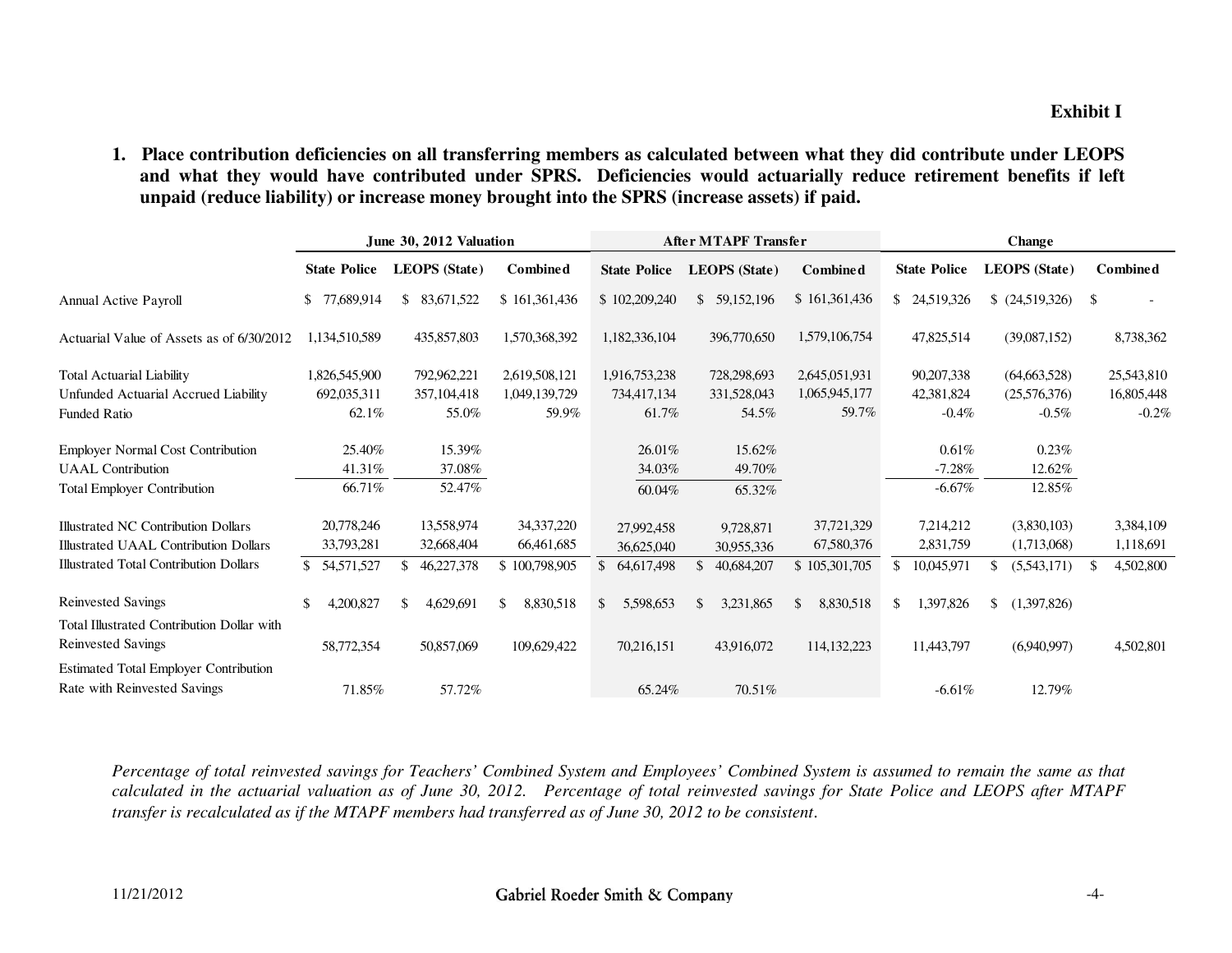**2. Require the State to contribute for some portion of the missed employer contributions (SPRS employer rate vs. LEOPS employer rate) to increase the assets in the SPRS. The contribution was applied in a manner to preserve the funded ratios of SPRS and LEOPS.**

|                                               |                     | June 30, 2012 Valuation      |                 |                     | <b>After MTAPF Transfer</b> |                 | Change              |                      |                 |  |  |  |
|-----------------------------------------------|---------------------|------------------------------|-----------------|---------------------|-----------------------------|-----------------|---------------------|----------------------|-----------------|--|--|--|
|                                               | <b>State Police</b> | <b>LEOPS</b> (State)         | Combine d       | <b>State Police</b> | <b>LEOPS</b> (State)        | <b>Combined</b> | <b>State Police</b> | <b>LEOPS</b> (State) | Combine d       |  |  |  |
| Annual Active Payroll                         | 77,689,914<br>S.    | $\mathbb{S}^-$<br>83,671,522 | \$161,361,436   | \$102,209,240       | \$59,152,196                | \$161,361,436   | \$ 24,519,326       | (24,519,326)         | -S              |  |  |  |
| Actuarial Value of Assets as of 6/30/2012     | 1,134,510,589       | 435,857,803                  | 1,570,368,392   | 1,191,017,464       | 400,414,777                 | 1,591,432,241   | 56,506,874          | (35,443,025)         | 21,063,849      |  |  |  |
| <b>Total Actuarial Liability</b>              | 1,826,545,900       | 792,962,221                  | 2,619,508,121   | 1,916,753,238       | 728,298,693                 | 2,645,051,931   | 90,207,338          | (64, 663, 528)       | 25,543,810      |  |  |  |
| Unfunded Actuarial Accrued Liability          | 692,035,311         | 357,104,418                  | 1,049,139,729   | 725,735,774         | 327,883,916                 | 1,053,619,690   | 33,700,464          | (29,220,503)         | 4,479,961       |  |  |  |
| <b>Funded Ratio</b>                           | 62.1%               | 55.0%                        | 59.9%           | 62.1%               | 55.0%                       | 60.2%           | $0.0\%$             | 0.0%                 | $0.2\%$         |  |  |  |
| Employer Normal Cost Contribution             | 25.40%              | 15.39%                       |                 | 26.01%              | 15.62%                      |                 | 0.61%               | 0.23%                |                 |  |  |  |
| <b>UAAL</b> Contribution                      | 41.31%              | 37.08%                       |                 | 33.49%              | 49.31%                      |                 | $-7.82%$            | 12.23%               |                 |  |  |  |
| <b>Total Employer Contribution</b>            | 66.71%              | 52.47%                       |                 | 59.50%              | 64.93%                      |                 | $-7.21%$            | 12.46%               |                 |  |  |  |
| Illustrated NC Contribution Dollars           | 20,778,246          | 13,558,974                   | 34, 337, 220    | 27,992,458          | 9,728,871                   | 37,721,329      | 7,214,212           | (3,830,103)          | 3,384,109       |  |  |  |
| Illustrated UAAL Contribution Dollars         | 33,793,281          | 32,668,404                   | 66,461,685      | 36,043,882          | 30,712,426                  | 66,756,308      | 2,250,601           | (1,955,978)          | 294,623         |  |  |  |
| <b>Illustrated Total Contribution Dollars</b> | \$ 54,571,527       | 46,227,378<br>\$             | \$100,798,905   | 64,036,340<br>\$.   | 40,441,297                  | \$104,477,637   | 9,464,813<br>\$.    | (5,786,081)          | 3,678,732<br>\$ |  |  |  |
| <b>Reinvested Savings</b>                     | 4,200,827<br>S      | 4,629,691<br>\$              | 8,830,518<br>\$ | 5,598,653<br>\$.    | 3,231,865<br>\$.            | \$<br>8,830,518 | 1,397,826<br>\$     | (1,397,826)<br>S.    |                 |  |  |  |
| Total Illustrated Contribution Dollar with    |                     |                              |                 |                     |                             |                 |                     |                      |                 |  |  |  |
| <b>Reinvested Savings</b>                     | 58,772,354          | 50,857,069                   | 109,629,422     | 69,634,993          | 43,673,162                  | 113,308,155     | 10,862,639          | (7,183,907)          | 3,678,733       |  |  |  |
| <b>Estimated Total Employer Contribution</b>  |                     |                              |                 |                     |                             |                 |                     |                      |                 |  |  |  |
| Rate with Reinvested Savings                  | 71.85%              | 57.72%                       |                 | 64.70%              | 70.12%                      |                 | $-7.15%$            | 12.40%               |                 |  |  |  |

*Percentage of total reinvested savings for Teachers' Combined System and Employees' Combined System is assumed to remain the same as that calculated in the actuarial valuation as of June 30, 2012. Percentage of total reinvested savings for State Police and LEOPS after MTAPF transfer is recalculated as if the MTAPF members had transferred as of June 30, 2012 to be consistent*.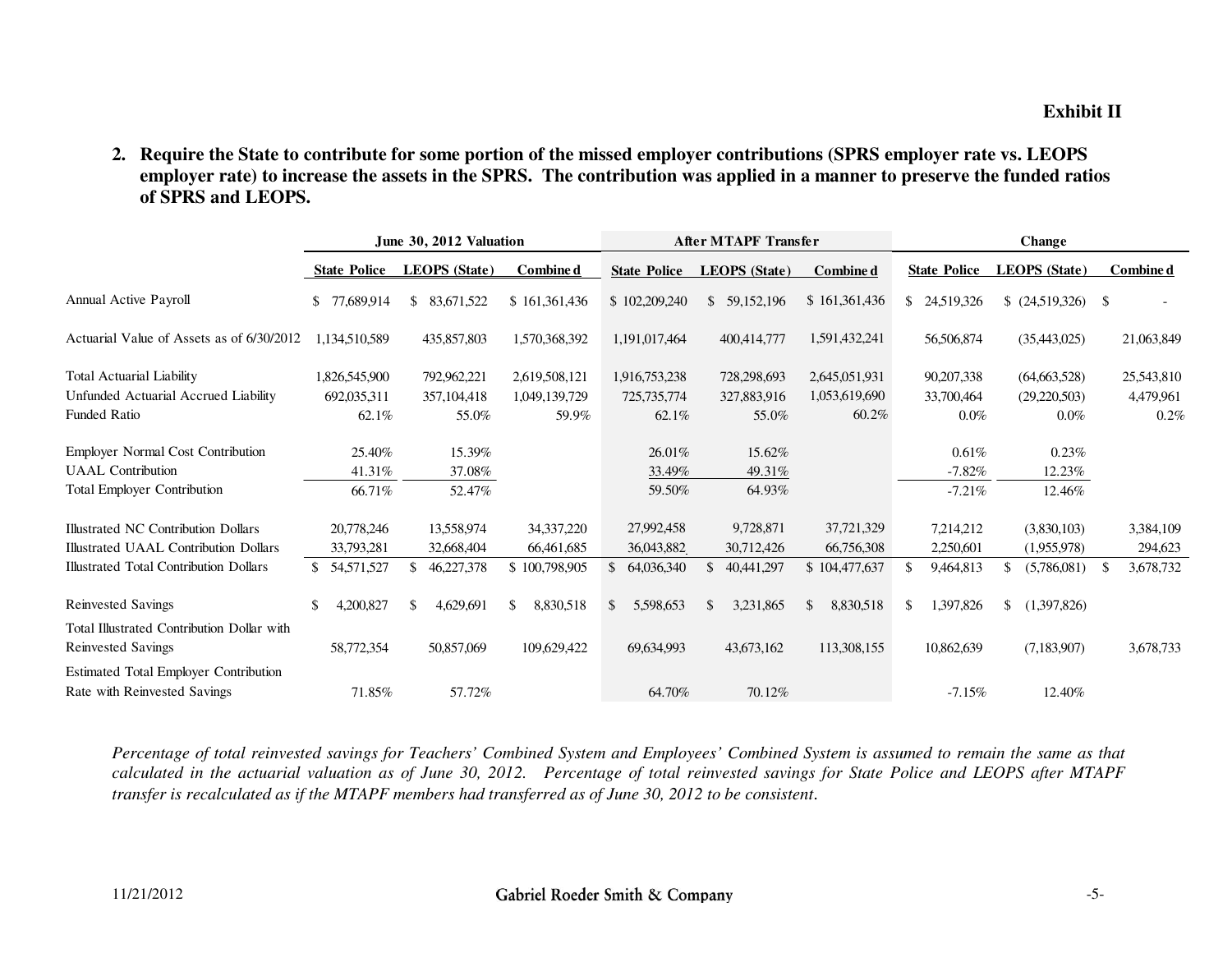## **3. Combination of Scenarios 1 and 2. In this scenario, the asset transfer is designed to be sufficient to exactly payoff the newly created liabilities.**

|                                                                       |                     | June 30, 2012 Valuation |                  |                     | After MTAPF Transfer |                 | Change              |                    |                            |  |  |
|-----------------------------------------------------------------------|---------------------|-------------------------|------------------|---------------------|----------------------|-----------------|---------------------|--------------------|----------------------------|--|--|
|                                                                       | <b>State Police</b> | LEOPS (State)           | <b>Combine d</b> | <b>State Police</b> | LEOPS (State)        | <b>Combined</b> | <b>State Police</b> | LEOPS (State)      | Combine d                  |  |  |
| Annual Active Payroll                                                 | 77,689,914          | 83,671,522<br>\$        | \$161,361,436    | \$102,209,240       | \$<br>59,152,196     | \$161,361,436   | 24,519,326<br>\$    | (24,519,326)       | <sup>\$</sup>              |  |  |
| Actuarial Value of Assets as of 6/30/2012                             | 1.134.510.589       | 435,857,803             | 1,570,368,392    | 1,194,071,700       | 401,840,502          | 1,595,912,202   | 59,561,110          | (34,017,300)       | 25,543,810                 |  |  |
| Total Actuarial Liability                                             | 1,826,545,900       | 792,962,221             | 2,619,508,121    | 1,916,753,238       | 728,298,693          | 2,645,051,931   | 90, 207, 338        | (64, 663, 528)     | 25,543,810                 |  |  |
| Unfunded Actuarial Accrued Liability                                  | 692,035,311         | 357, 104, 418           | 1,049,139,729    | 722,681,538         | 326,458,191          | 1,049,139,729   | 30,646,228          | (30,646,228)       | $\overline{0}$             |  |  |
| Funded Ratio                                                          | 62.1%               | 55.0%                   | 59.9%            | 62.3%               | 55.2%                | 60.3%           | 0.2%                | 0.2%               | 0.4%                       |  |  |
| <b>Employer Normal Cost Contribution</b>                              | 25.40%              | 15.39%                  |                  | 26.01%              | 15.62%               |                 | 0.61%               | 0.23%              |                            |  |  |
| <b>UAAL</b> Contribution                                              | 41.31%              | 37.08%                  |                  | 33.30%              | 49.16%               |                 | $-8.01%$            | 12.08%             |                            |  |  |
| <b>Total Employer Contribution</b>                                    | 66.71%              | 52.47%                  |                  | 59.31%              | 64.78%               |                 | $-7.40%$            | 12.31%             |                            |  |  |
| Illustrated NC Contribution Dollars                                   | 20,778,246          | 13,558,974              | 34,337,220       | 27,992,458          | 9,728,871            | 37,721,329      | 7,214,212           | (3,830,103)        | 3,384,109                  |  |  |
| Illustrated UAAL Contribution Dollars                                 | 33,793,281          | 32,668,404              | 66,461,685       | 35,842,686          | 30,618,999           | 66,461,685      | 2,049,405           | (2,049,405)        | $\overline{0}$             |  |  |
| <b>Illustrated Total Contribution Dollars</b>                         | \$ 54,571,527       | \$<br>46,227,378        | \$100,798,905    | 63,835,144          | 40,347,870           | \$104,183,014   | 9,263,617           | (5,879,508)        | 3,384,109<br><sup>\$</sup> |  |  |
| Reinvested Savings                                                    | 4,200,827<br>\$.    | 4,629,691<br>\$.        | 8,830,518        | 5,598,653           | 3,231,865            | 8,830,518       | 1,397,826<br>\$     | (1,397,826)<br>\$. |                            |  |  |
| Total Illustrated Contribution Dollar with<br>Reinvested Savings      | 58,772,354          | 50,857,069              | 109,629,422      | 69,433,797          | 43,579,735           | 113,013,532     | 10,661,443          | (7,277,334)        | 3,384,110                  |  |  |
| Estimated Total Employer Contribution<br>Rate with Reinvested Savings | 71.85%              | 57.72%                  |                  | 64.52%              | 69.97%               |                 | $-7.33%$            | 12.25%             |                            |  |  |

*Assumes additional contributions of \$8,738,362 from the transferring members and \$16,805,448 from the State, for total additional contributions of \$25,543,810.*

*Percentage of total reinvested savings for Teachers' Combined System and Employees' Combined System is assumed to remain the same as that calculated in the actuarial valuation as of June 30, 2012. Percentage of total reinvested savings for State Police and LEOPS after MTAPF transfer is recalculated as if the MTAPF members had transferred as of June 30, 2012 to be consistent*.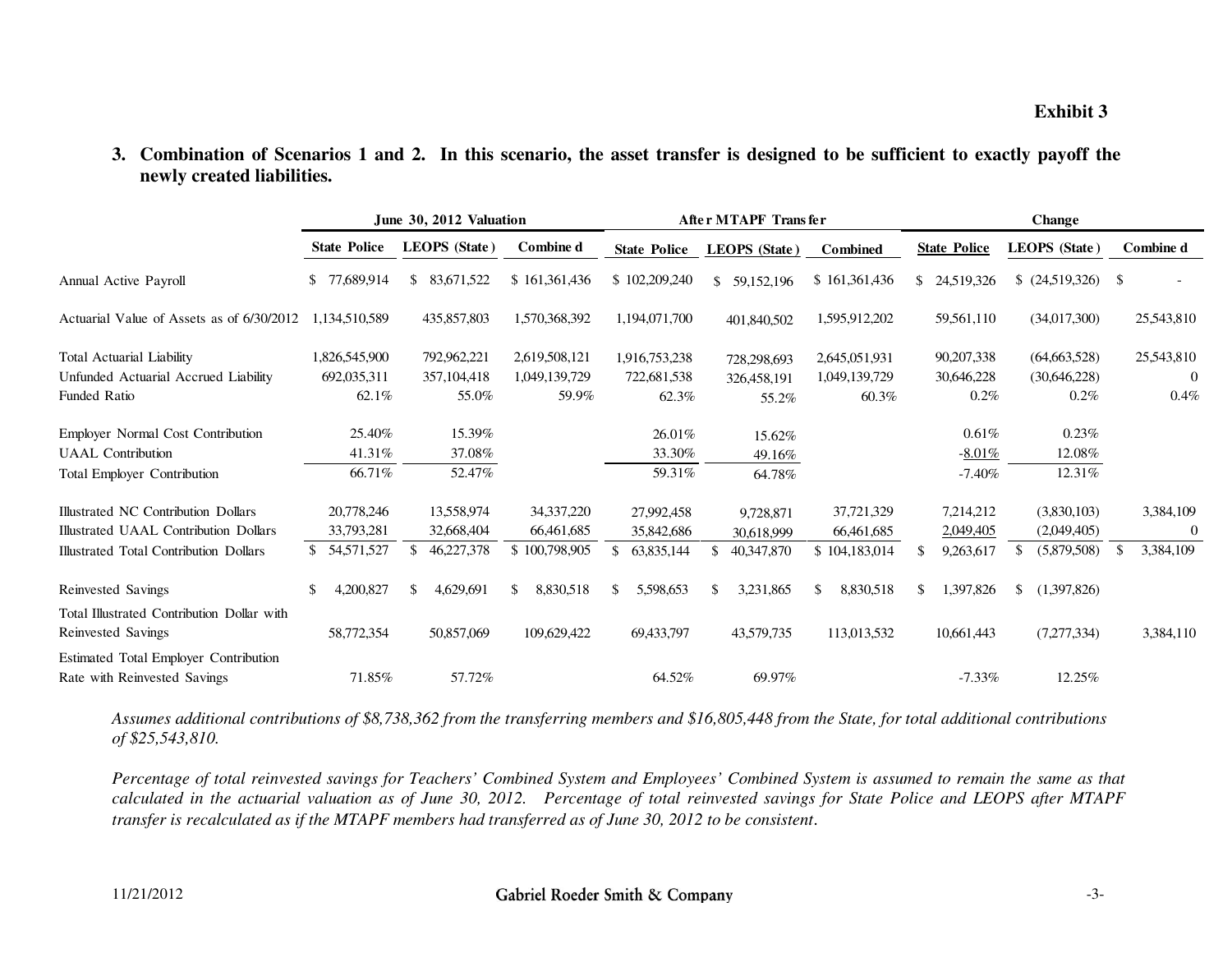## **4. Newly hired MTAPF are covered under the SPRS benefit provisions and current MTAPF members are covered byLEOPS benefit provisions.**

This will result in an elimination of the increase in unfunded actuarial accrued liability (UAAL) without the need for any additional contributions from members or the State. This does NOT eliminate the emergence of a higher cost of providing pension coverage to future hires of the MTAPF. The cost will begin to emerge as soon as there are new MTAPF hires and increase to approximately \$3.4 M annual cost (in 2014 dollars) over 25 years, when the current workforce will have essentially been replaced. Consideration would need to be given to the amortization method under this scenario because payroll would be expected to increase by less than the assumed rate of 3.5% under LEOPS and more than 3.5% under SPRS as MTAPF members retired or terminated from LEOPS and new members entered SPRS.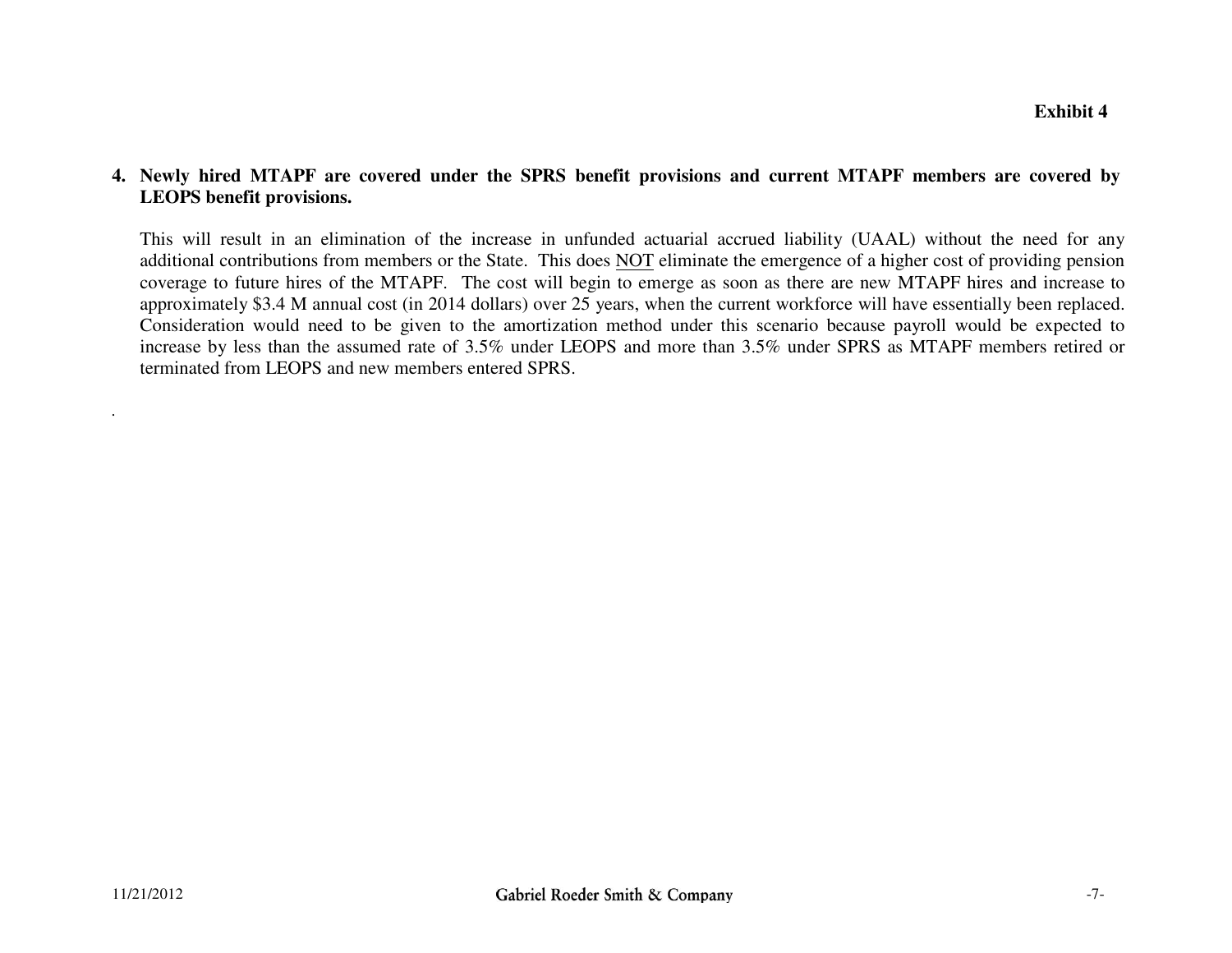## **Exhibit 5**

## **Summary of Valuation Results under Scenarios 1-3**

|                                  |     |                      | <b>No Additonal Assets</b> |                      |  | Scenario 1          |              |                     |  | Scenario 2          |    |                       |     | Scenario 3          |              |                       |      |                    |
|----------------------------------|-----|----------------------|----------------------------|----------------------|--|---------------------|--------------|---------------------|--|---------------------|----|-----------------------|-----|---------------------|--------------|-----------------------|------|--------------------|
|                                  |     | 2012 Regular         |                            | <b>After MTAPF</b>   |  | <b>Change from</b>  |              | <b>After MTAPF</b>  |  | Change from         |    | <b>After MTAPF</b>    |     | Change from         |              | <b>After MTAPF</b>    |      | <b>Change from</b> |
|                                  |     | <b>Valuation</b>     |                            | <b>Transfer</b>      |  | 2012 Valuation      |              | <b>Transfer</b>     |  | 2012 Valuation      |    | <b>Transfer</b>       |     | 2012 Valuation      |              | <b>Transfer</b>       |      | 2012 Valuation     |
| <b>State Police Actuarial</b>    |     |                      |                            |                      |  |                     |              |                     |  |                     |    |                       |     |                     |              |                       |      |                    |
| Liability Actuarial Value        |     | $$1,826,545,900$ \\$ |                            | 1,916,753,238 \$     |  | 90,207,338 \$       |              | 1,916,753,238 \$    |  | 90,207,338 \$       |    | 1,916,753,238 \$      |     | 90,207,338 \$       |              | 1,916,753,238 \$      |      | 90, 207, 338       |
| of Assets Unfunded               |     | 1,134,510,589        |                            | 1,173,597,742        |  | 39,087,152          |              | 1,182,336,104       |  | 47,825,514          |    | 1,191,017,464         |     | 56,506,874          |              | 1,194,071,700         |      | 59,561,110         |
| Liability Funded Ratio           |     | 692,035,311          |                            | 743,155,496          |  | 51,120,186          |              | 734,417,134         |  | 42,381,824          |    | 725,735,774           |     | 33,700,464          |              | 722,681,538           |      | 30,646,228         |
| Illustrative FY2014 Contribution |     | $62.1\%$             |                            | 61.2%                |  | $-0.9\%$            |              | 61.7%               |  | $-0.4\%$            |    | 62.1%                 |     | $0.0\%$             |              | 62.3%                 |      | $0.2\%$            |
|                                  | \$  | 58,772,354 \$        |                            | 70,333,230 \$        |  | 11,560,876 \$       |              | 70,216,151 \$       |  | 11,443,797 \$       |    | 69,634,993 \$         |     | 10,862,639 \$       |              | 69,433,797 \$         |      | 10,661,443         |
| <b>LEOPS</b>                     |     |                      |                            |                      |  |                     |              |                     |  |                     |    |                       |     |                     |              |                       |      |                    |
| Actuarial Liability              |     |                      |                            |                      |  |                     |              |                     |  |                     |    |                       |     |                     |              |                       |      |                    |
| Actuarial Value of Assets        |     | 792,962,221 \$       |                            | 728,298,693 \$       |  | $(64, 663, 528)$ \$ |              | 728,298,693 \$      |  | $(64, 663, 528)$ \$ |    | 728,298,693 \$        |     | $(64, 663, 528)$ \$ |              | 728,298,693 \$        |      | (64, 663, 528)     |
| Unfunded Liability               |     | 435,857,803          |                            | 396,770,650          |  | (39,087,152)        |              | 396,770,650         |  | (39,087,152)        |    | 400,414,777           |     | (35, 443, 025)      |              | 401,840,502           |      | (34,017,300)       |
| <b>Funded Ratio</b>              |     | 357, 104, 418        |                            | 331,528,043          |  | (25, 576, 376)      |              | 331,528,043         |  | (25, 576, 376)      |    | 327,883,916           |     | (29, 220, 503)      |              | 326,458,191           |      | (30,646,228)       |
| Illustrative FY2014 Contribution |     | 55.0%                |                            | 54.5%                |  | $-0.5\%$            |              | 54.5%               |  | $-0.5\%$            |    | 55.0%                 |     | $0.0\%$             |              | 55.2%                 |      | 0.2%               |
|                                  | \$. | 50,857,069 \$        |                            | 44,433,196 \$        |  | $(6,423,873)$ \$    |              | 43,916,072 \$       |  | $(6,940,997)$ \$    |    | 43,673,162 \$         |     | $(7,183,907)$ \$    |              | 43,579,735 \$         |      | (7,277,334)        |
| <b>Total State Portion MSRPS</b> |     |                      |                            |                      |  |                     |              |                     |  |                     |    |                       |     |                     |              |                       |      |                    |
| Actuarial Liability              |     |                      |                            |                      |  |                     |              |                     |  |                     |    |                       |     |                     |              |                       |      |                    |
| Actuarial Value of Assets        |     | \$53,707,077,267     |                            | $$53,732,621,077$ \; |  | 25,543,810          |              | \$53,732,621,077 \$ |  | 25,543,810          |    | $$53,732,621,077$ \\$ |     | 25,543,810          |              | $$53,732,621,077$ \\$ |      | 25,543,810         |
| Unfunded Liability               |     | 34,089,464,061       |                            | 34,089,464,061       |  | $\theta$            |              | 34,098,202,423      |  | 8,738,362           |    | 34,110,527,910        |     | 21,063,849          |              | 34,115,007,871        |      | 25,543,810         |
| Funded Ratio                     |     | 19,617,613,206       |                            | 19,643,157,016       |  | 25,543,810          |              | 19,634,418,654      |  | 16,805,448          |    | 19,622,093,167        |     | 4,479,961           |              | 19,617,613,206        |      | $\Omega$           |
| Illustrative FY2014 Contribution |     | 63.5%                |                            | 63.4%                |  | $0.0\%$             |              | 63.5%               |  | $0.0\%$             |    | 63.5%                 |     | $0.0\%$             |              | 63.5%                 |      | $0.0\%$            |
|                                  |     | $$1.791.982.884$ \$  |                            | 1,797,119,888 \$     |  | 5,137,004           | <sup>S</sup> | 1,796,485,685 \$    |  | 4,502,801           | -S | 1,795,661,617         | -\$ | 3,678,733           | <sup>S</sup> | 1,795,366,994         | - \$ | 3,384,110          |

 *Increase in Illustrative FY2014 Contribution after MTAPF transfer is attributable to additional normal cost contributions required for transferring members under State Police compared to LEOPS and additional unfunded liability.*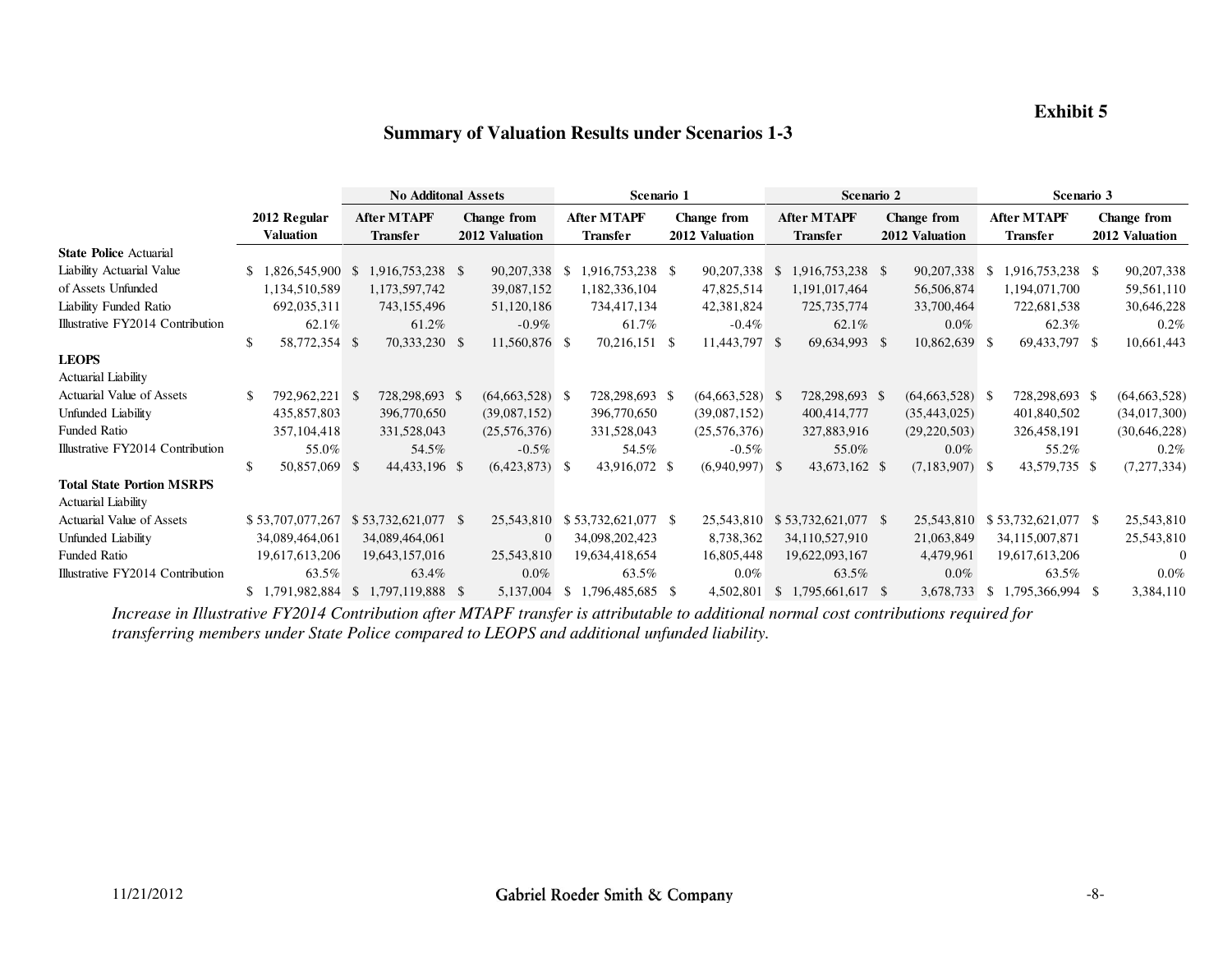## **Exhibit 9**

## **Asset Transfer Calculation**

|                                                   | <b>LEOPS</b> |            | <b>LEOPS Non-</b> |                    |
|---------------------------------------------------|--------------|------------|-------------------|--------------------|
|                                                   | <b>MTAPF</b> |            | <b>MTAPF</b>      | <b>Total LEOPS</b> |
|                                                   |              | (a)        | (b)               | (c)                |
| Actuarial Accrued Liability (1)                   | \$           | 65,297,211 | \$727,665,010     | \$792,962,221      |
| Employee Contributions (2)                        |              | 9,716,416  | 23,194,573        | 32,910,989         |
| Market Value of Assets (3)                        |              |            |                   | 434,547,280        |
|                                                   |              |            |                   |                    |
| Employer Market Value of Assets $(4) = (3) - (2)$ |              |            |                   | 401,636,291        |
| AAL Funded by Employer Assets $(5) = (1) - (2)$   | S            | 55,580,795 | \$704,470,437     | \$760,051,232      |
| Employer Assets Market Value Funded Ratio         |              |            |                   |                    |
| $(6) = (4) / (5)$                                 |              |            |                   | 52.84%             |
| Market Value of Assets transferred from           |              |            |                   |                    |
| LEOPS to State Police $(7) = (2a) + (6)^*(5a)$    | S            | 39,087,152 |                   |                    |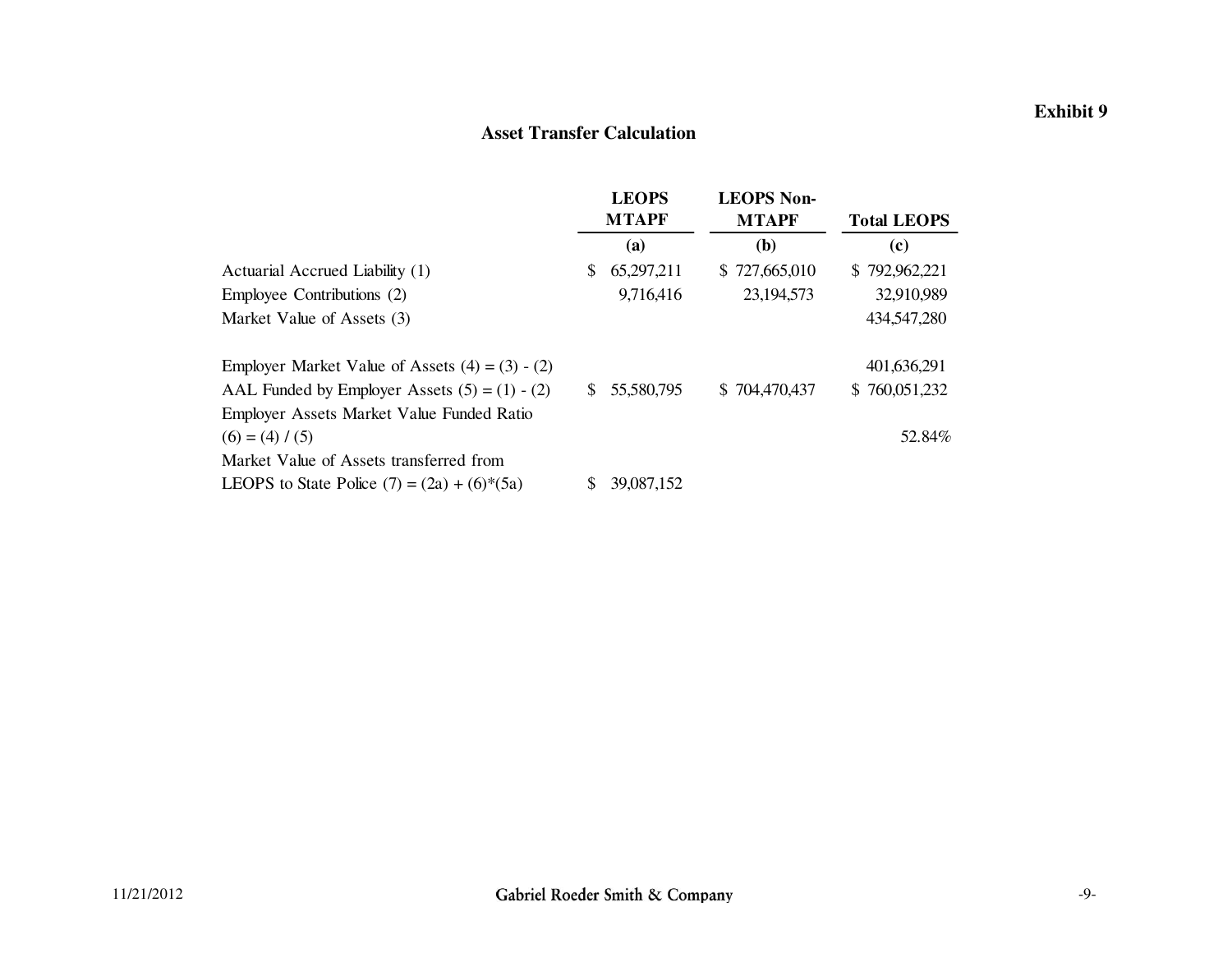## **Exhibit VII**

## **Summary of Data Used (as of June 30, 2012)**

|                                      | <b>LEOPS</b> (State) |              |    |                  |    |              |    | <b>State Police</b> |
|--------------------------------------|----------------------|--------------|----|------------------|----|--------------|----|---------------------|
|                                      |                      | <b>MTAPF</b> |    | <b>Non-MTAPF</b> |    | <b>Total</b> |    |                     |
| <b>Active Number Count</b>           |                      | 422          |    | 1,051            |    | 1,473        |    | 1,332               |
| <b>Active Payroll</b>                |                      | 24,519,326   |    | \$59,152,196     |    | \$83,671,522 | S. | 77,689,914          |
| <b>Employee Contribution Balance</b> |                      | 9,716,416    |    | 23, 194, 573     |    | 32,910,989   |    | 70,670,205          |
| Active Average Age                   |                      | 38.4         |    | 43.2             |    | 41.8         |    | 35.3                |
| <b>Active Average Service</b>        |                      | 10.1         |    | 11.4             |    | 11.0         |    | 10.7                |
| <b>Active Average Pay</b>            | \$                   | 58,103       | \$ | 56,282           | \$ | 56,803       | S  | 58,326              |